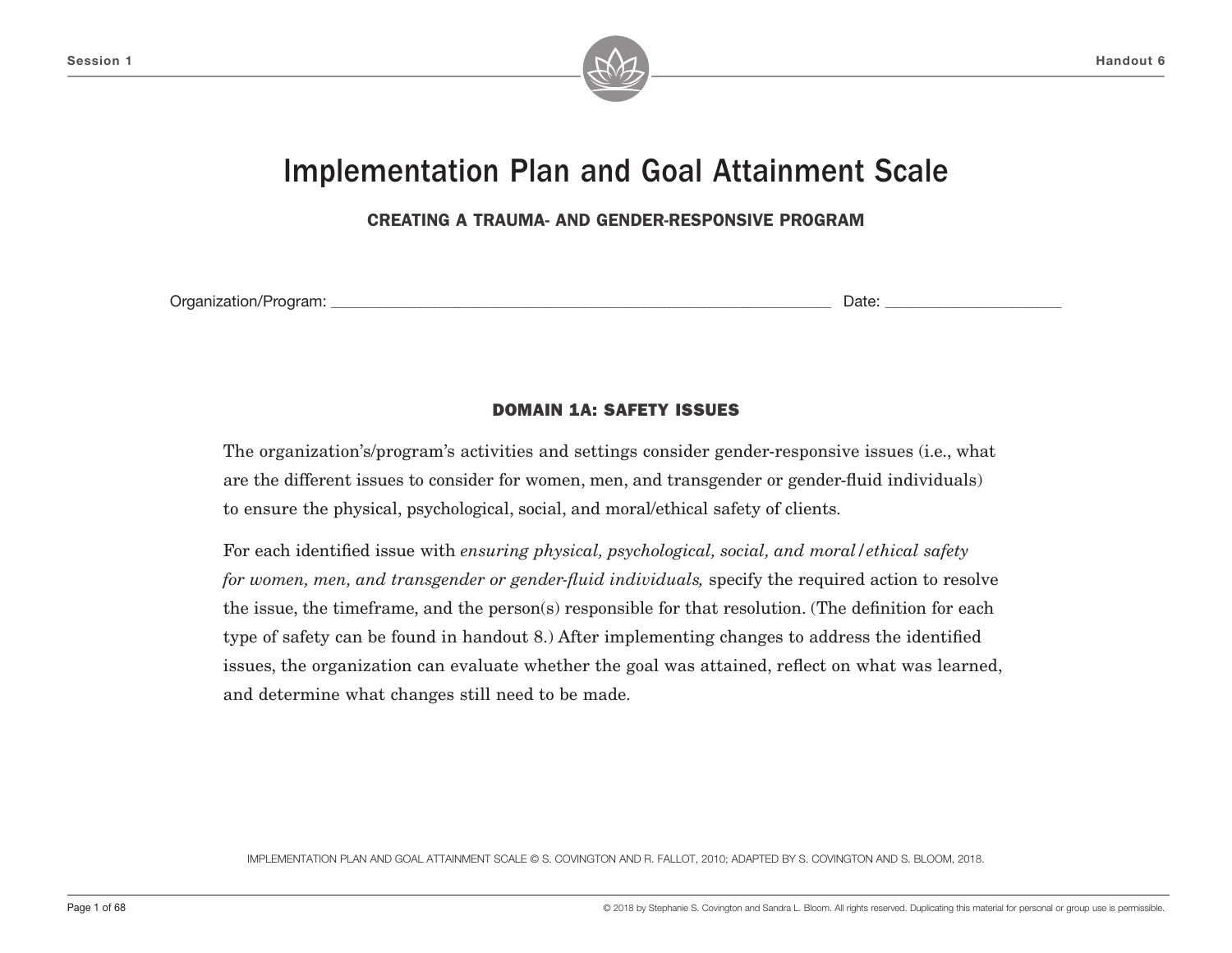#### DOMAIN 1A: SAFETY ISSUES

|       | <b>SAFETY ISSUES</b> | Who is responsible? | Who else is on<br>the team? | Timeline | Goal<br>attained $^\star$<br>$1 - 3$ | What did you learn? | What must<br>be changed? |
|-------|----------------------|---------------------|-----------------------------|----------|--------------------------------------|---------------------|--------------------------|
|       | Safety Issue A:      |                     |                             |          |                                      |                     |                          |
|       | Action to Resolve A: |                     |                             |          |                                      |                     |                          |
| Women | Safety Issue B:      |                     |                             |          |                                      |                     |                          |
|       | Action to Resolve B: |                     |                             |          |                                      |                     |                          |
|       |                      |                     |                             |          |                                      |                     |                          |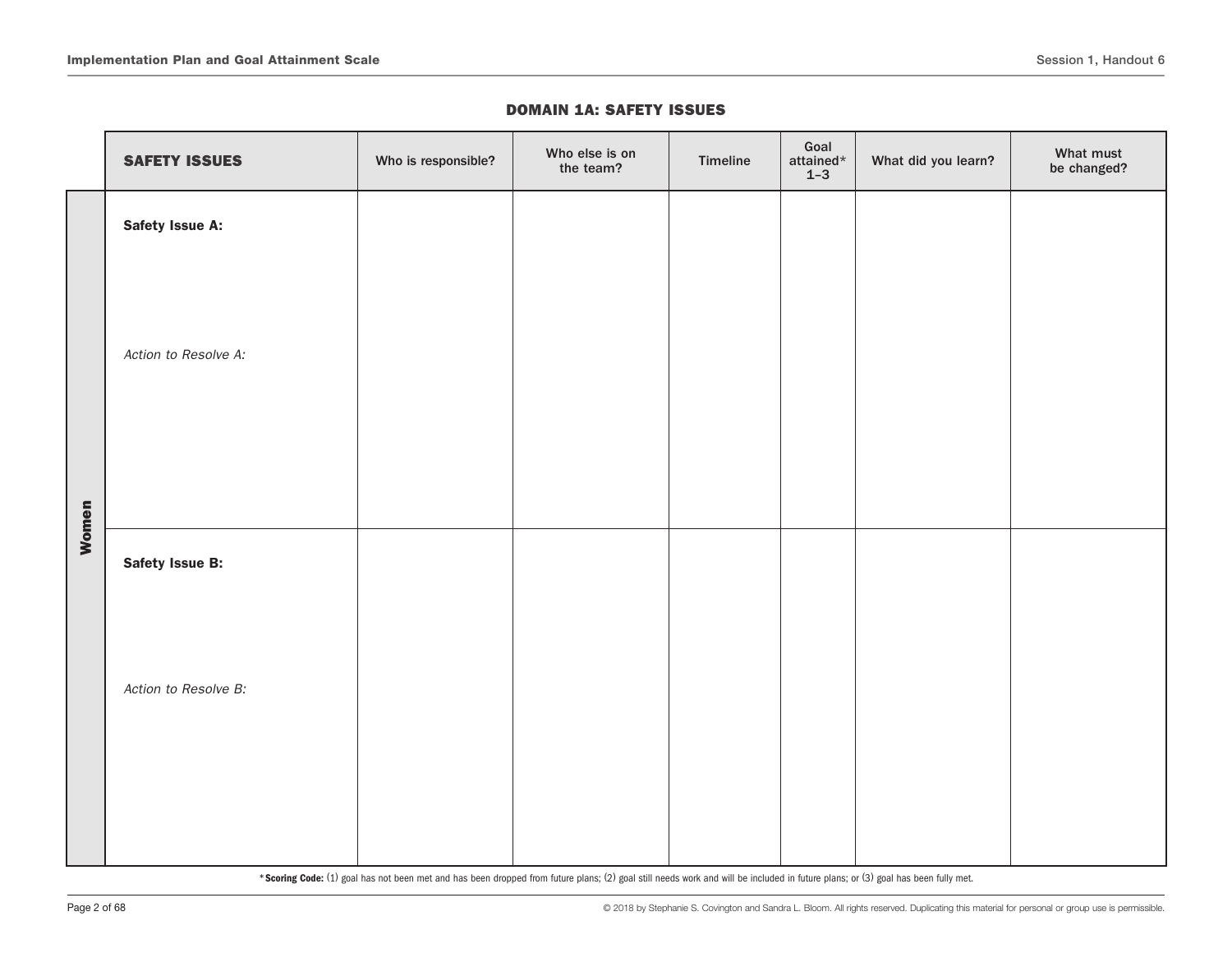#### DOMAIN 1A: SAFETY ISSUES

|     | <b>SAFETY ISSUES</b> | Who is responsible? | Who else is on<br>the team? | Timeline | Goal<br>attained $\star$<br>$1-3$ | What did you learn? | What must<br>be changed? |
|-----|----------------------|---------------------|-----------------------------|----------|-----------------------------------|---------------------|--------------------------|
|     | Safety Issue A:      |                     |                             |          |                                   |                     |                          |
|     | Action to Resolve A: |                     |                             |          |                                   |                     |                          |
| Men | Safety Issue B:      |                     |                             |          |                                   |                     |                          |
|     | Action to Resolve B: |                     |                             |          |                                   |                     |                          |
|     |                      |                     |                             |          |                                   |                     |                          |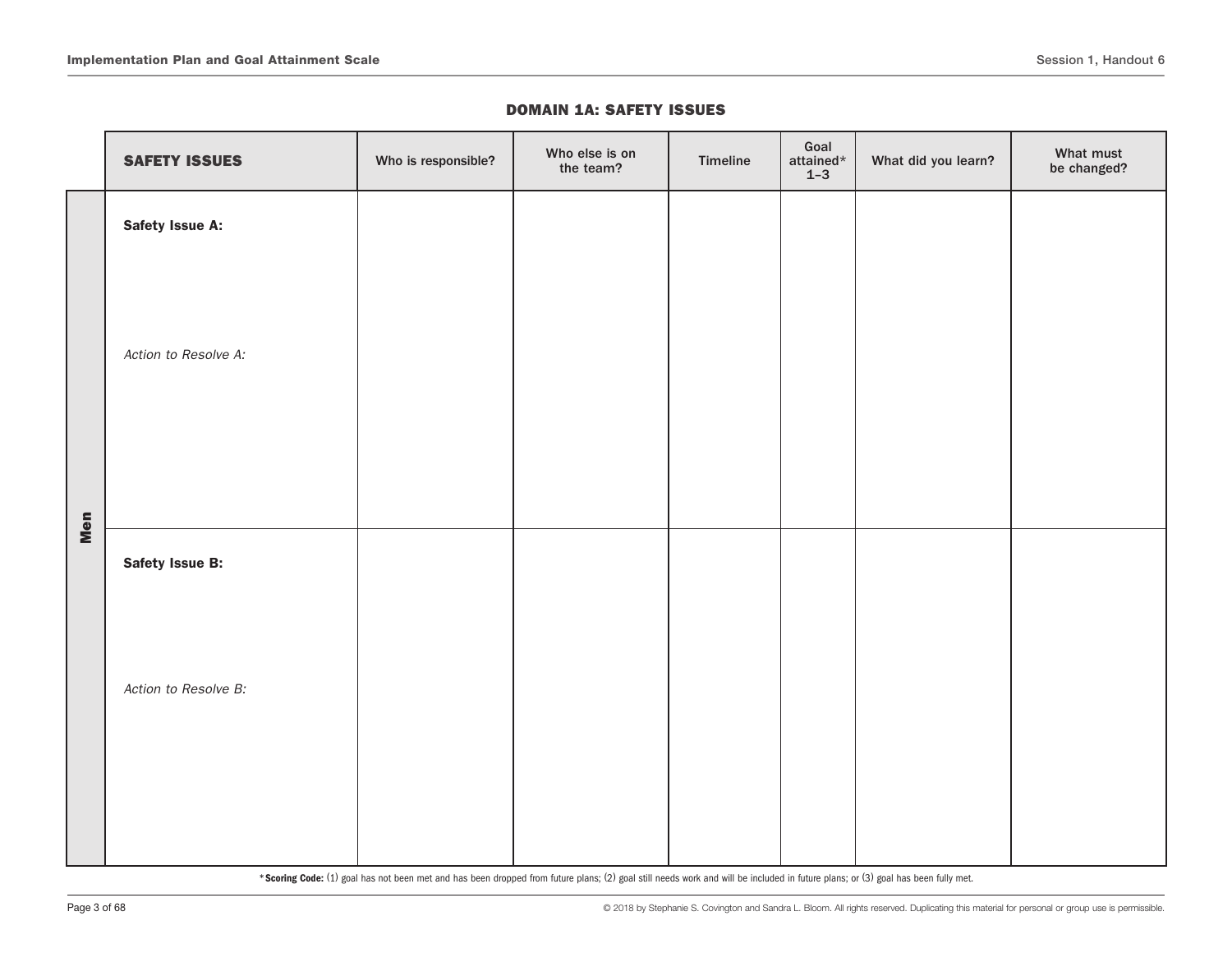#### DOMAIN 1A: SAFETY ISSUES

|                           | <b>SAFETY ISSUES</b> | Who is responsible? | Who else is on<br>the team? | Timeline | Goal<br>attained $\star$<br>$1 - 3$ | What did you learn? | What must<br>be changed? |
|---------------------------|----------------------|---------------------|-----------------------------|----------|-------------------------------------|---------------------|--------------------------|
|                           | Safety Issue A:      |                     |                             |          |                                     |                     |                          |
|                           | Action to Resolve A: |                     |                             |          |                                     |                     |                          |
| Transgender, gender-fluid | Safety Issue B:      |                     |                             |          |                                     |                     |                          |
|                           | Action to Resolve B: |                     |                             |          |                                     |                     |                          |
|                           |                      |                     |                             |          |                                     |                     |                          |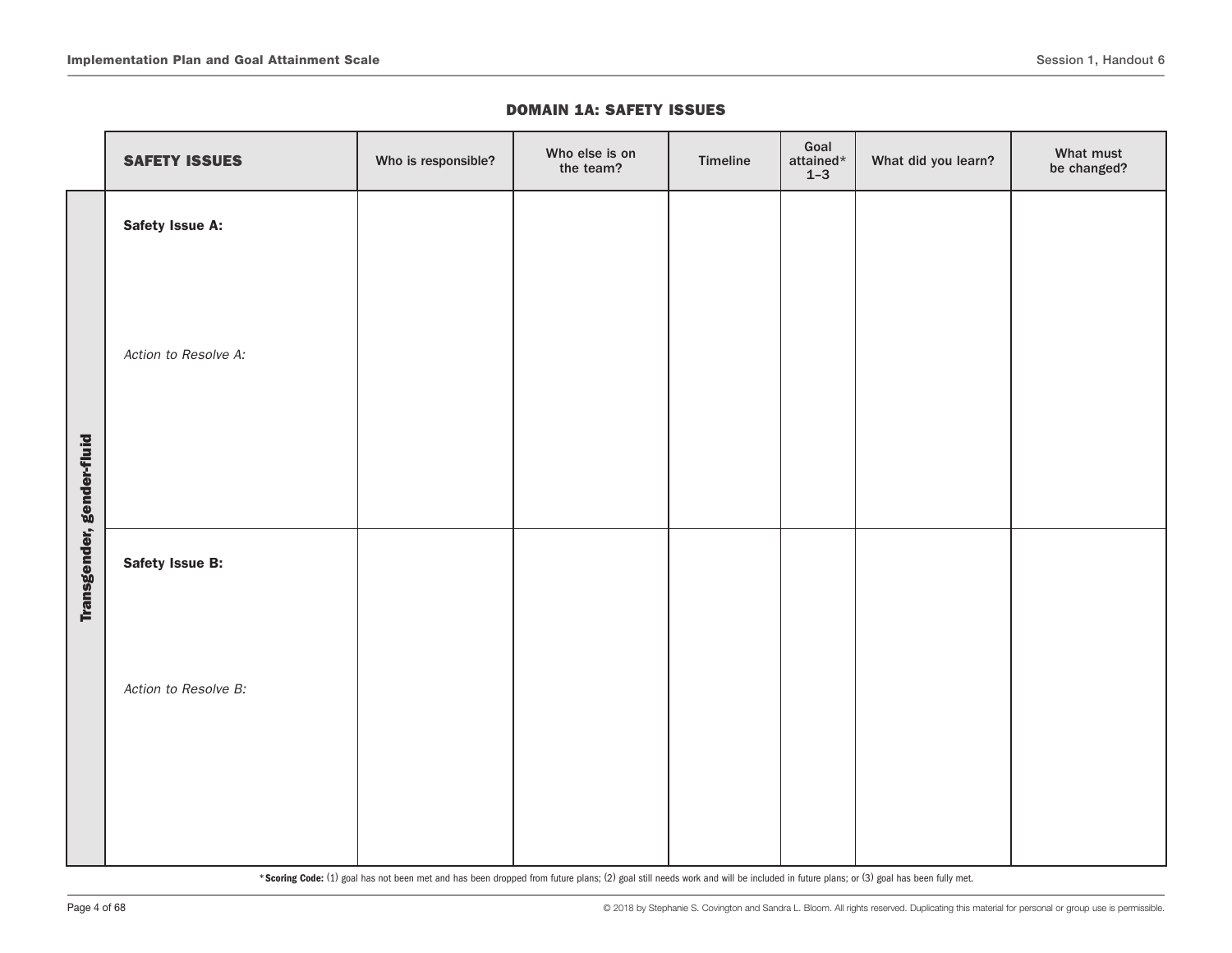

Maximizing Trustworthiness through Task Clarity, Consistency, and Interpersonal Boundaries

The organization's/program's activities and settings maximize trustworthiness by making the tasks involved in service delivery clear, by ensuring consistency in practice, and by maintaining boundaries that are appropriate to the program, taking into consideration trauma and gender issues.

For each identified issue with *maximizing trustworthiness for women, men, and transgender or genderfluid individuals,* specify the required action to resolve the issue, the timeframe, and the person(s) responsible for that resolution. After implementing changes to address the identified issues, the organization can evaluate whether the goal was attained, reflect on what was learned, and determine what changes still need to be made.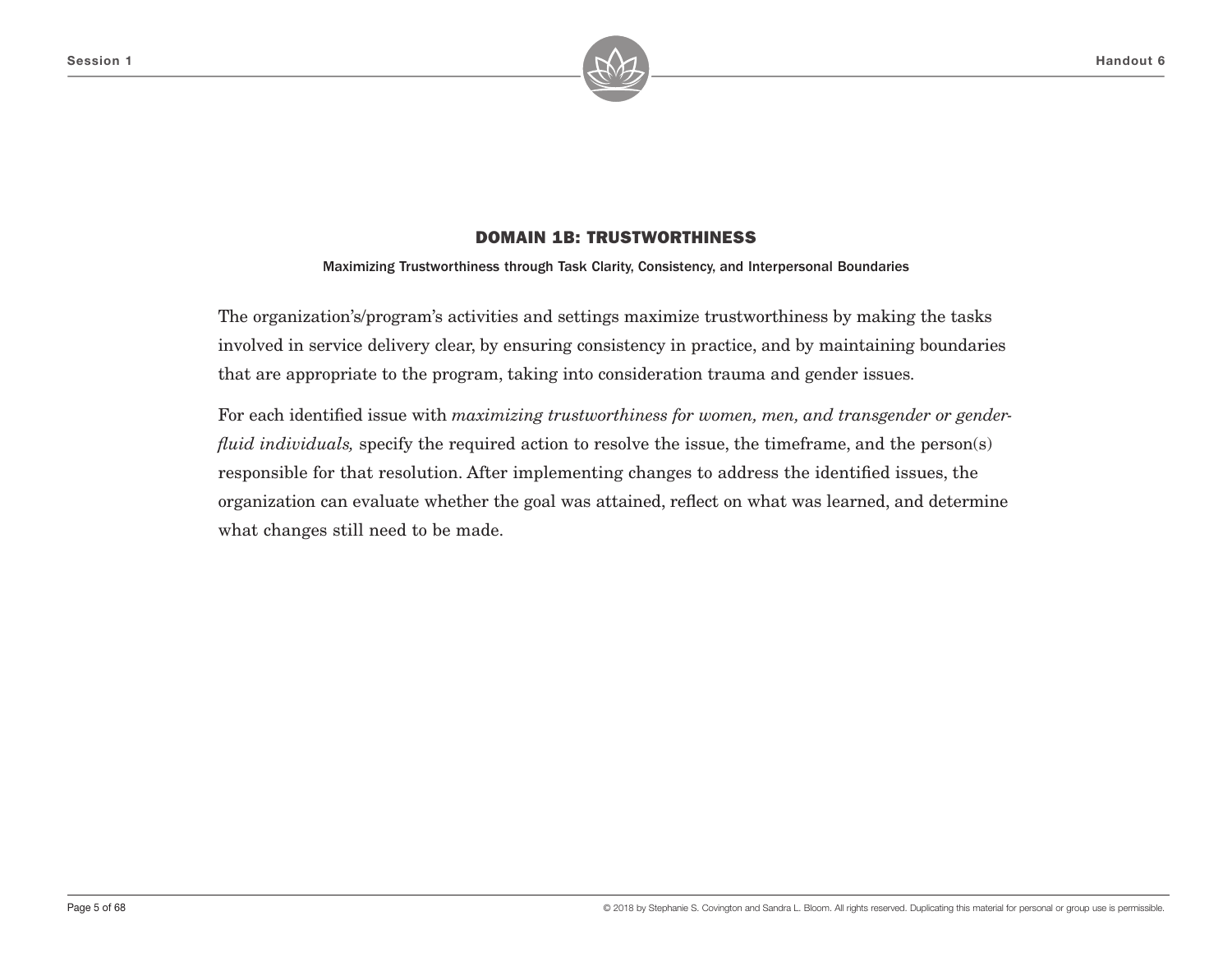|       | <b>TRUSTWORTHINESS</b>          | Who is responsible? | Who else is on<br>the team? | Timeline | Goal<br>attained $\star$<br>$1 - 3$ | What did you learn? | What must<br>be changed? |
|-------|---------------------------------|---------------------|-----------------------------|----------|-------------------------------------|---------------------|--------------------------|
|       | <b>Trustworthiness Issue A:</b> |                     |                             |          |                                     |                     |                          |
|       | Action to Resolve A:            |                     |                             |          |                                     |                     |                          |
| Women | <b>Trustworthiness Issue B:</b> |                     |                             |          |                                     |                     |                          |
|       | Action to Resolve B:            |                     |                             |          |                                     |                     |                          |
|       |                                 |                     |                             |          |                                     |                     |                          |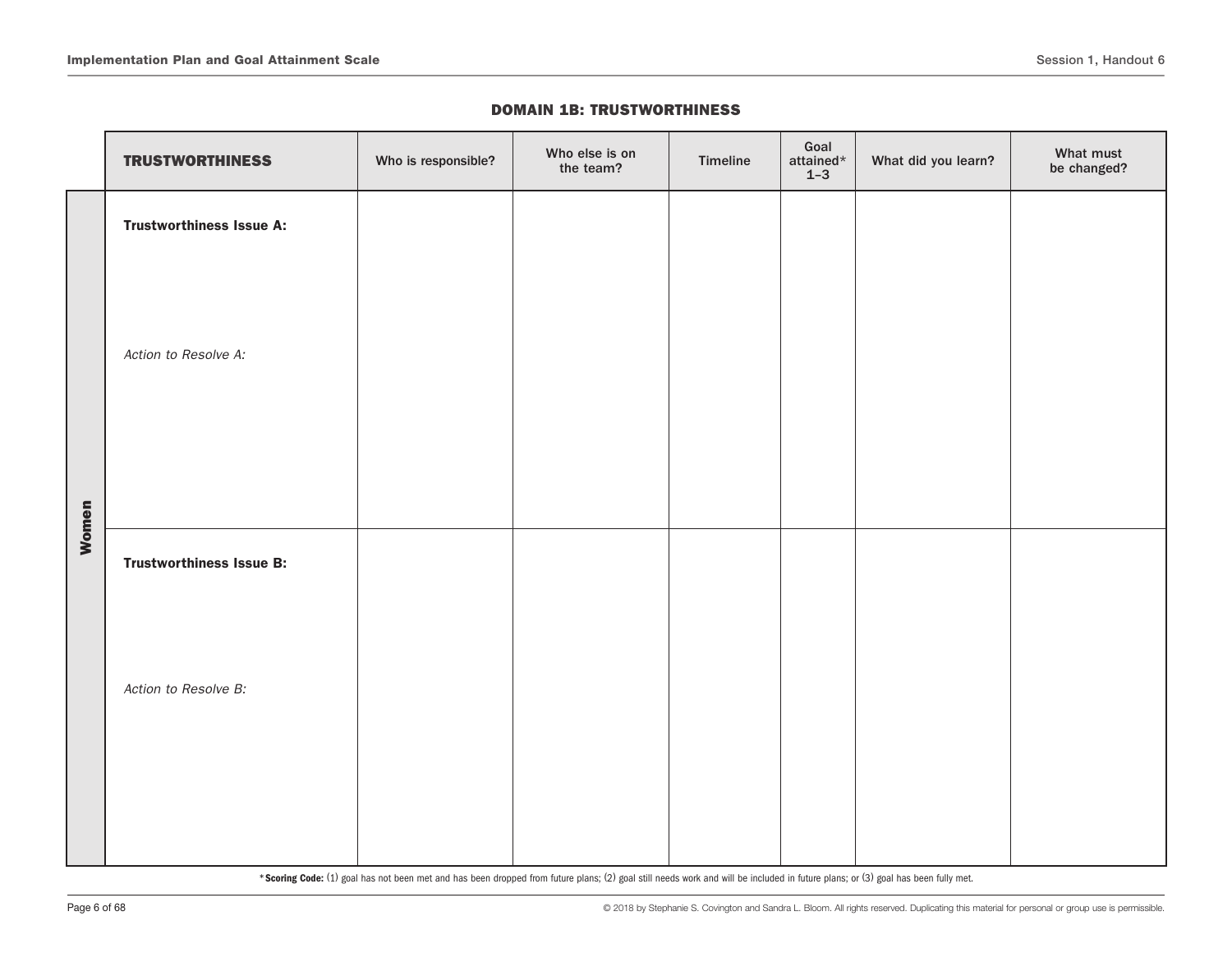|     | <b>TRUSTWORTHINESS</b>          | Who is responsible? | Who else is on<br>the team? | Timeline | Goal<br>attained*<br>$1 - 3$ | What did you learn? | What must<br>be changed? |
|-----|---------------------------------|---------------------|-----------------------------|----------|------------------------------|---------------------|--------------------------|
|     | <b>Trustworthiness Issue A:</b> |                     |                             |          |                              |                     |                          |
|     | Action to Resolve A:            |                     |                             |          |                              |                     |                          |
| Men | <b>Trustworthiness Issue B:</b> |                     |                             |          |                              |                     |                          |
|     | Action to Resolve B:            |                     |                             |          |                              |                     |                          |
|     |                                 |                     |                             |          |                              |                     |                          |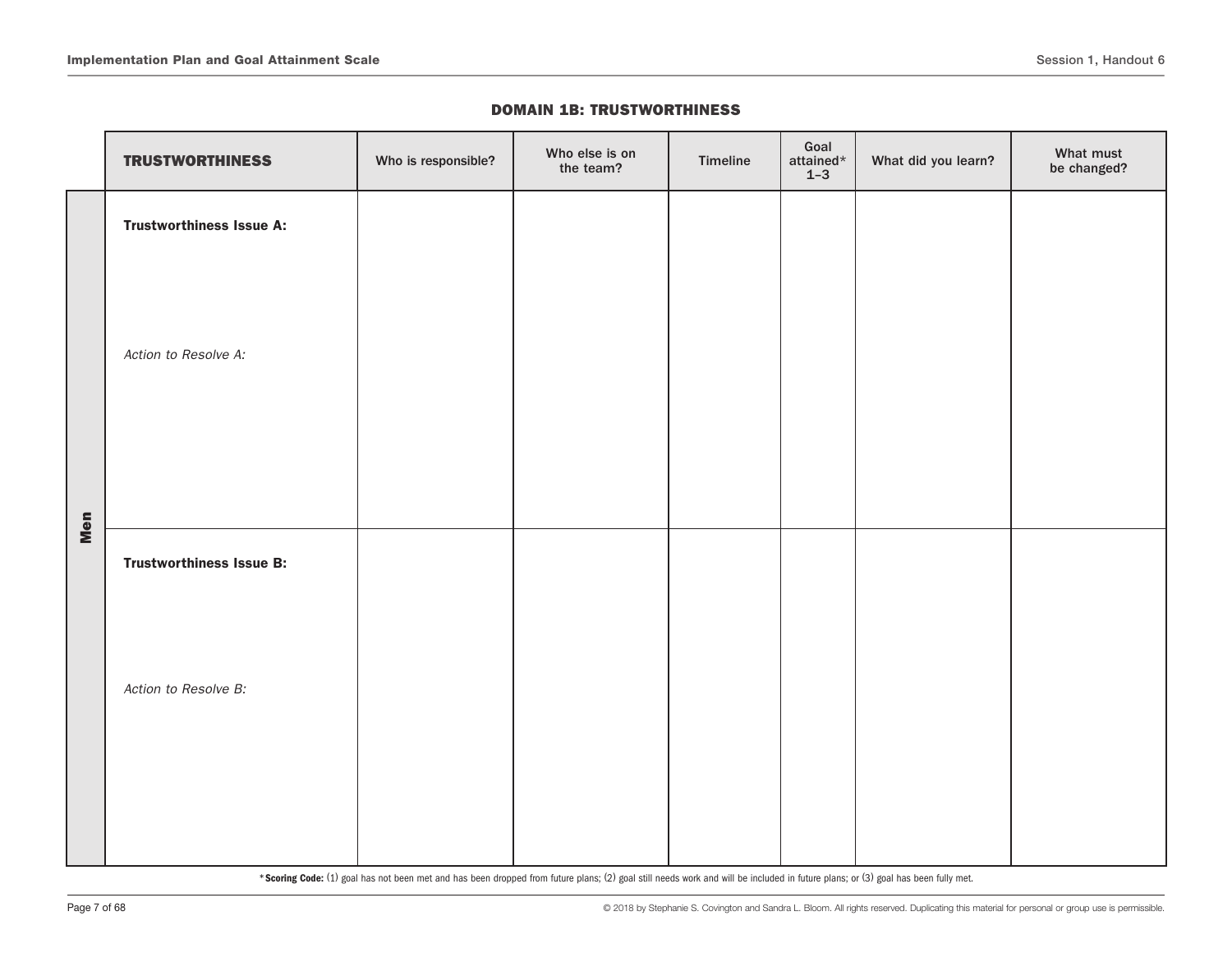|                           | <b>TRUSTWORTHINESS</b>          | Who is responsible? | Who else is on<br>the team? | Timeline | Goal<br>attained $*$<br>$1 - 3$ | What did you learn? | What must<br>be changed? |
|---------------------------|---------------------------------|---------------------|-----------------------------|----------|---------------------------------|---------------------|--------------------------|
|                           | <b>Trustworthiness Issue A:</b> |                     |                             |          |                                 |                     |                          |
|                           | Action to Resolve A:            |                     |                             |          |                                 |                     |                          |
| Transgender, gender-fluid | <b>Trustworthiness Issue B:</b> |                     |                             |          |                                 |                     |                          |
|                           | Action to Resolve B:            |                     |                             |          |                                 |                     |                          |
|                           |                                 |                     |                             |          |                                 |                     |                          |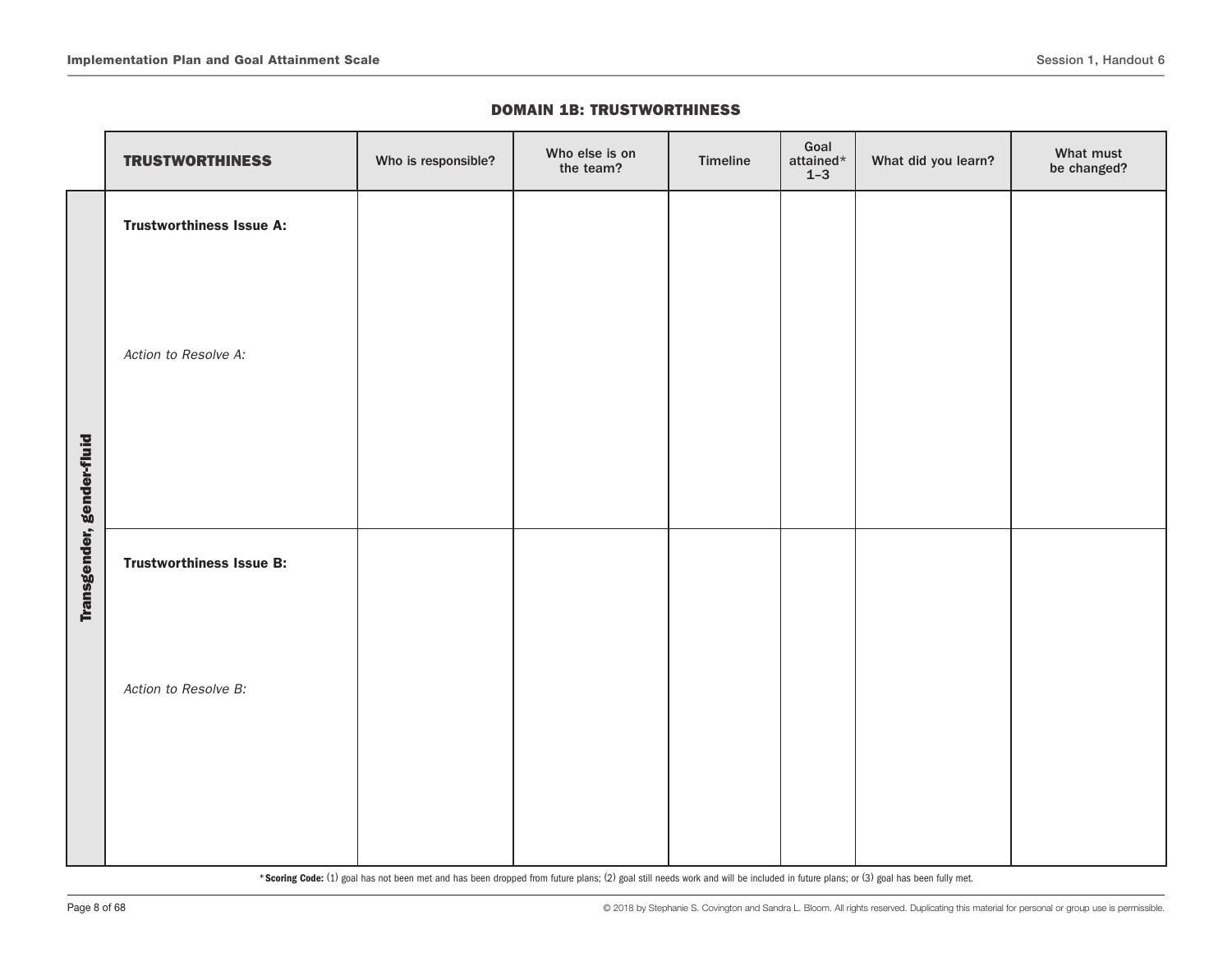

Maximizing Client Choice and Control

The organization's/program's activities and settings maximize client experience of choice and control, taking into consideration specific female, male, and transgender or gender-fluid issues.

For each identified issue with *maximizing choice and control for women, men, and transgender or gender-fluid individuals,* specify the required action to resolve the issue, the timeframe, and the person(s) responsible for that resolution. After implementing changes to address the identified issues, the organization can evaluate whether the goal was attained, reflect on what was learned, and determine what changes still need to be made.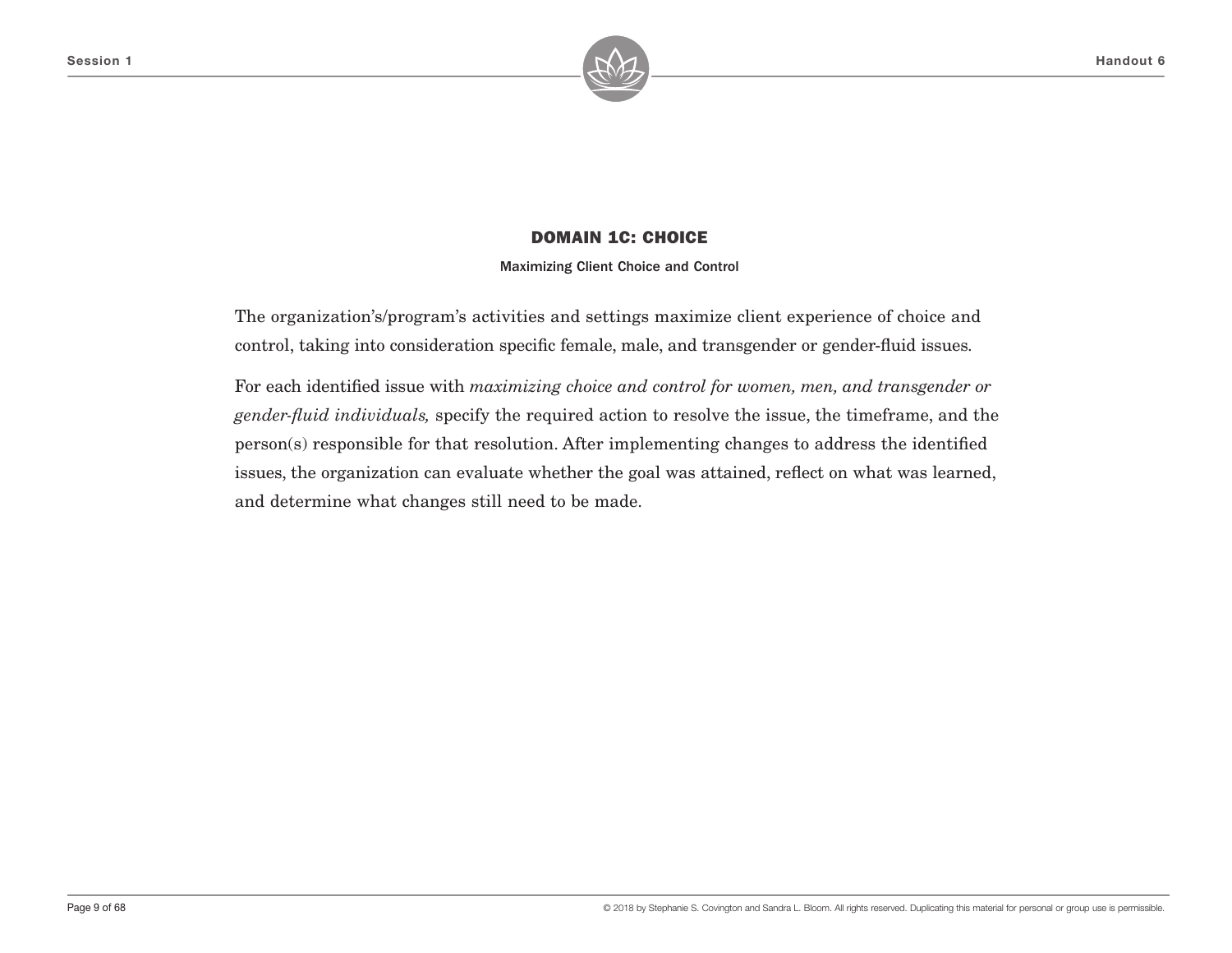|       | <b>CHOICE</b>          | Who is responsible? | Who else is on<br>the team? | Timeline | Goal<br>attained $^\star$<br>$1 - 3$ | What did you learn? | What must<br>be changed? |
|-------|------------------------|---------------------|-----------------------------|----------|--------------------------------------|---------------------|--------------------------|
|       | <b>Choice Issue A:</b> |                     |                             |          |                                      |                     |                          |
|       | Action to Resolve A:   |                     |                             |          |                                      |                     |                          |
| Women | <b>Choice Issue B:</b> |                     |                             |          |                                      |                     |                          |
|       | Action to Resolve B:   |                     |                             |          |                                      |                     |                          |
|       |                        |                     |                             |          |                                      |                     |                          |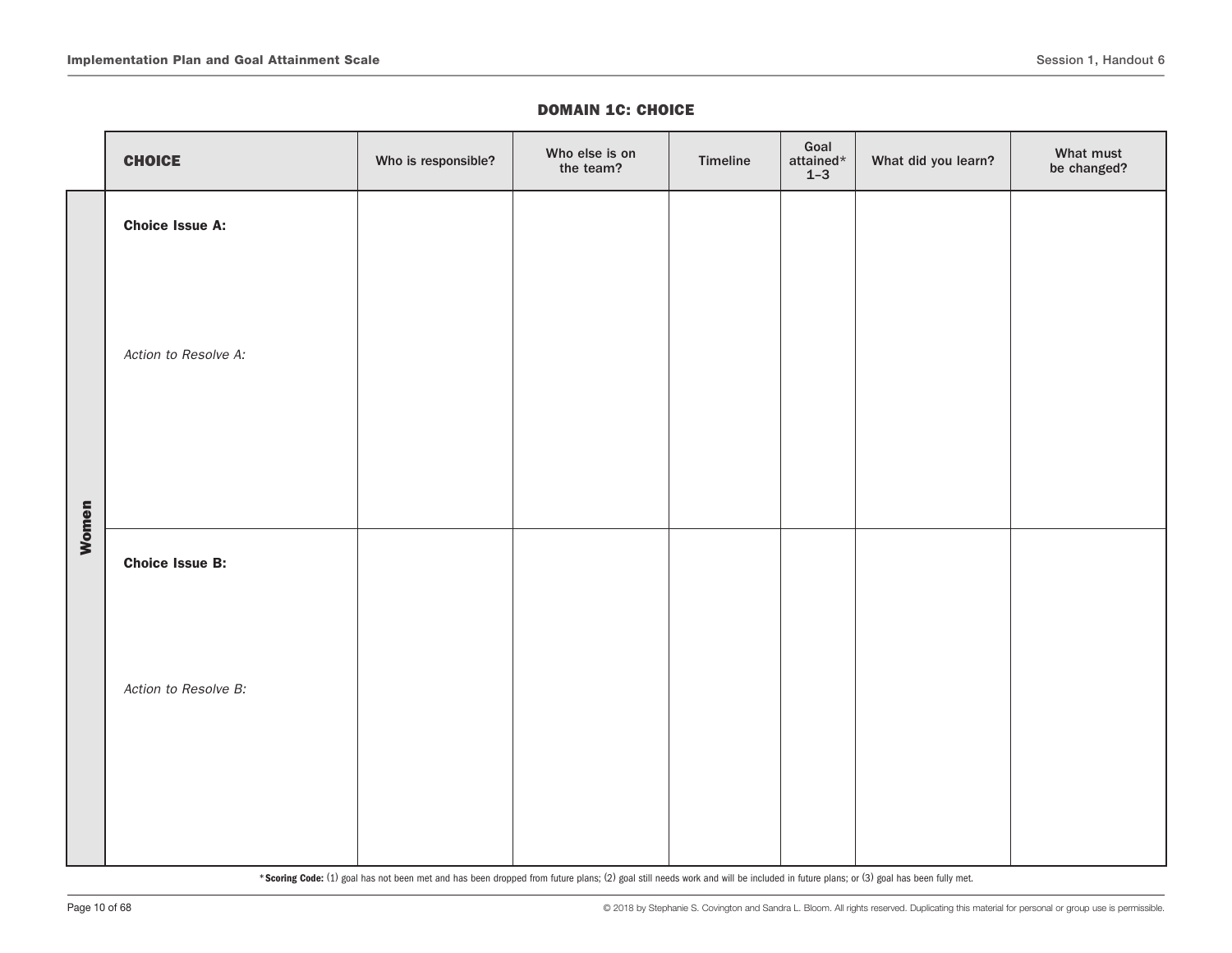|     | <b>CHOICE</b>          | Who is responsible? | Who else is on<br>the team? | Timeline | Goal<br>attained $\star$<br>$1 - 3$ | What did you learn? | What must<br>be changed? |
|-----|------------------------|---------------------|-----------------------------|----------|-------------------------------------|---------------------|--------------------------|
|     | <b>Choice Issue A:</b> |                     |                             |          |                                     |                     |                          |
|     | Action to Resolve A:   |                     |                             |          |                                     |                     |                          |
| Men | <b>Choice Issue B:</b> |                     |                             |          |                                     |                     |                          |
|     | Action to Resolve B:   |                     |                             |          |                                     |                     |                          |
|     |                        |                     |                             |          |                                     |                     |                          |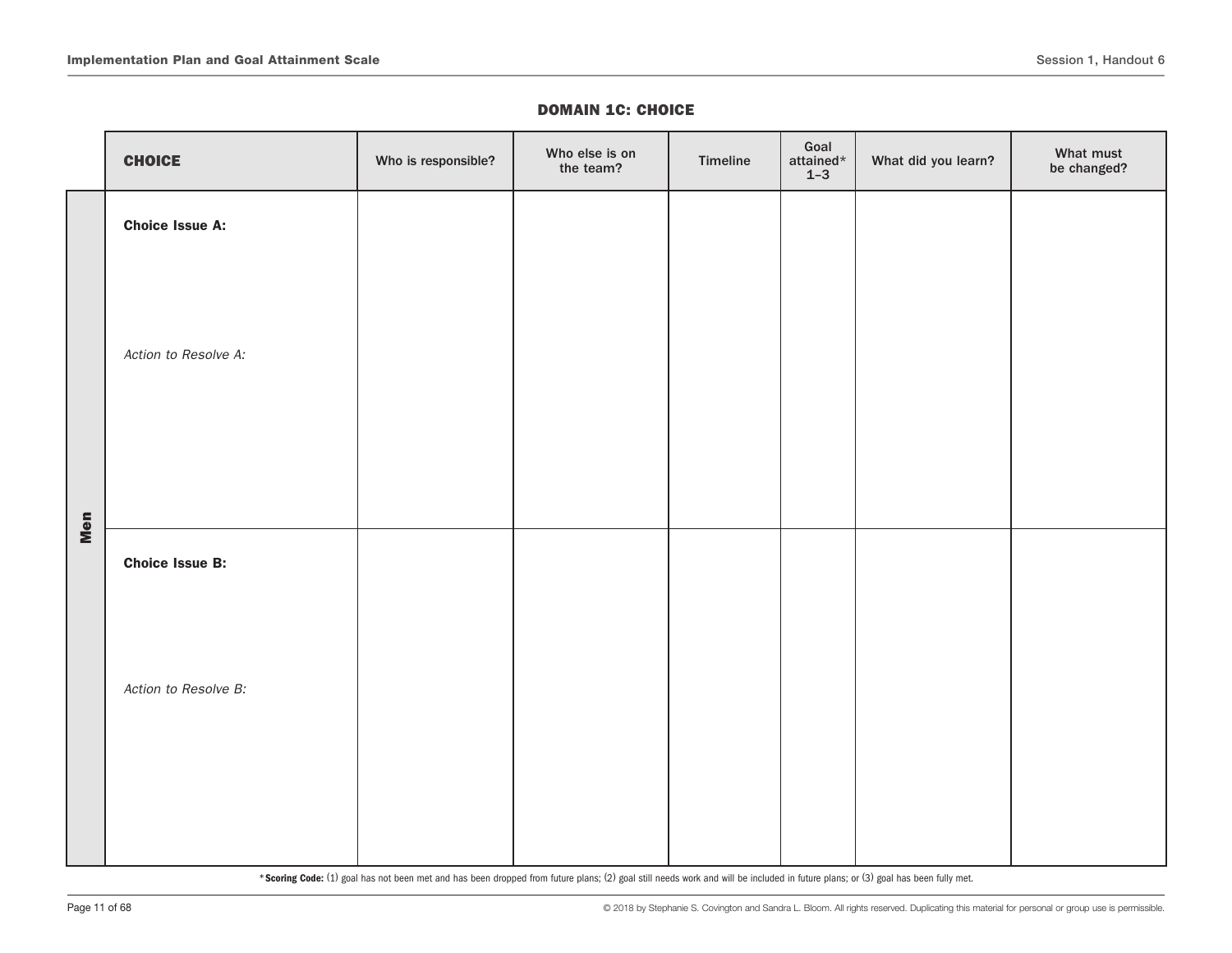|                           | <b>CHOICE</b>          | Who is responsible? | Who else is on<br>the team? | Timeline | Goal<br>attained*<br>$1 - 3$ | What did you learn? | What must<br>be changed? |
|---------------------------|------------------------|---------------------|-----------------------------|----------|------------------------------|---------------------|--------------------------|
|                           | <b>Choice Issue A:</b> |                     |                             |          |                              |                     |                          |
|                           | Action to Resolve A:   |                     |                             |          |                              |                     |                          |
| Transgender, gender-fluid | <b>Choice Issue B:</b> |                     |                             |          |                              |                     |                          |
|                           | Action to Resolve B:   |                     |                             |          |                              |                     |                          |
|                           |                        |                     |                             |          |                              |                     |                          |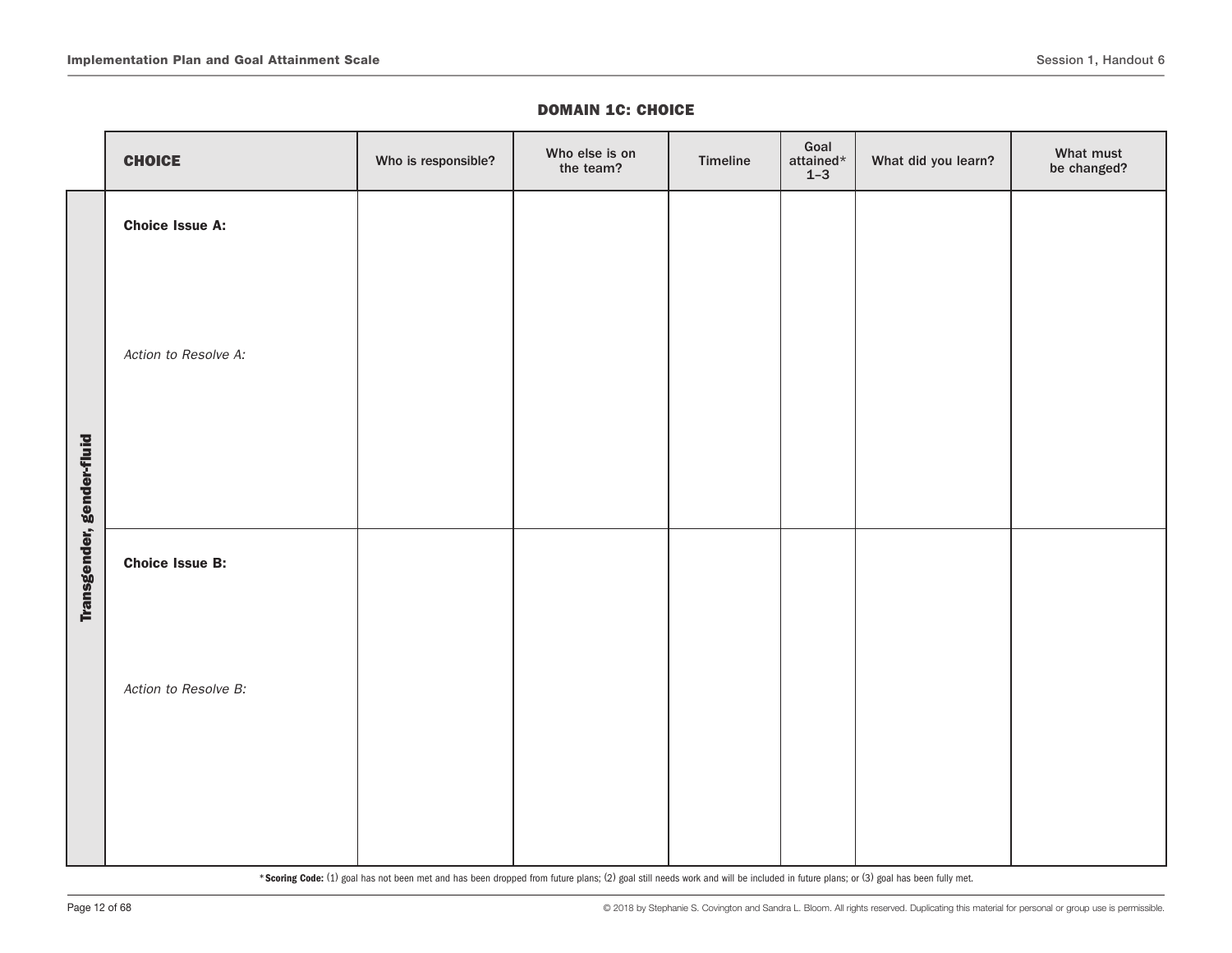

Maximizing Collaboration and Sharing Power

The organization's/program's activities and settings maximize collaboration and sharing of power between staff and clients, taking into consideration specific female, male, and transgender or gender-fluid issues.

For each identified issue with *maximizing collaboration and sharing of power for women, men, and transgender or gender-fluid individuals,* specify the required action to resolve the issue, the timeframe, and the person(s) responsible for that resolution. After implementing changes to address the identified issues, the organization can evaluate whether the goal was attained, reflect on what was learned, and determine what changes still need to be made.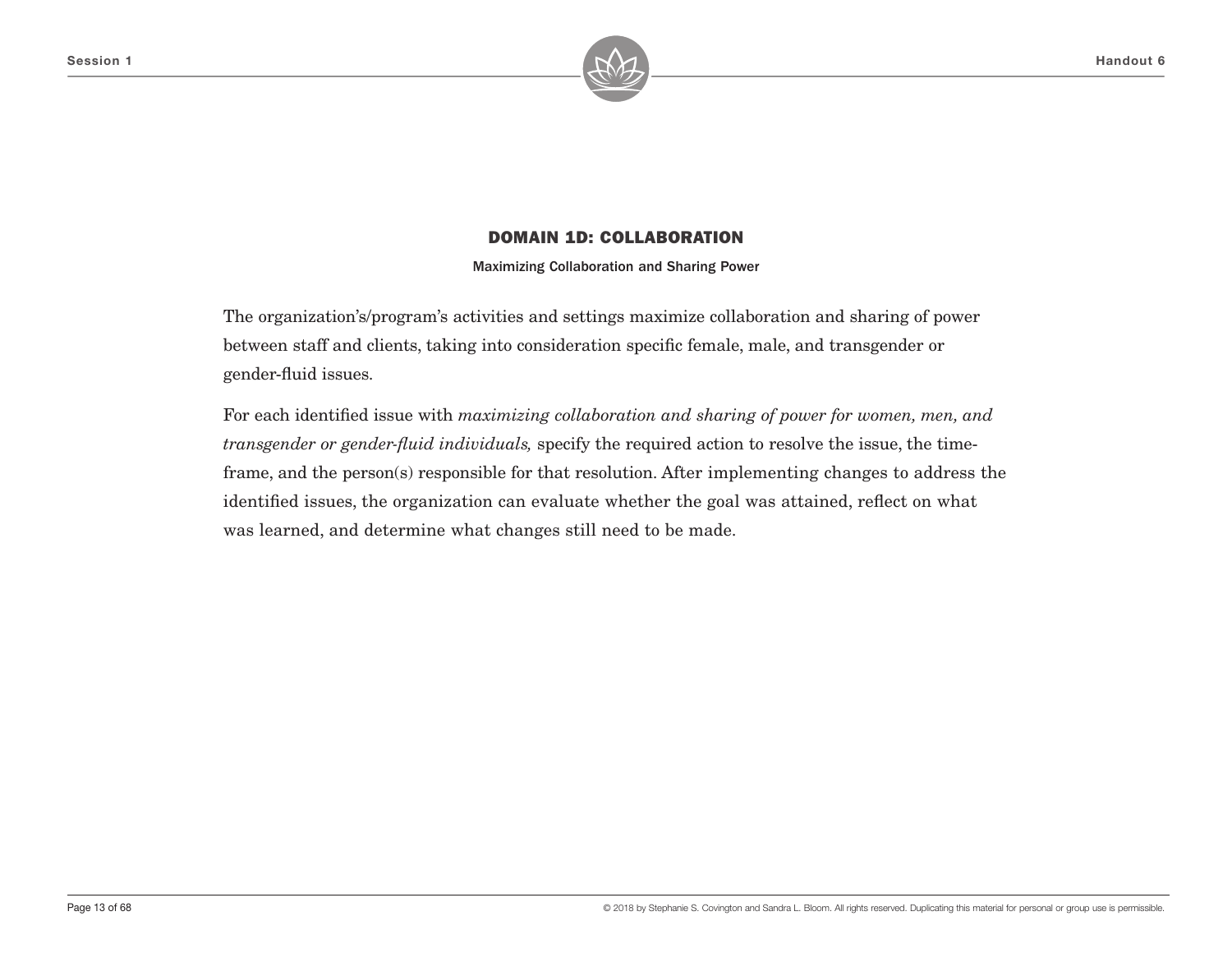|       | <b>COLLABORATION</b>          | Who is responsible? | Who else is on<br>the team? | Timeline | Goal<br>attained $\star$<br>$1 - 3$ | What did you learn? | What must<br>be changed? |
|-------|-------------------------------|---------------------|-----------------------------|----------|-------------------------------------|---------------------|--------------------------|
|       | <b>Collaboration Issue A:</b> |                     |                             |          |                                     |                     |                          |
|       | Action to Resolve A:          |                     |                             |          |                                     |                     |                          |
| Women |                               |                     |                             |          |                                     |                     |                          |
|       | <b>Collaboration Issue B:</b> |                     |                             |          |                                     |                     |                          |
|       | Action to Resolve B:          |                     |                             |          |                                     |                     |                          |
|       |                               |                     |                             |          |                                     |                     |                          |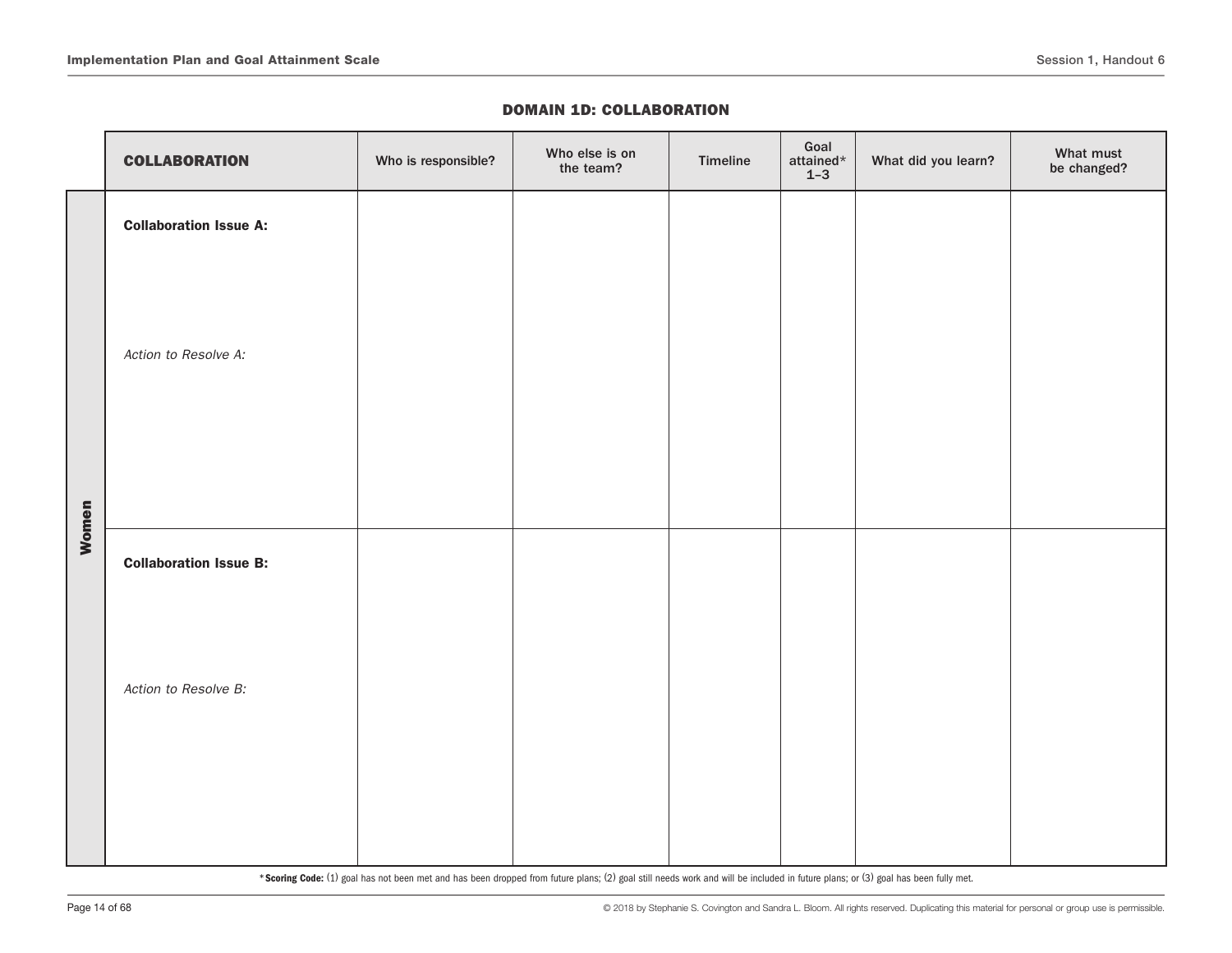|     | <b>COLLABORATION</b>          | Who is responsible? | Who else is on<br>the team? | Timeline | Goal<br>attained $\star$<br>$1 - 3$ | What did you learn? | What must<br>be changed? |
|-----|-------------------------------|---------------------|-----------------------------|----------|-------------------------------------|---------------------|--------------------------|
|     | <b>Collaboration Issue A:</b> |                     |                             |          |                                     |                     |                          |
|     | Action to Resolve A:          |                     |                             |          |                                     |                     |                          |
| Men | <b>Collaboration Issue B:</b> |                     |                             |          |                                     |                     |                          |
|     | Action to Resolve B:          |                     |                             |          |                                     |                     |                          |
|     |                               |                     |                             |          |                                     |                     |                          |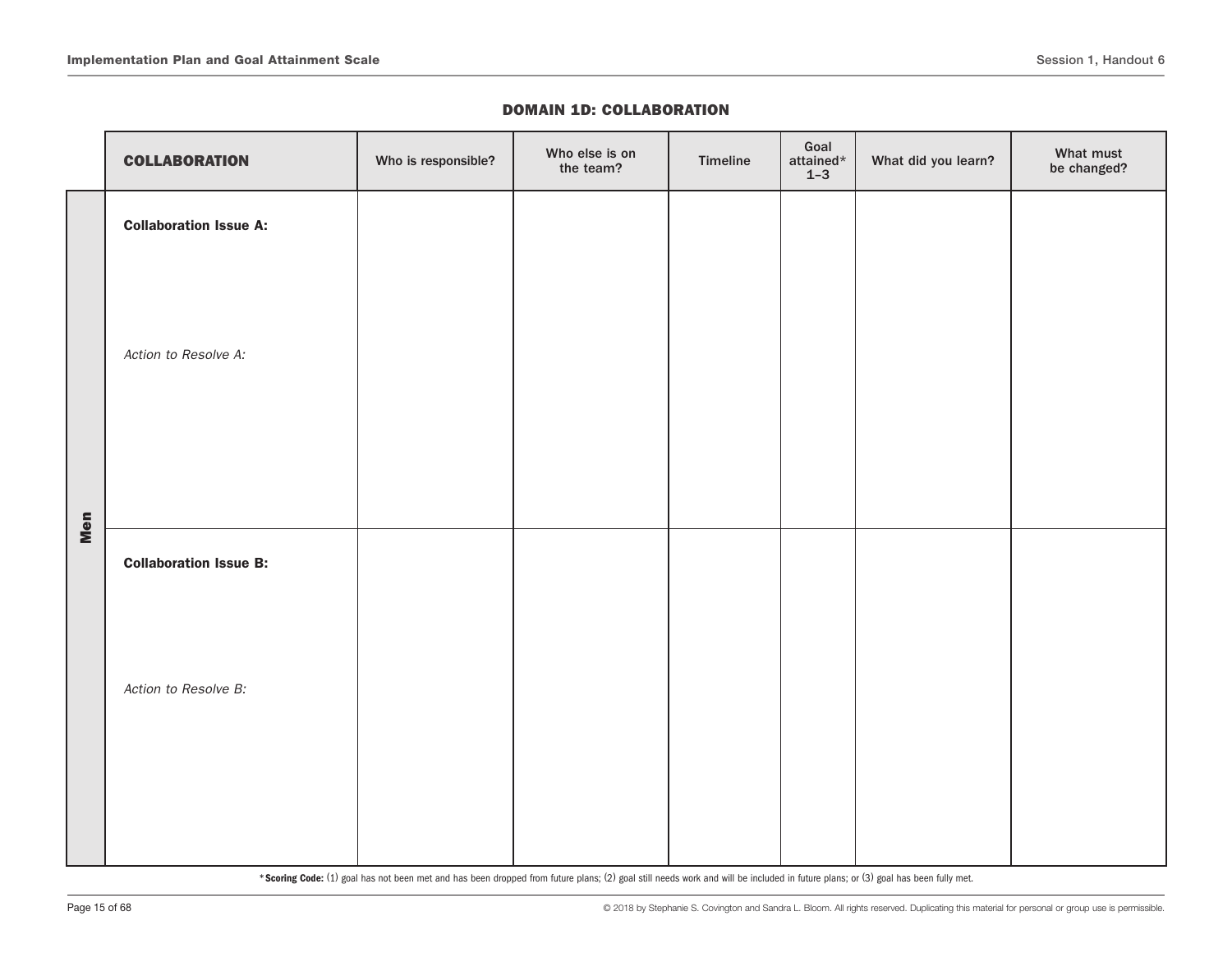|                           | <b>COLLABORATION</b>          | Who is responsible? | Who else is on<br>the team? | Timeline | Goal<br>attained $\star$<br>$1 - 3$ | What did you learn? | What must<br>be changed? |
|---------------------------|-------------------------------|---------------------|-----------------------------|----------|-------------------------------------|---------------------|--------------------------|
|                           | <b>Collaboration Issue A:</b> |                     |                             |          |                                     |                     |                          |
|                           | Action to Resolve A:          |                     |                             |          |                                     |                     |                          |
| Transgender, gender-fluid | <b>Collaboration Issue B:</b> |                     |                             |          |                                     |                     |                          |
|                           | Action to Resolve B:          |                     |                             |          |                                     |                     |                          |
|                           |                               |                     |                             |          |                                     |                     |                          |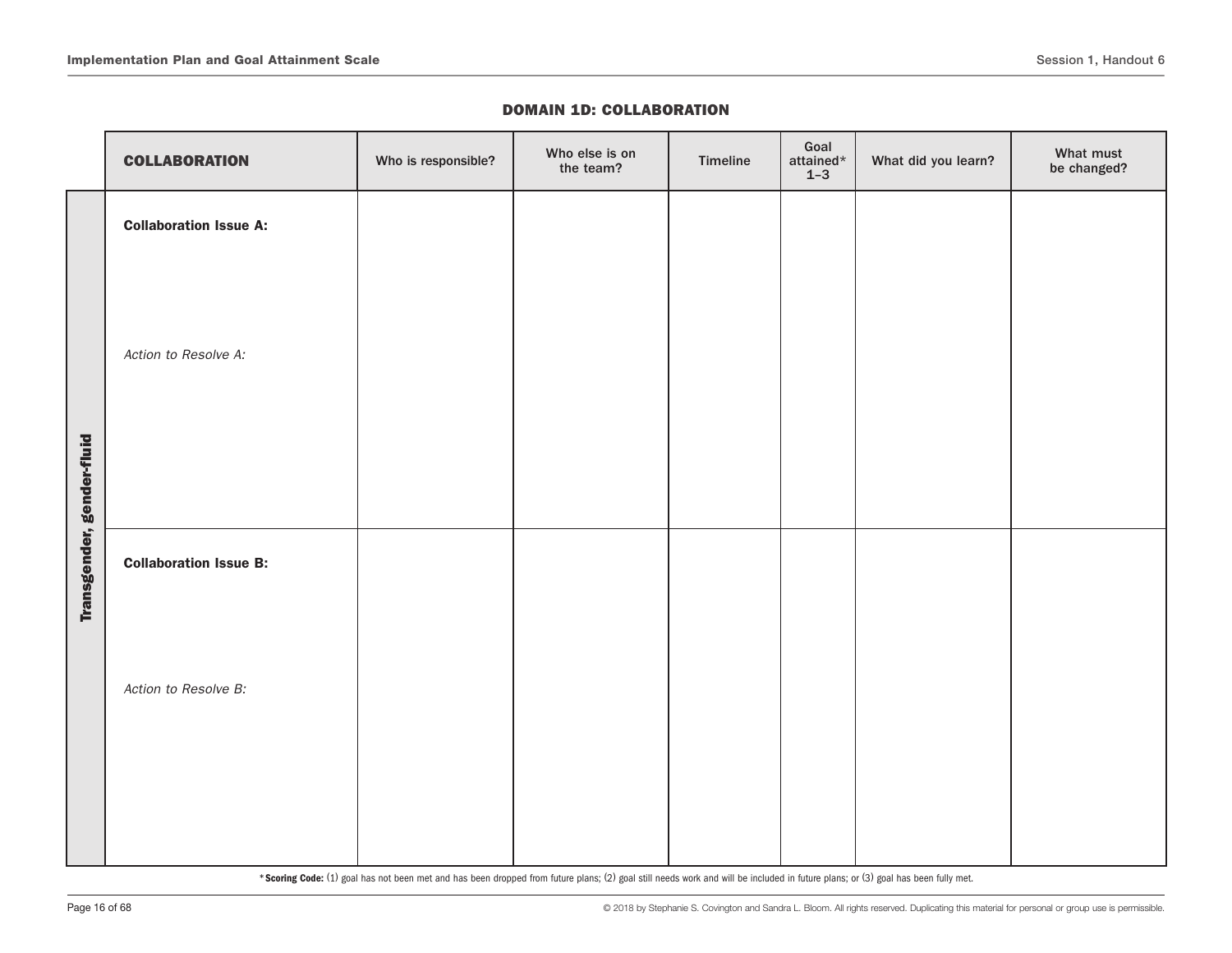

Prioritizing Empowerment and Skill-Building

The organization's/program's activities and settings prioritize client empowerment and skill-building while taking into consideration specific issues for women, men, and transgender or gender-fluid individuals.

For each identified issue with *prioritizing client empowerment and skill-building for women, men, and transgender or gender-fluid individuals,* specify the required action to resolve the issue, the timeframe, and the person(s) responsible for that resolution. After implementing changes to address the identified issues, the organization can evaluate whether the goal was attained, reflect on what was learned, and determine what changes still need to be made.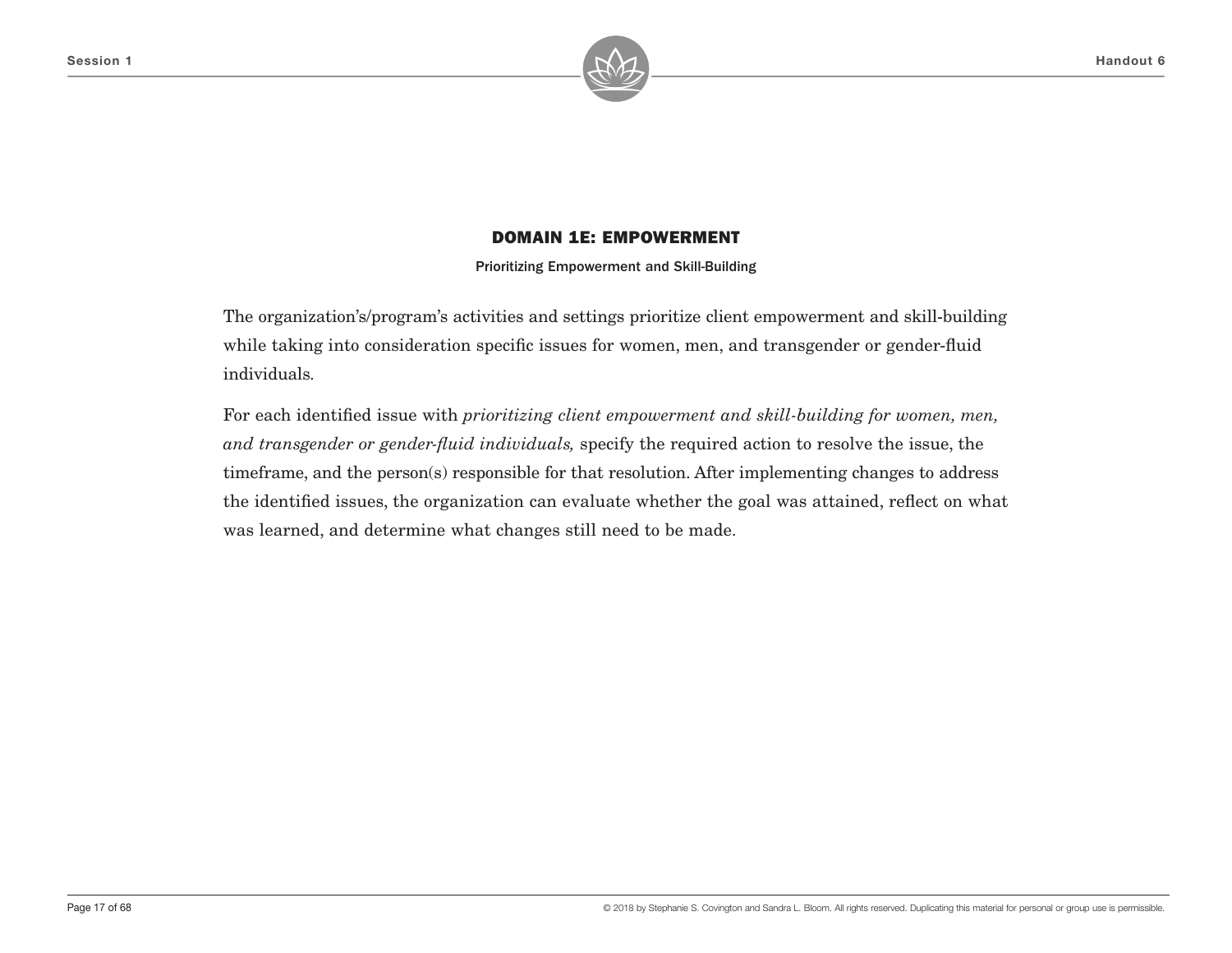|       | <b>EMPOWERMENT</b>          | Who is responsible? | Who else is on<br>the team? | Timeline | Goal<br>attained $\star$<br>$1 - 3$ | What did you learn? | What must<br>be changed? |
|-------|-----------------------------|---------------------|-----------------------------|----------|-------------------------------------|---------------------|--------------------------|
|       | <b>Empowerment Issue A:</b> |                     |                             |          |                                     |                     |                          |
|       | Action to Resolve A:        |                     |                             |          |                                     |                     |                          |
| Women | <b>Empowerment Issue B:</b> |                     |                             |          |                                     |                     |                          |
|       | Action to Resolve B:        |                     |                             |          |                                     |                     |                          |
|       |                             |                     |                             |          |                                     |                     |                          |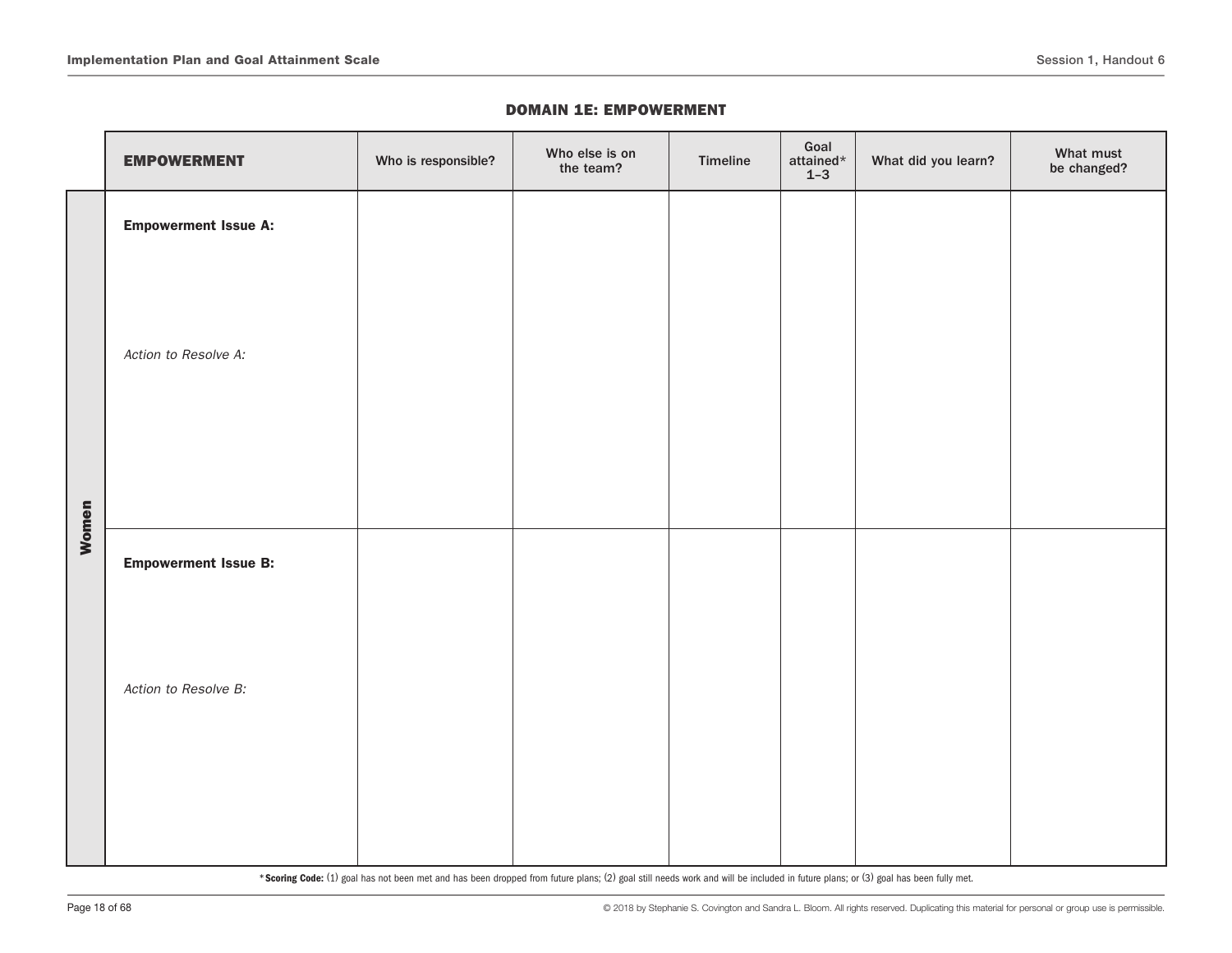|     | <b>EMPOWERMENT</b>          | Who is responsible? | Who else is on<br>the team? | Timeline | Goal<br>attained $\star$<br>$1 - 3$ | What did you learn? | What must<br>be changed? |
|-----|-----------------------------|---------------------|-----------------------------|----------|-------------------------------------|---------------------|--------------------------|
|     | <b>Empowerment Issue A:</b> |                     |                             |          |                                     |                     |                          |
|     | Action to Resolve A:        |                     |                             |          |                                     |                     |                          |
| Men | <b>Empowerment Issue B:</b> |                     |                             |          |                                     |                     |                          |
|     | Action to Resolve B:        |                     |                             |          |                                     |                     |                          |
|     |                             |                     |                             |          |                                     |                     |                          |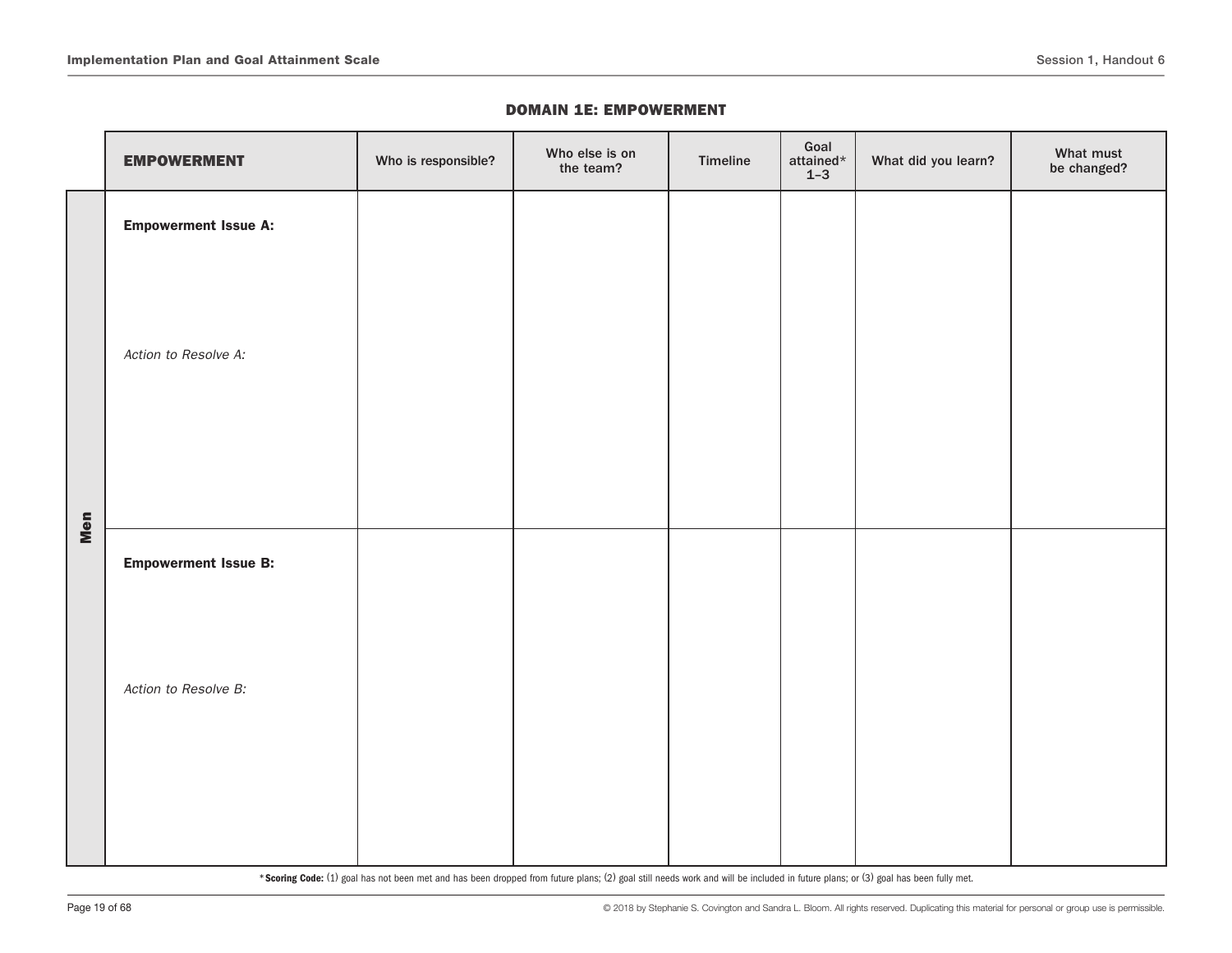|                           | <b>EMPOWERMENT</b>          | Who is responsible? | Who else is on<br>the team? | Timeline | Goal<br>attained $\star$<br>$1-3$ | What did you learn? | What must<br>be changed? |
|---------------------------|-----------------------------|---------------------|-----------------------------|----------|-----------------------------------|---------------------|--------------------------|
|                           | <b>Empowerment Issue A:</b> |                     |                             |          |                                   |                     |                          |
|                           | Action to Resolve A:        |                     |                             |          |                                   |                     |                          |
| Transgender, gender-fluid | <b>Empowerment Issue B:</b> |                     |                             |          |                                   |                     |                          |
|                           | Action to Resolve B:        |                     |                             |          |                                   |                     |                          |
|                           |                             |                     |                             |          |                                   |                     |                          |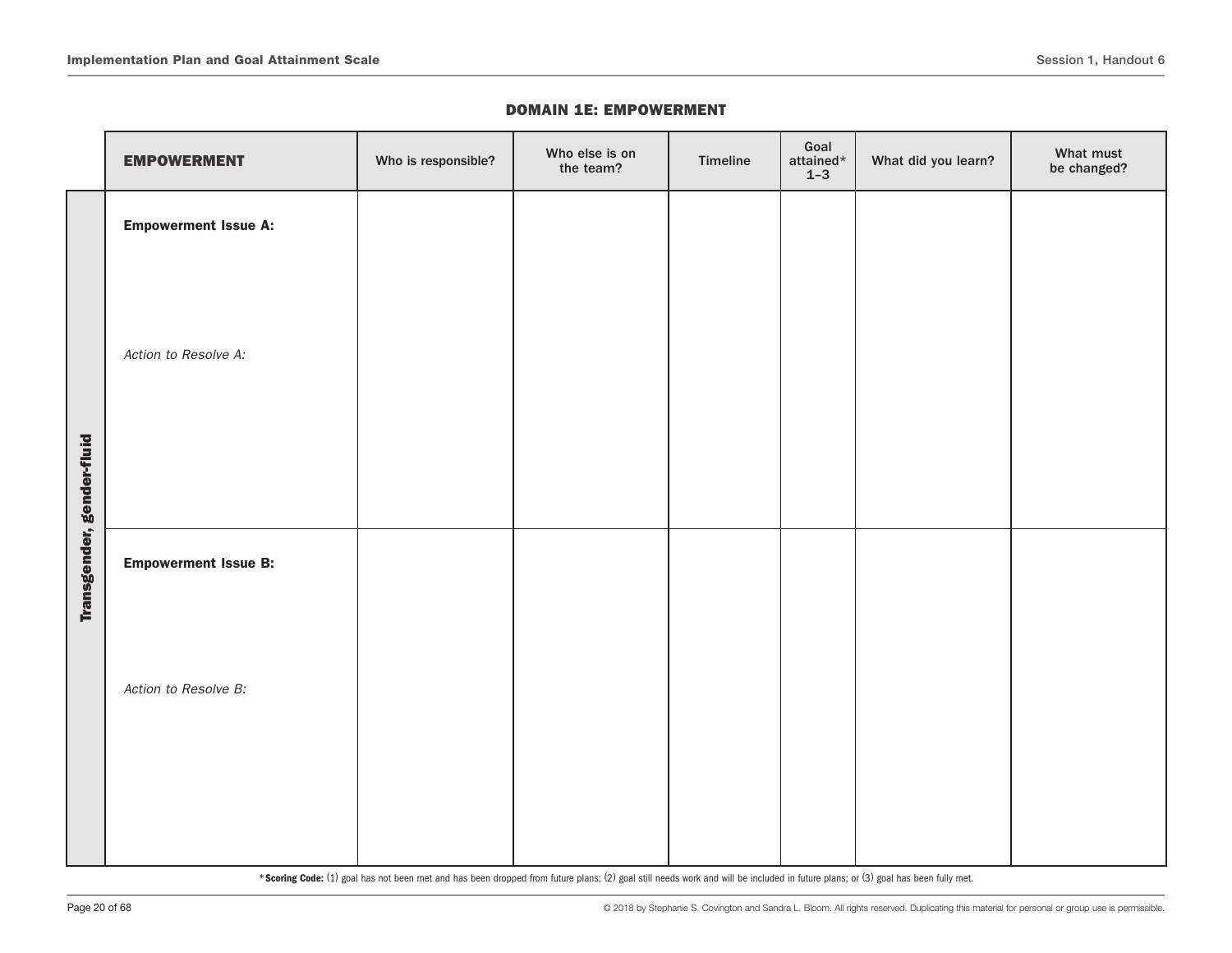

Ensuring Safety

The organization's/program's activities and settings ensure the four kinds of safety (physical, psychological, social, and moral/ethical) of staff while taking into consideration specific issues of female, male, and transgender or gender-fluid staff members.

For each identified issue with *ensuring safety for female, male, and transgender or gender-fluid staff,* specify the required action to resolve the issue, the timeframe, and the person(s) responsible for that resolution. After implementing changes to address the identified issues, the organization can evaluate whether the goal was attained, reflect on what was learned, and determine what changes still need to be made.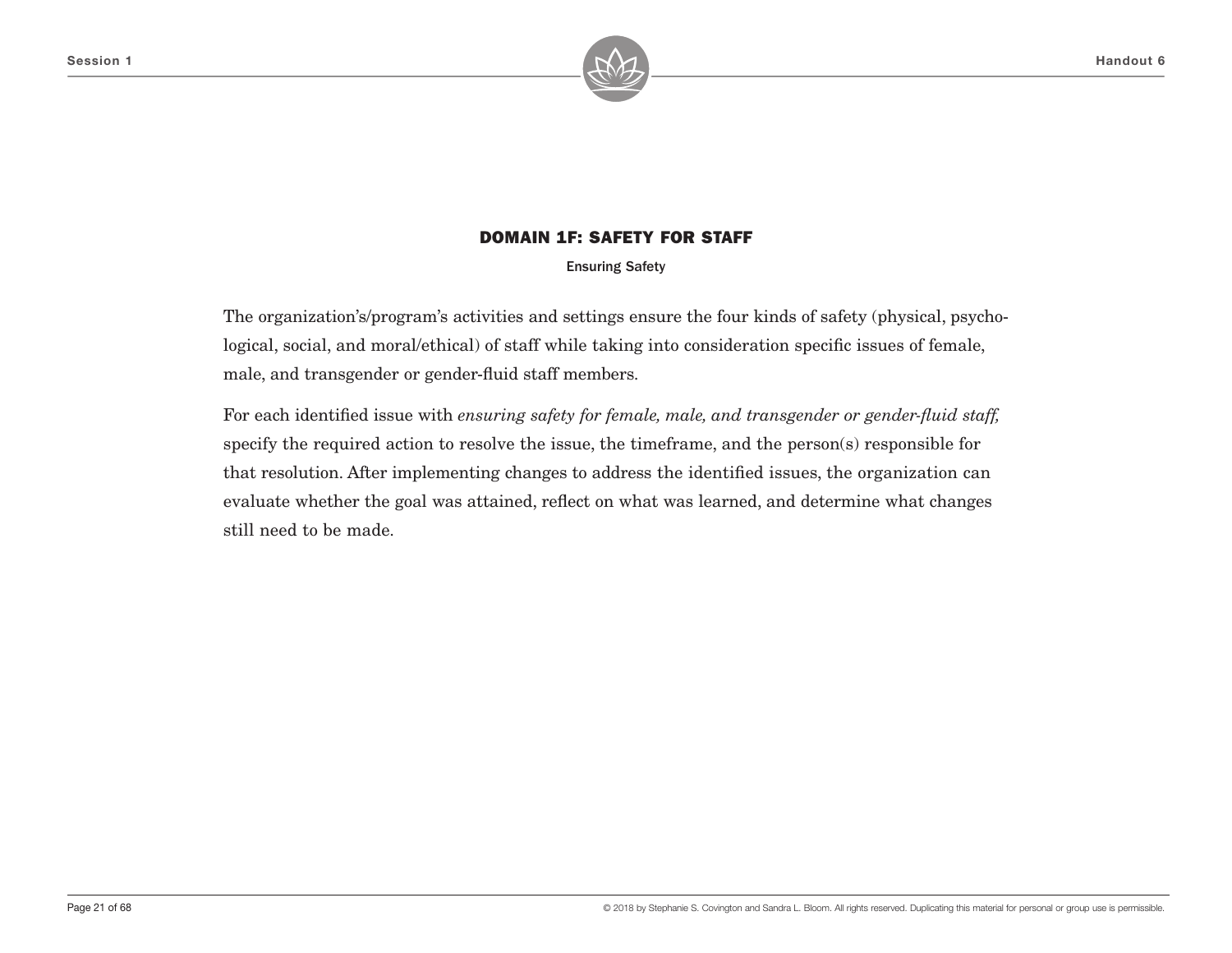|       | <b>SAFETY FOR STAFF</b>      | Who is responsible? | Who else is on<br>the team? | Timeline | Goal<br>attained $\star$<br>$1 - 3$ | What did you learn? | What must<br>be changed? |
|-------|------------------------------|---------------------|-----------------------------|----------|-------------------------------------|---------------------|--------------------------|
|       | <b>Staff Safety Issue A:</b> |                     |                             |          |                                     |                     |                          |
|       | Action to Resolve A:         |                     |                             |          |                                     |                     |                          |
| Women | <b>Staff Safety Issue B:</b> |                     |                             |          |                                     |                     |                          |
|       | Action to Resolve B:         |                     |                             |          |                                     |                     |                          |
|       |                              |                     |                             |          |                                     |                     |                          |
|       |                              |                     |                             |          |                                     |                     |                          |
|       |                              |                     |                             |          |                                     |                     |                          |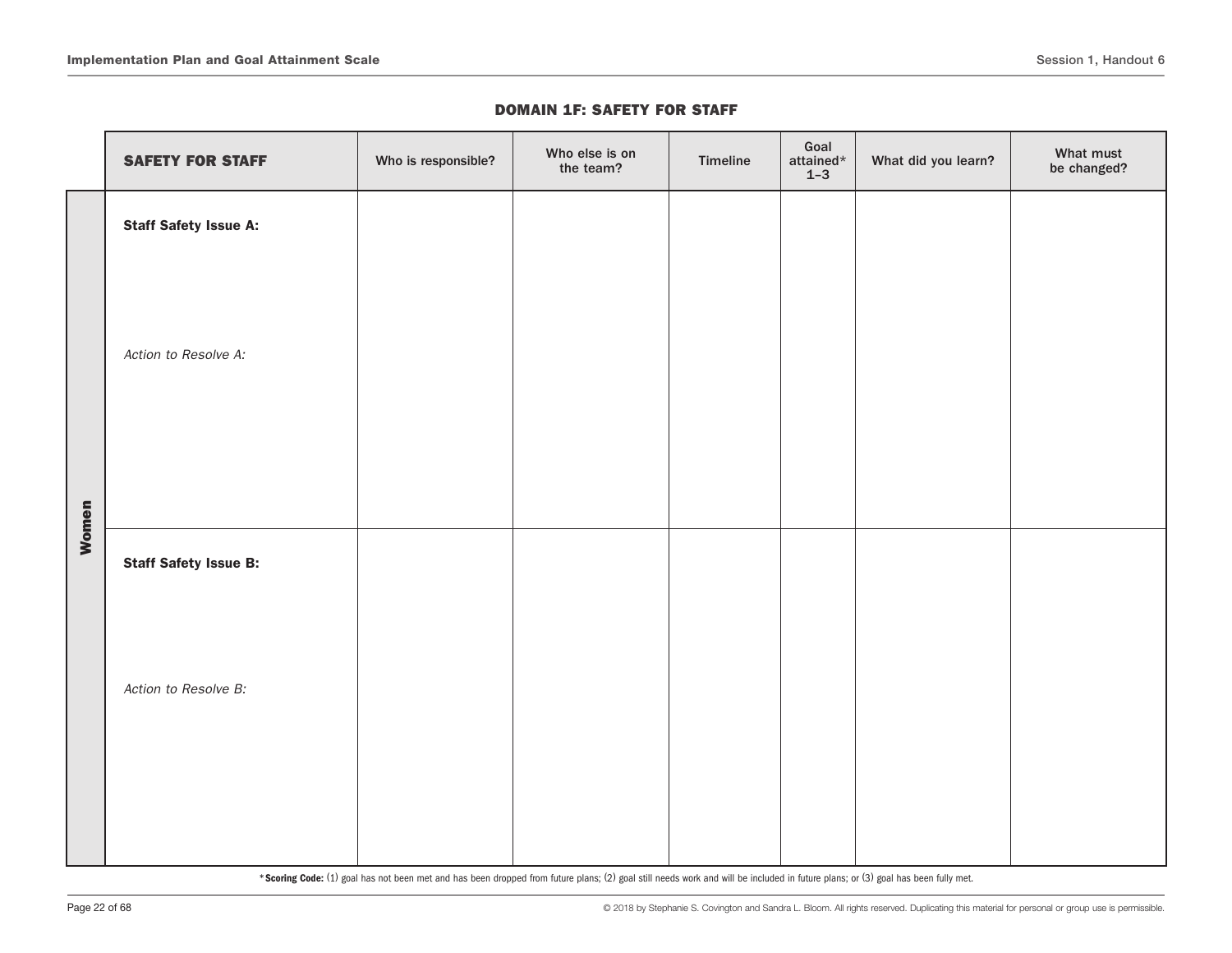|     | <b>SAFETY FOR STAFF</b>      | Who is responsible? | Who else is on<br>the team? | Timeline | Goal<br>attained $^\star$<br>$1 - 3$ | What did you learn? | What must<br>be changed? |
|-----|------------------------------|---------------------|-----------------------------|----------|--------------------------------------|---------------------|--------------------------|
|     | <b>Staff Safety Issue A:</b> |                     |                             |          |                                      |                     |                          |
|     | Action to Resolve A:         |                     |                             |          |                                      |                     |                          |
| Men | <b>Staff Safety Issue B:</b> |                     |                             |          |                                      |                     |                          |
|     | Action to Resolve B:         |                     |                             |          |                                      |                     |                          |
|     |                              |                     |                             |          |                                      |                     |                          |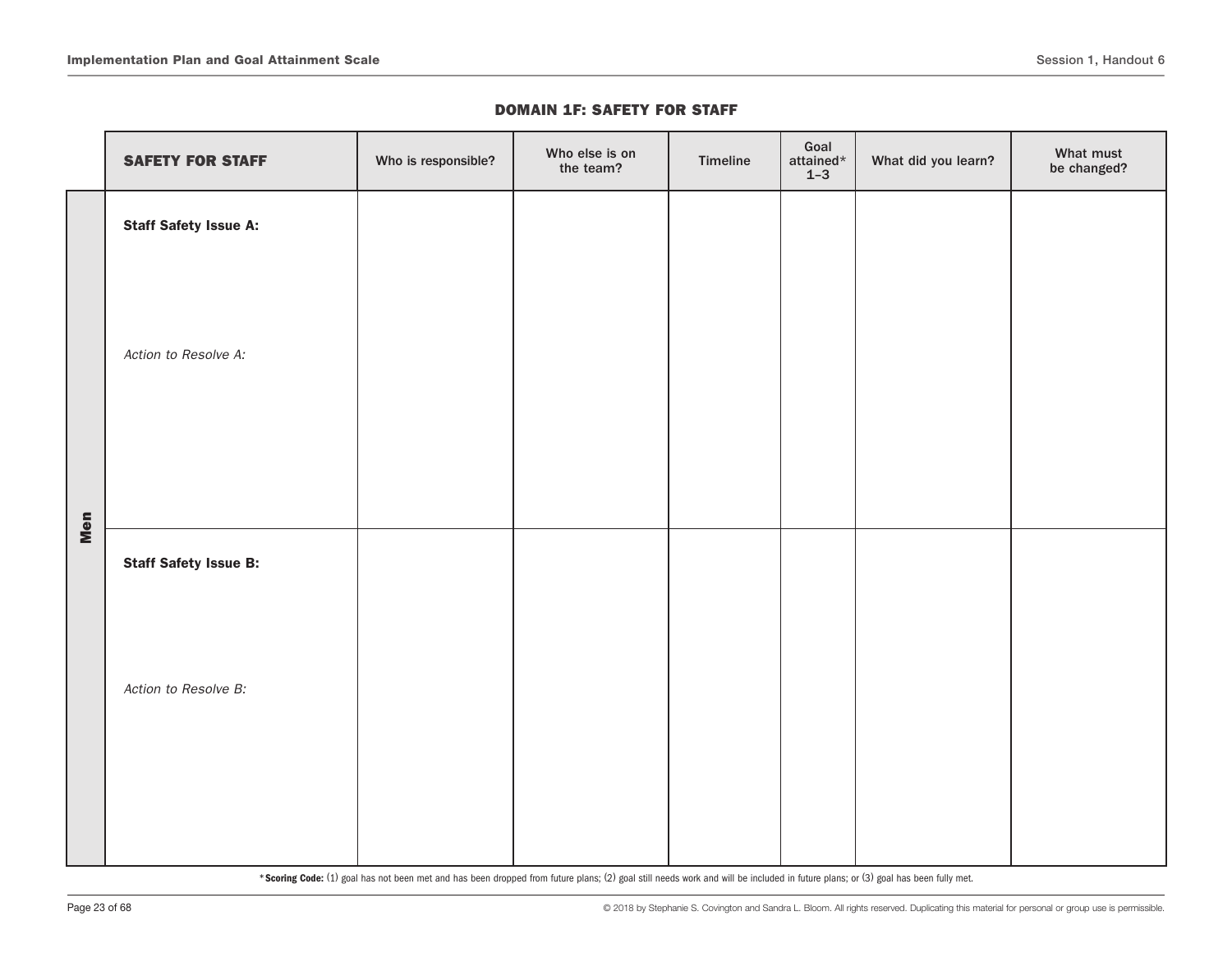|                           | <b>SAFETY FOR STAFF</b>      | Who is responsible? | Who else is on<br>the team? | Timeline | Goal<br>attained*<br>$1 - 3$ | What did you learn? | What must<br>be changed? |
|---------------------------|------------------------------|---------------------|-----------------------------|----------|------------------------------|---------------------|--------------------------|
|                           | <b>Staff Safety Issue A:</b> |                     |                             |          |                              |                     |                          |
|                           | Action to Resolve A:         |                     |                             |          |                              |                     |                          |
| Transgender, gender-fluid | <b>Staff Safety Issue B:</b> |                     |                             |          |                              |                     |                          |
|                           | Action to Resolve B:         |                     |                             |          |                              |                     |                          |
|                           |                              |                     |                             |          |                              |                     |                          |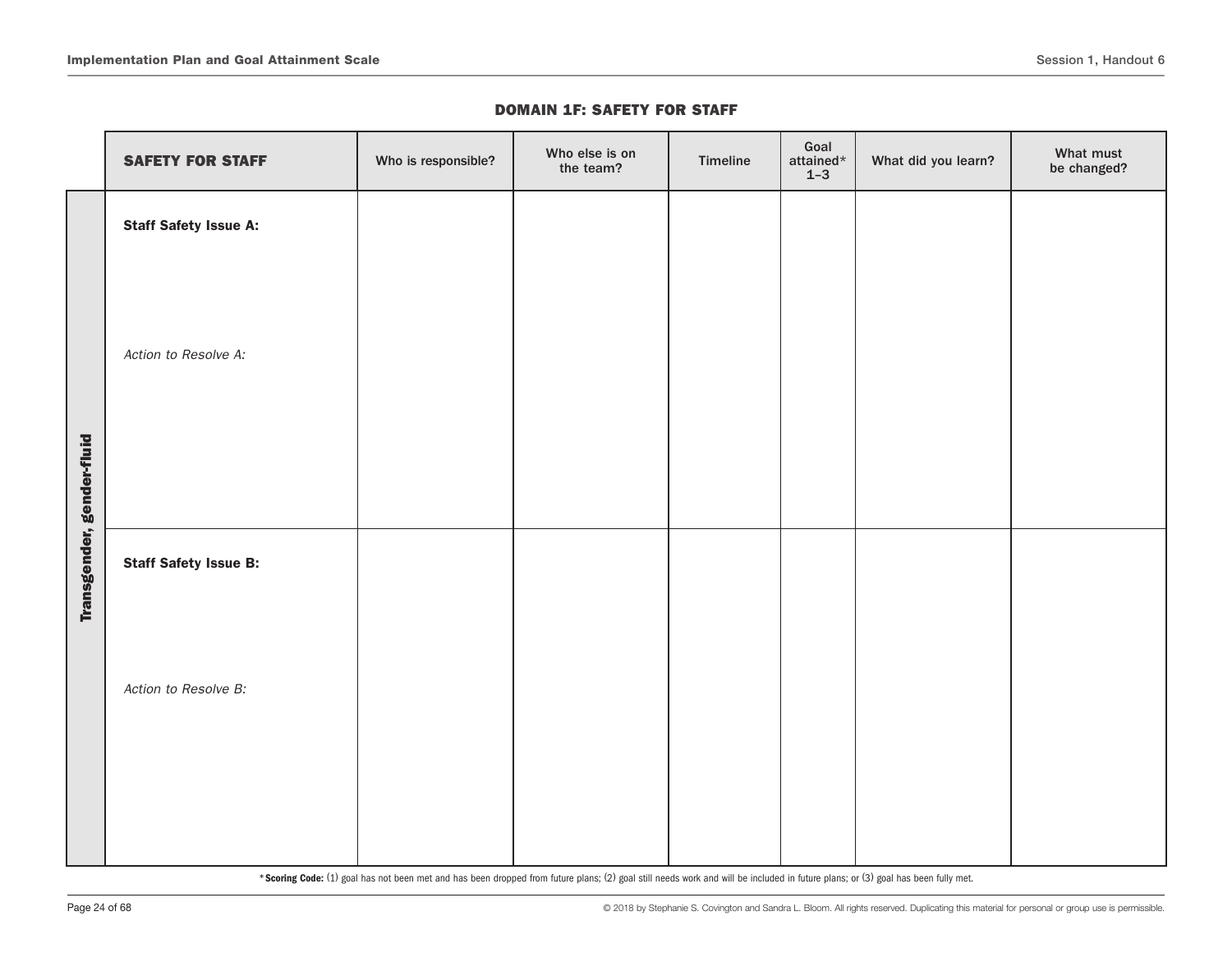

Maximizing Trustworthiness through Task Clarity, Consistency, and Interpersonal Boundaries

The organization's/program's activities and settings maximize trustworthiness for female, male, and transgender or gender-fluid staff by making the tasks involved in service delivery clear, by ensuring consistency in practice, and by maintaining boundaries that are appropriate to the program while taking into consideration the trauma and gender issues of staff members.

For each identified issue with *maximizing trustworthiness for female, male, and transgender or gender-fluid staff,* specify the required action to resolve the issue, the timeframe, and the person(s) responsible for that resolution. After implementing changes to address the identified issues, the organization can evaluate whether the goal was attained, reflect on what was learned, and determine what changes still need to be made.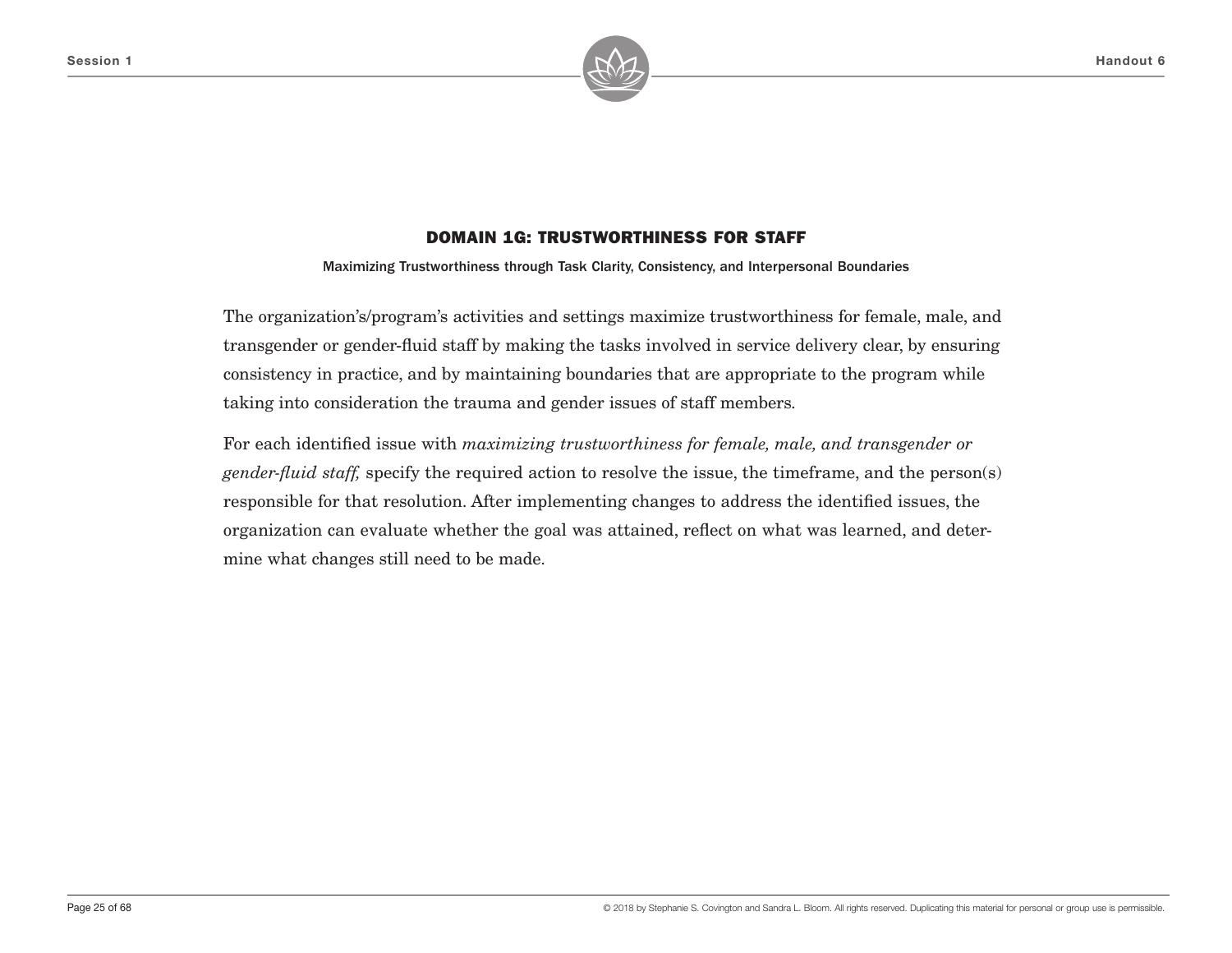|       | <b>TRUSTWORTHINESS</b><br><b>FOR STAFF</b> | Who is responsible? | Who else is on<br>the team? | Timeline | Goal<br>attained $\star$<br>$1 - 3$ | What did you learn? | What must<br>be changed? |
|-------|--------------------------------------------|---------------------|-----------------------------|----------|-------------------------------------|---------------------|--------------------------|
|       | <b>Staff Trustworthiness Issue A:</b>      |                     |                             |          |                                     |                     |                          |
|       | Action to Resolve A:                       |                     |                             |          |                                     |                     |                          |
| Women | <b>Staff Trustworthiness Issue B:</b>      |                     |                             |          |                                     |                     |                          |
|       | Action to Resolve B:                       |                     |                             |          |                                     |                     |                          |
|       |                                            |                     |                             |          |                                     |                     |                          |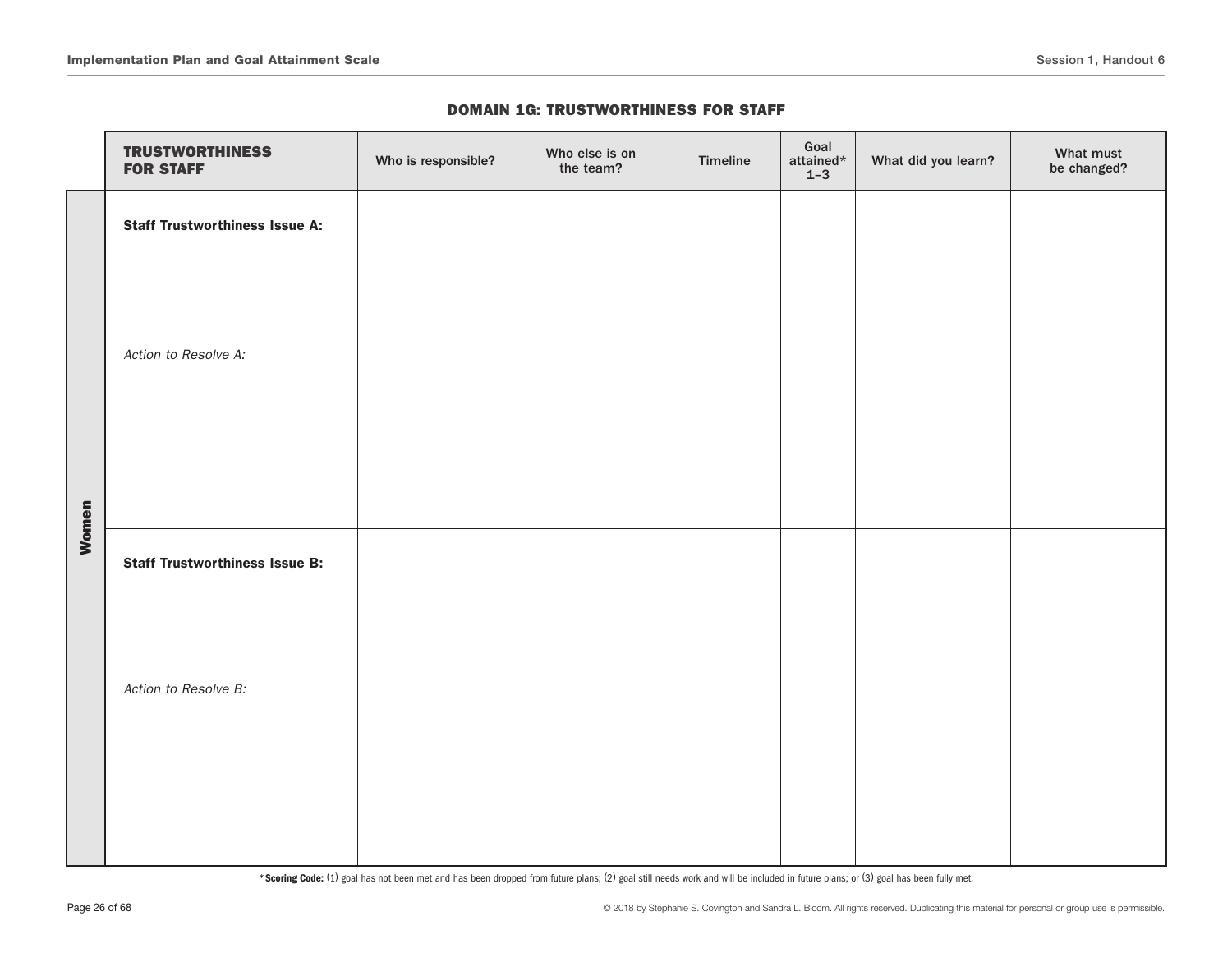|     | <b>TRUSTWORTHINESS</b><br><b>FOR STAFF</b> | Who is responsible? | Who else is on<br>the team? | Timeline | Goal<br>attained $\star$<br>$1-3$ | What did you learn? | What must<br>be changed? |
|-----|--------------------------------------------|---------------------|-----------------------------|----------|-----------------------------------|---------------------|--------------------------|
|     | <b>Staff Trustworthiness Issue A:</b>      |                     |                             |          |                                   |                     |                          |
|     | Action to Resolve A:                       |                     |                             |          |                                   |                     |                          |
| Men | <b>Staff Trustworthiness Issue B:</b>      |                     |                             |          |                                   |                     |                          |
|     | Action to Resolve B:                       |                     |                             |          |                                   |                     |                          |
|     |                                            |                     |                             |          |                                   |                     |                          |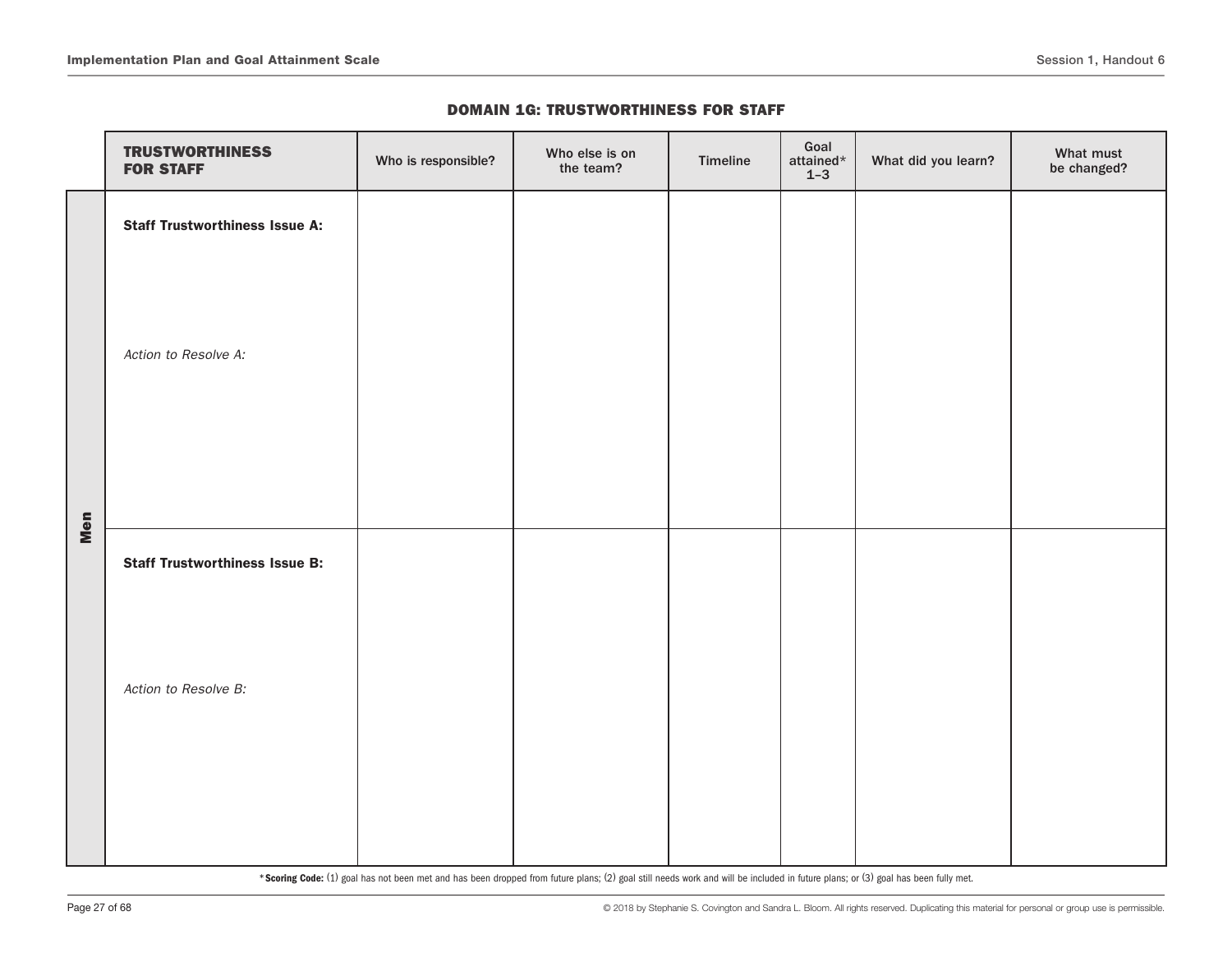|                           | <b>TRUSTWORTHINESS</b><br><b>FOR STAFF</b> | Who is responsible? | Who else is on<br>the team? | Timeline | Goal<br>attained*<br>$1 - 3$ | What did you learn? | What must<br>be changed? |
|---------------------------|--------------------------------------------|---------------------|-----------------------------|----------|------------------------------|---------------------|--------------------------|
|                           | <b>Staff Trustworthiness Issue A:</b>      |                     |                             |          |                              |                     |                          |
|                           | Action to Resolve A:                       |                     |                             |          |                              |                     |                          |
| Transgender, gender-fluid | <b>Staff Trustworthiness Issue B:</b>      |                     |                             |          |                              |                     |                          |
|                           | Action to Resolve B:                       |                     |                             |          |                              |                     |                          |
|                           |                                            |                     |                             |          |                              |                     |                          |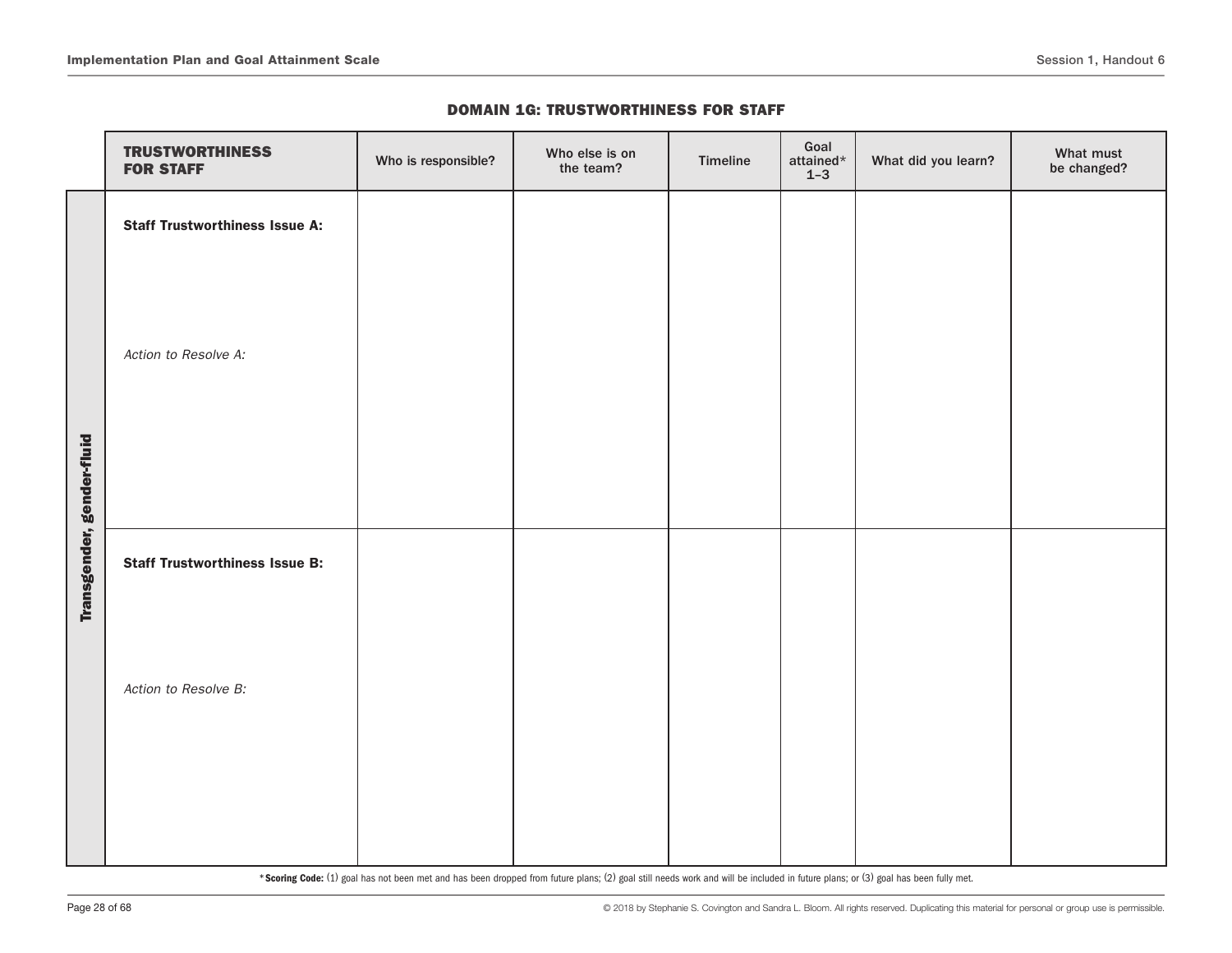

Maximizing Staff Choice and Control

The organization's/program's activities and settings maximize female, male, and transgender or gender-fluid staff's experiences of choice and control while taking into consideration any trauma and gender issues of staff members.

For each identified issue with *maximizing choice and control for female, male, and transgender or gender-fluid staff,* specify the required action to resolve the issue, the timeframe, and the person(s) responsible for that resolution. After implementing changes to address the identified issues, the organization can evaluate whether the goal was attained, reflect on what was learned, and determine what changes still need to be made.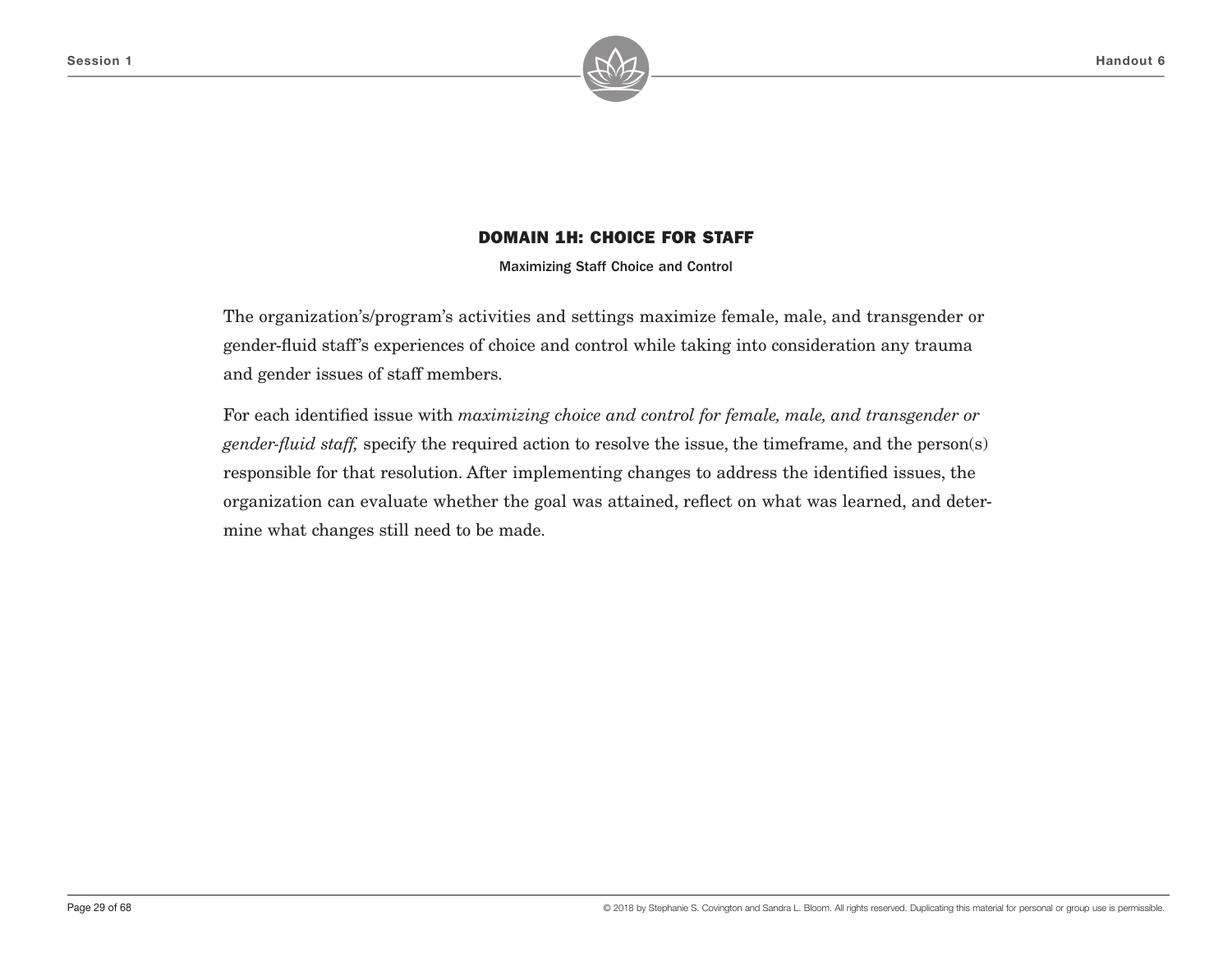|       | <b>CHOICE FOR STAFF</b>      | Who is responsible? | Who else is on<br>the team? | Timeline | Goal<br>attained*<br>$1 - 3$ | What did you learn? | What must<br>be changed? |
|-------|------------------------------|---------------------|-----------------------------|----------|------------------------------|---------------------|--------------------------|
|       | <b>Staff Choice Issue A:</b> |                     |                             |          |                              |                     |                          |
|       | Action to Resolve A:         |                     |                             |          |                              |                     |                          |
| Women | <b>Staff Choice Issue B:</b> |                     |                             |          |                              |                     |                          |
|       | Action to Resolve B:         |                     |                             |          |                              |                     |                          |
|       |                              |                     |                             |          |                              |                     |                          |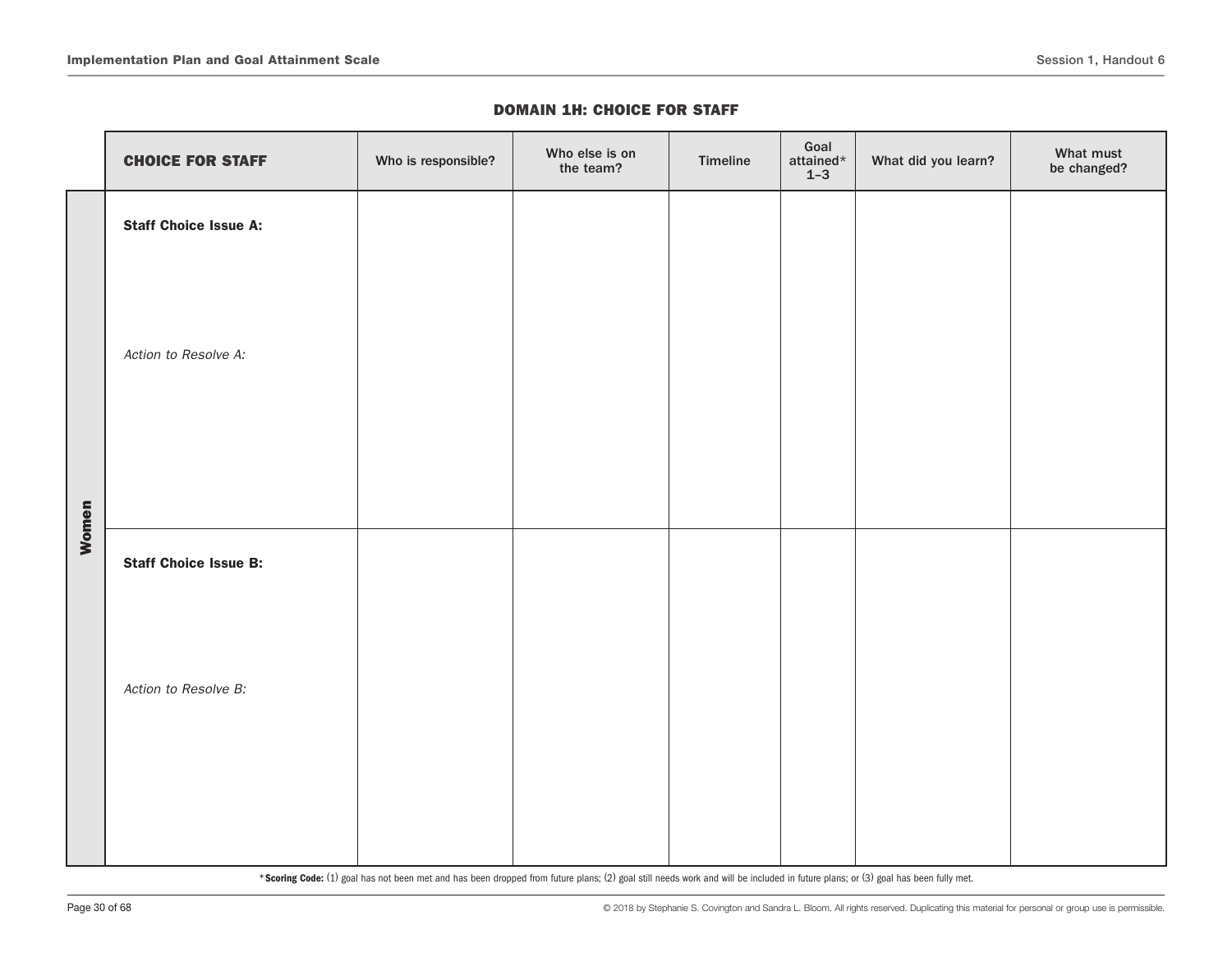|     | <b>CHOICE FOR STAFF</b>      | Who is responsible? | Who else is on<br>the team? | Timeline | Goal<br>attained*<br>$1-3$ | What did you learn? | What must<br>be changed? |
|-----|------------------------------|---------------------|-----------------------------|----------|----------------------------|---------------------|--------------------------|
|     | <b>Staff Choice Issue A:</b> |                     |                             |          |                            |                     |                          |
|     | Action to Resolve A:         |                     |                             |          |                            |                     |                          |
| Men | <b>Staff Choice Issue B:</b> |                     |                             |          |                            |                     |                          |
|     | Action to Resolve B:         |                     |                             |          |                            |                     |                          |
|     |                              |                     |                             |          |                            |                     |                          |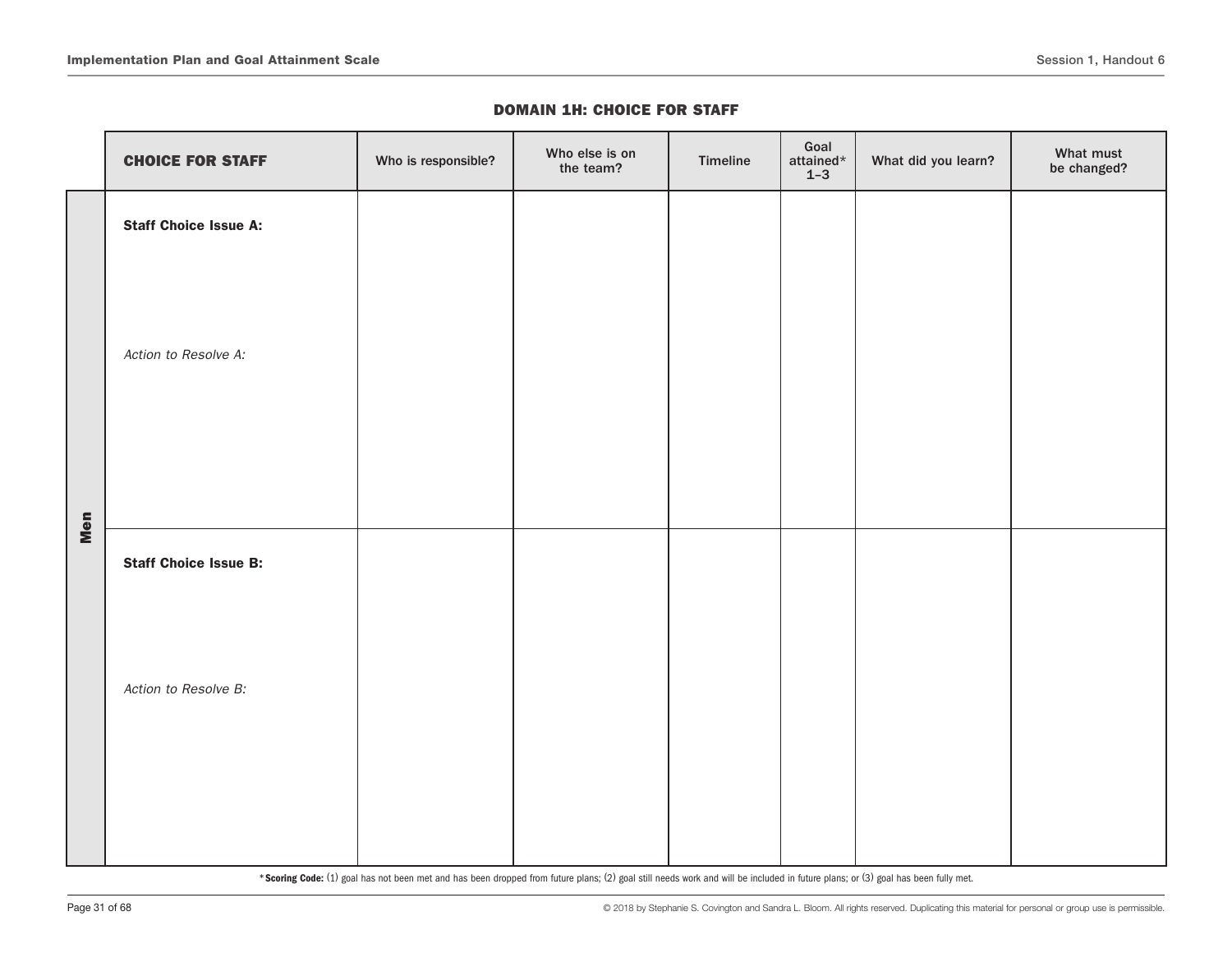|                           | <b>CHOICE FOR STAFF</b>      | Who is responsible? | Who else is on<br>the team? | Timeline | Goal<br>attained $\star$<br>$1 - 3$ | What did you learn? | What must<br>be changed? |
|---------------------------|------------------------------|---------------------|-----------------------------|----------|-------------------------------------|---------------------|--------------------------|
|                           | <b>Staff Choice Issue A:</b> |                     |                             |          |                                     |                     |                          |
|                           | Action to Resolve A:         |                     |                             |          |                                     |                     |                          |
| Transgender, gender-fluid | <b>Staff Choice Issue B:</b> |                     |                             |          |                                     |                     |                          |
|                           | Action to Resolve B:         |                     |                             |          |                                     |                     |                          |
|                           |                              |                     |                             |          |                                     |                     |                          |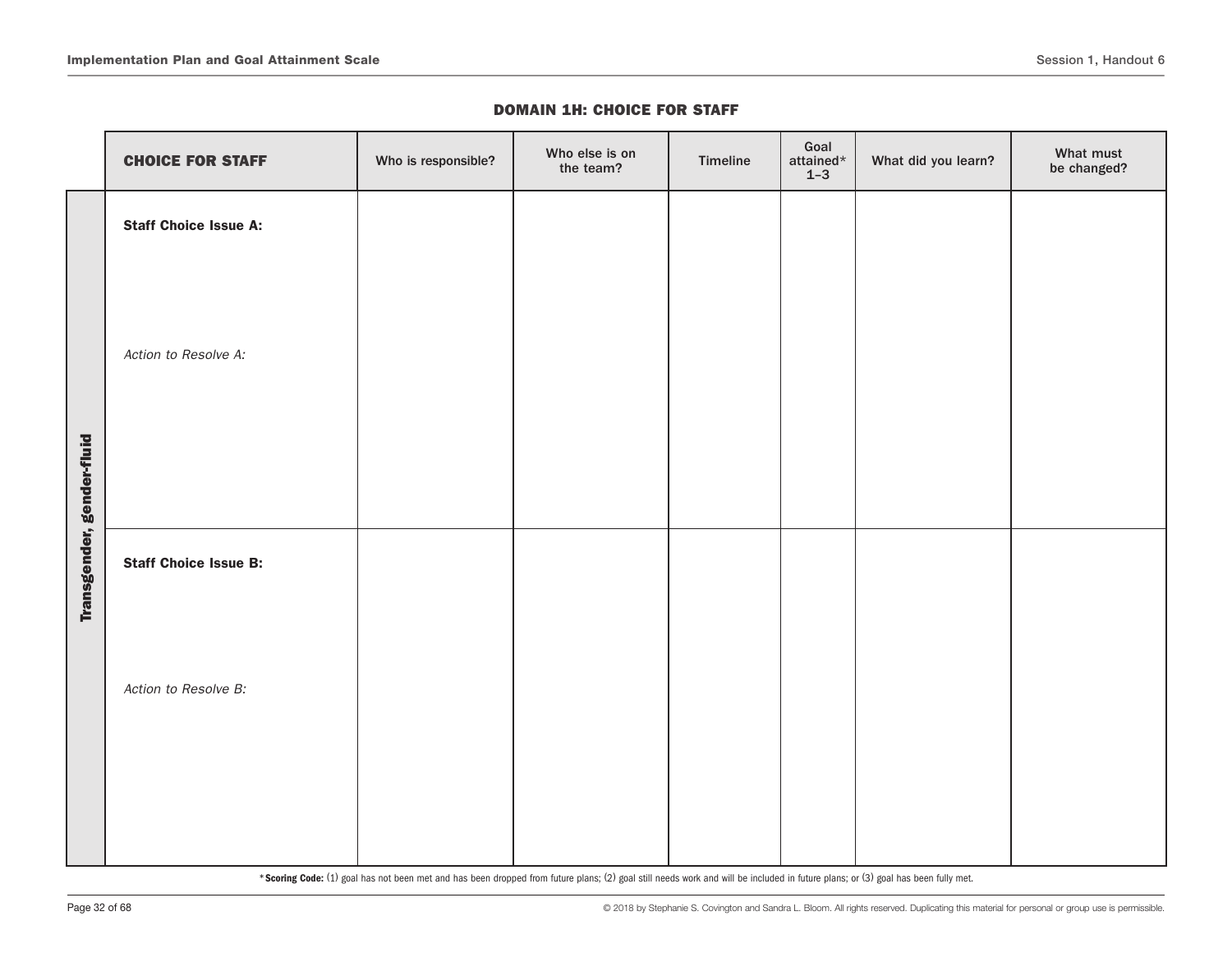

Maximizing Collaboration and Sharing Power

The organization's/program's activities and settings maximize collaboration and sharing of power between staff, their supervisors, administrators, and clients while taking into consideration any specific issues of female, male, and transgender or gender-fluid staff members.

For each identified issue with *maximizing collaboration and sharing of power for female, male, and transgender or gender-fluid staff,* specify the required action to resolve the issue, the timeframe, and the person(s) responsible for that resolution. After implementing changes to address the identified issues, the organization can evaluate whether the goal was attained, reflect on what was learned, and determine what changes still need to be made.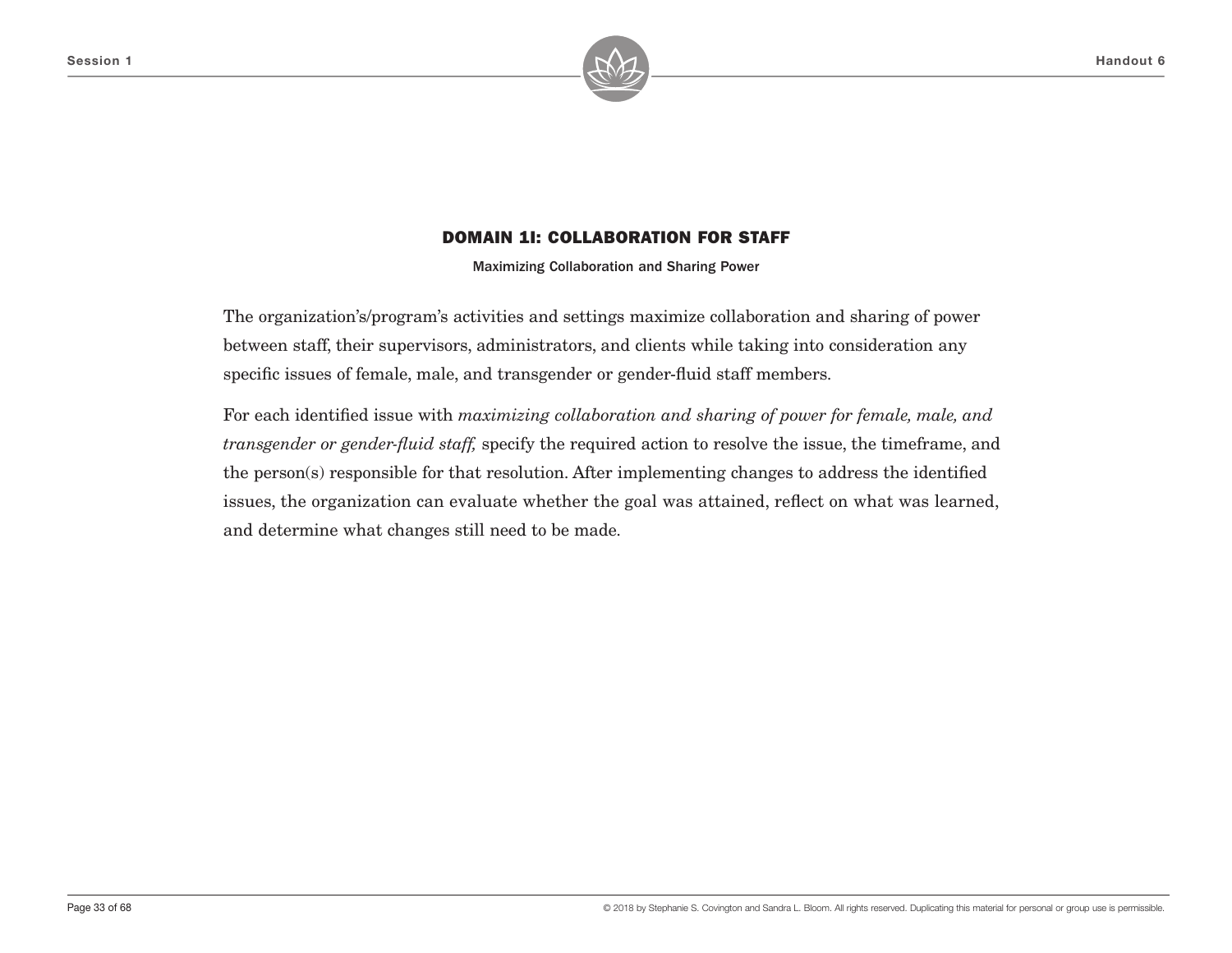|       | <b>COLLABORATION FOR STAFF</b>      | Who is responsible? | Who else is on<br>the team? | Timeline | Goal<br>attained*<br>$1 - 3$ | What did you learn? | What must<br>be changed? |
|-------|-------------------------------------|---------------------|-----------------------------|----------|------------------------------|---------------------|--------------------------|
|       | <b>Staff Collaboration Issue A:</b> |                     |                             |          |                              |                     |                          |
|       | Action to Resolve A:                |                     |                             |          |                              |                     |                          |
| Women | <b>Staff Collaboration Issue B:</b> |                     |                             |          |                              |                     |                          |
|       | Action to Resolve B:                |                     |                             |          |                              |                     |                          |
|       |                                     |                     |                             |          |                              |                     |                          |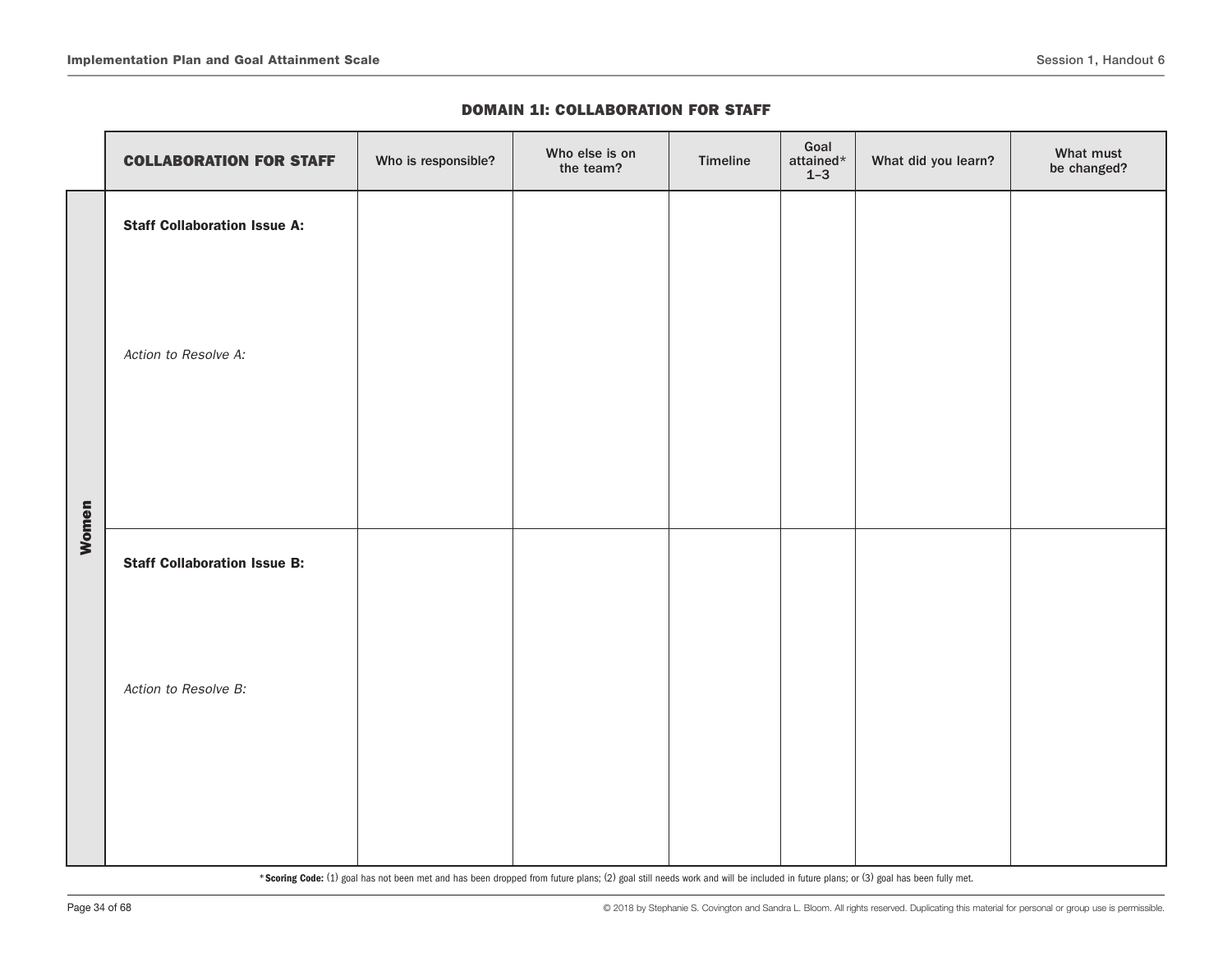|     | <b>COLLABORATION FOR STAFF</b>      | Who is responsible? | Who else is on<br>the team? | Timeline | Goal<br>attained $\star$<br>$1 - 3$ | What did you learn? | What must<br>be changed? |
|-----|-------------------------------------|---------------------|-----------------------------|----------|-------------------------------------|---------------------|--------------------------|
|     | <b>Staff Collaboration Issue A:</b> |                     |                             |          |                                     |                     |                          |
|     | Action to Resolve A:                |                     |                             |          |                                     |                     |                          |
| Men | <b>Staff Collaboration Issue B:</b> |                     |                             |          |                                     |                     |                          |
|     | Action to Resolve B:                |                     |                             |          |                                     |                     |                          |
|     |                                     |                     |                             |          |                                     |                     |                          |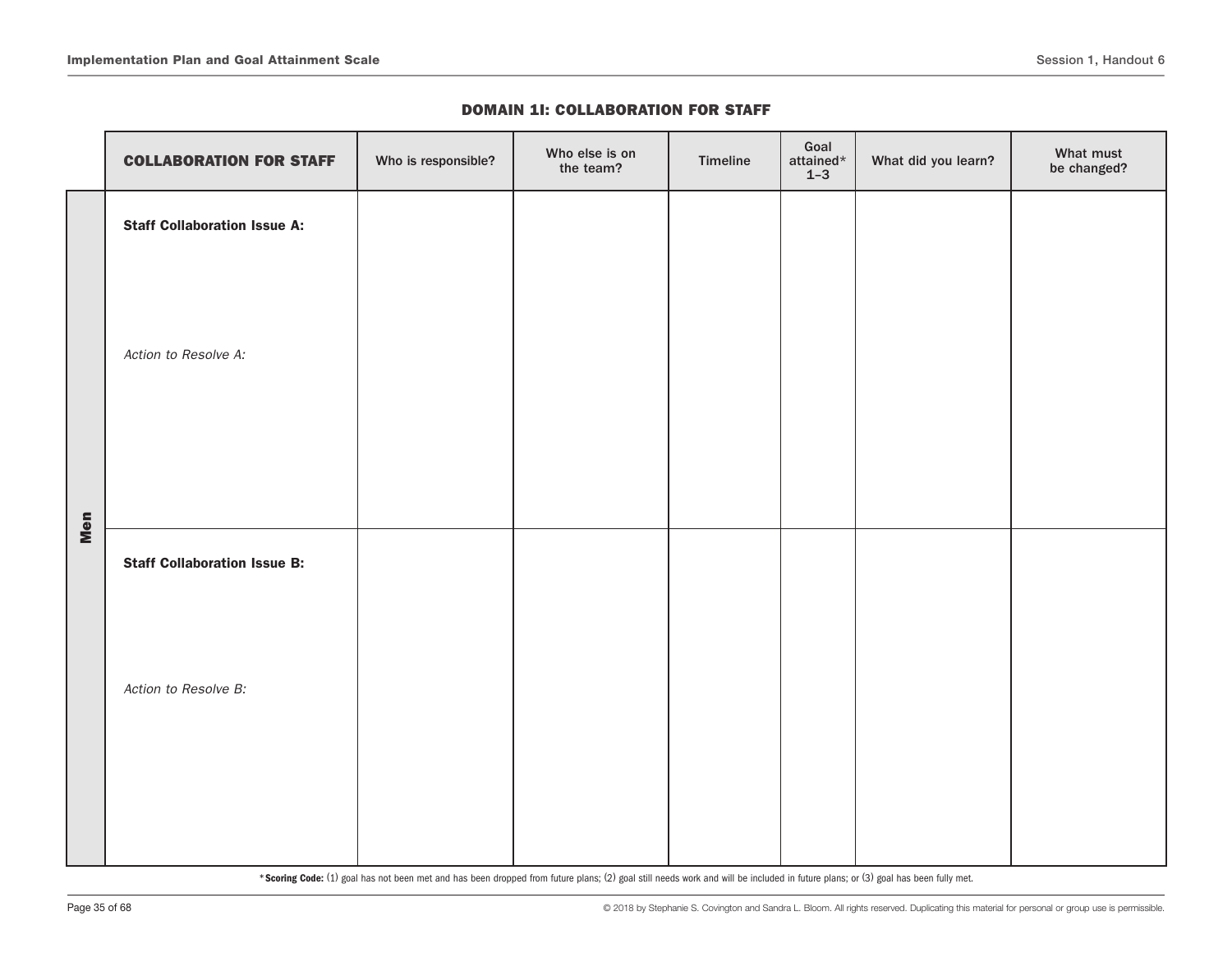|                           | <b>COLLABORATION FOR STAFF</b>      | Who is responsible? | Who else is on<br>the team? | Timeline | Goal<br>attained*<br>$1 - 3$ | What did you learn? | What must<br>be changed? |
|---------------------------|-------------------------------------|---------------------|-----------------------------|----------|------------------------------|---------------------|--------------------------|
|                           | <b>Staff Collaboration Issue A:</b> |                     |                             |          |                              |                     |                          |
|                           | Action to Resolve A:                |                     |                             |          |                              |                     |                          |
| Transgender, gender-fluid | <b>Staff Collaboration Issue B:</b> |                     |                             |          |                              |                     |                          |
|                           | Action to Resolve B:                |                     |                             |          |                              |                     |                          |
|                           |                                     |                     |                             |          |                              |                     |                          |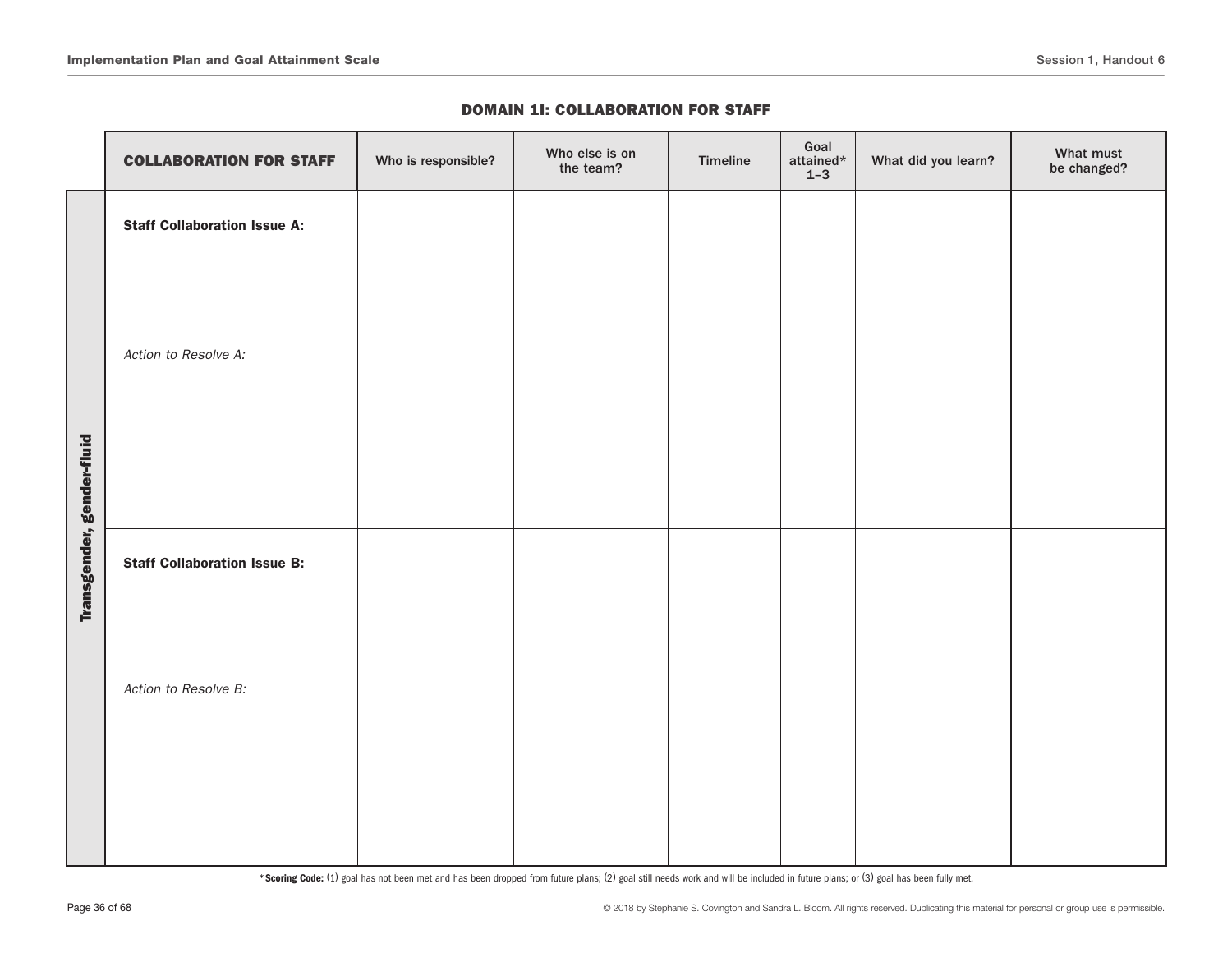

Prioritizing Empowerment and Skill-Building

The organization's/program's activities and settings prioritize female, male, and transgender or gender-fluid staff empowerment and skill-building while taking into consideration any trauma and gender issues of female, male, and transgender or gender-fluid staff members.

For each identified issue with *prioritizing staff empowerment and skill-building for female, male, and transgender or gender-fluid staff,* specify the required action to resolve the issue, the timeframe, and the person(s) responsible for that resolution. After implementing changes to address the identified issues, the organization can evaluate whether the goal was attained, reflect on what was learned, and determine what changes still need to be made.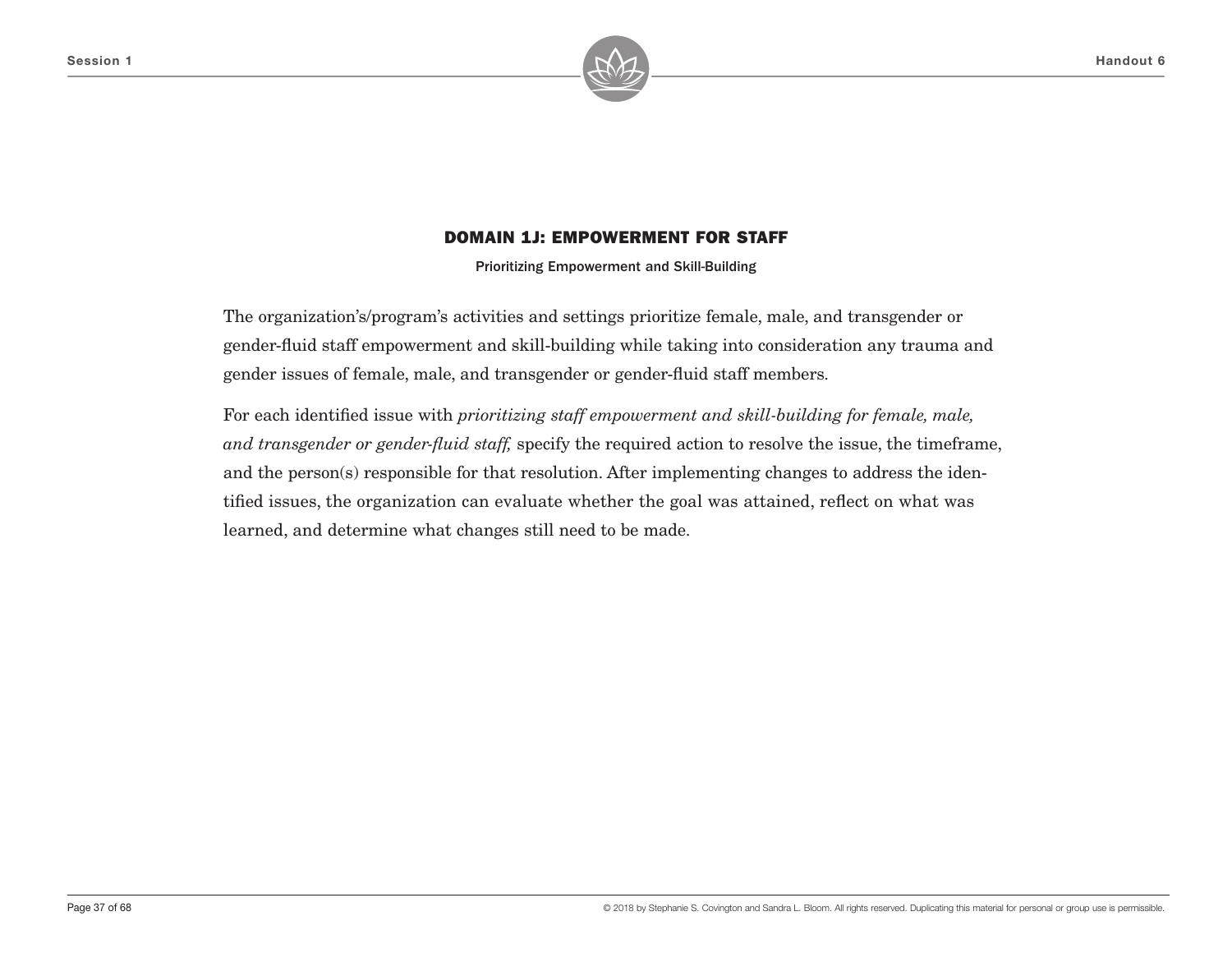|       | <b>EMPOWERMENT FOR STAFF</b>      | Who is responsible? | Who else is on<br>the team? | Timeline | Goal<br>attained $\star$<br>$1 - 3$ | What did you learn? | What must<br>be changed? |
|-------|-----------------------------------|---------------------|-----------------------------|----------|-------------------------------------|---------------------|--------------------------|
|       | <b>Staff Empowerment Issue A:</b> |                     |                             |          |                                     |                     |                          |
|       | Action to Resolve A:              |                     |                             |          |                                     |                     |                          |
| Women | <b>Staff Empowerment Issue B:</b> |                     |                             |          |                                     |                     |                          |
|       | Action to Resolve B:              |                     |                             |          |                                     |                     |                          |
|       |                                   |                     |                             |          |                                     |                     |                          |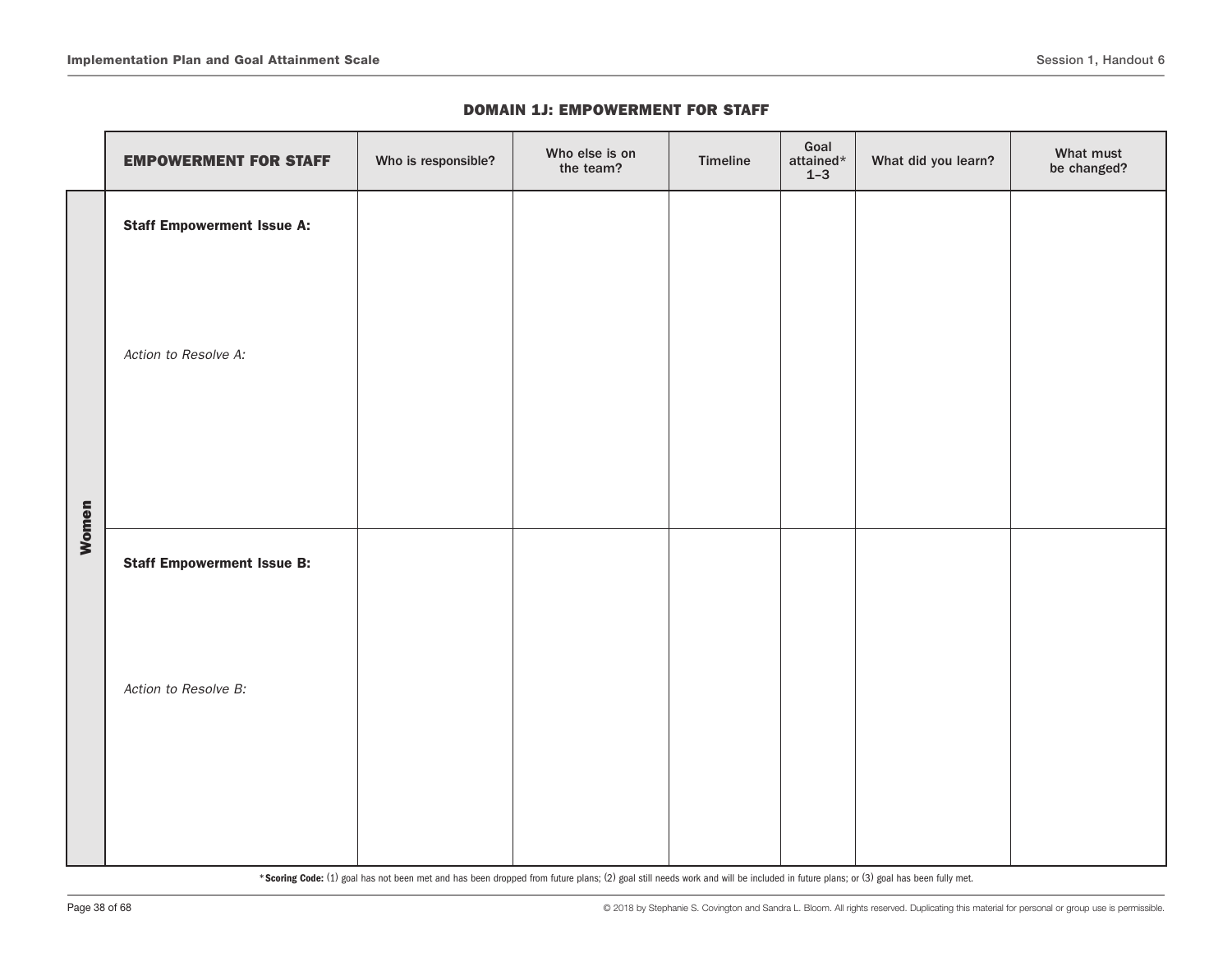|     | <b>EMPOWERMENT FOR STAFF</b>      | Who is responsible? | Who else is on<br>the team? | Timeline | Goal<br>attained $\star$<br>$1 - 3$ | What did you learn? | What must<br>be changed? |
|-----|-----------------------------------|---------------------|-----------------------------|----------|-------------------------------------|---------------------|--------------------------|
|     | <b>Staff Empowerment Issue A:</b> |                     |                             |          |                                     |                     |                          |
|     | Action to Resolve A:              |                     |                             |          |                                     |                     |                          |
| Men | <b>Staff Empowerment Issue B:</b> |                     |                             |          |                                     |                     |                          |
|     | Action to Resolve B:              |                     |                             |          |                                     |                     |                          |
|     |                                   |                     |                             |          |                                     |                     |                          |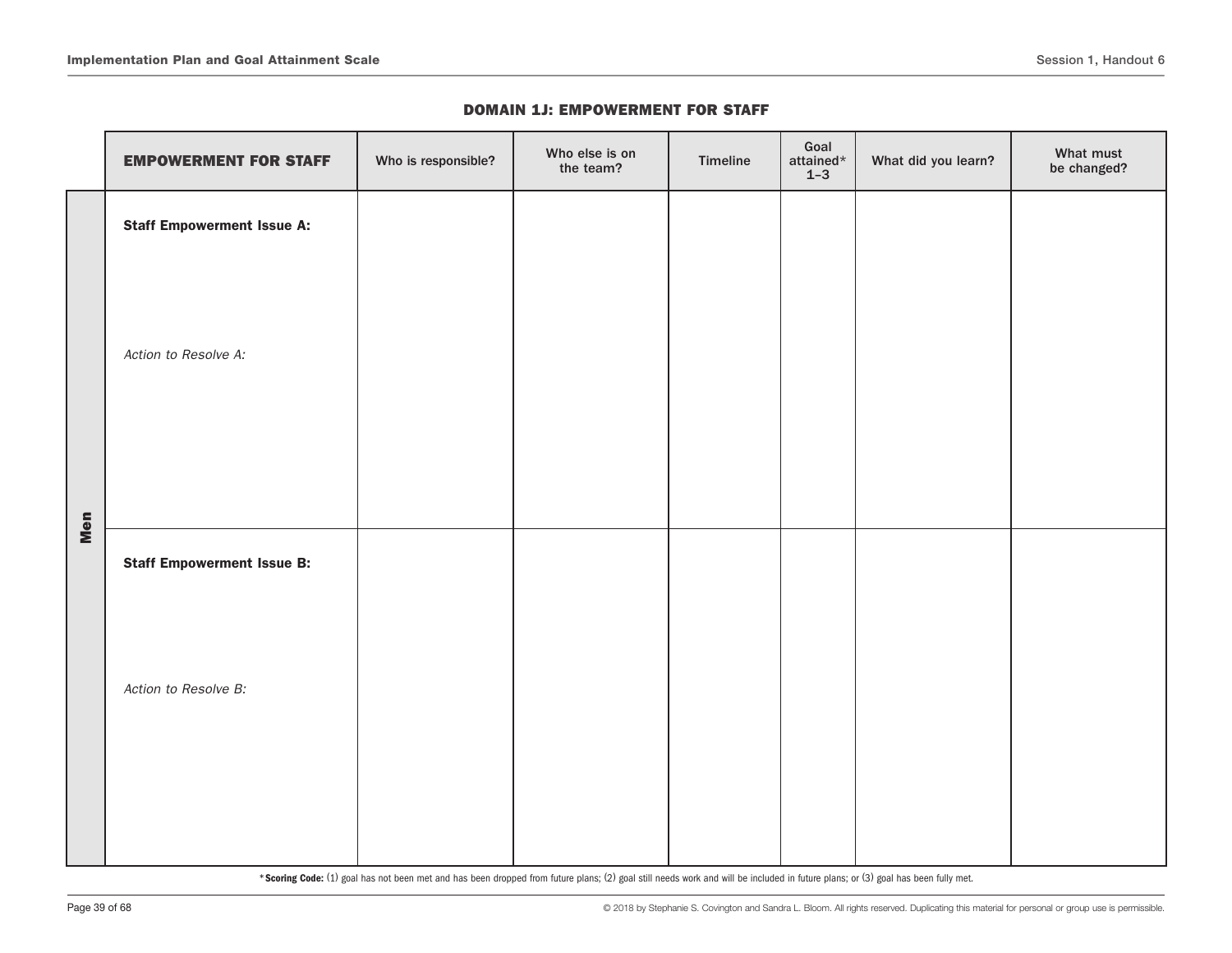|                           | <b>EMPOWERMENT FOR STAFF</b>      | Who is responsible? | Who else is on<br>the team? | Timeline | Goal<br>attained*<br>$1 - 3$ | What did you learn? | What must<br>be changed? |
|---------------------------|-----------------------------------|---------------------|-----------------------------|----------|------------------------------|---------------------|--------------------------|
|                           | <b>Staff Empowerment Issue A:</b> |                     |                             |          |                              |                     |                          |
|                           | Action to Resolve A:              |                     |                             |          |                              |                     |                          |
| Transgender, gender-fluid | <b>Staff Empowerment Issue B:</b> |                     |                             |          |                              |                     |                          |
|                           | Action to Resolve B:              |                     |                             |          |                              |                     |                          |
|                           |                                   |                     |                             |          |                              |                     |                          |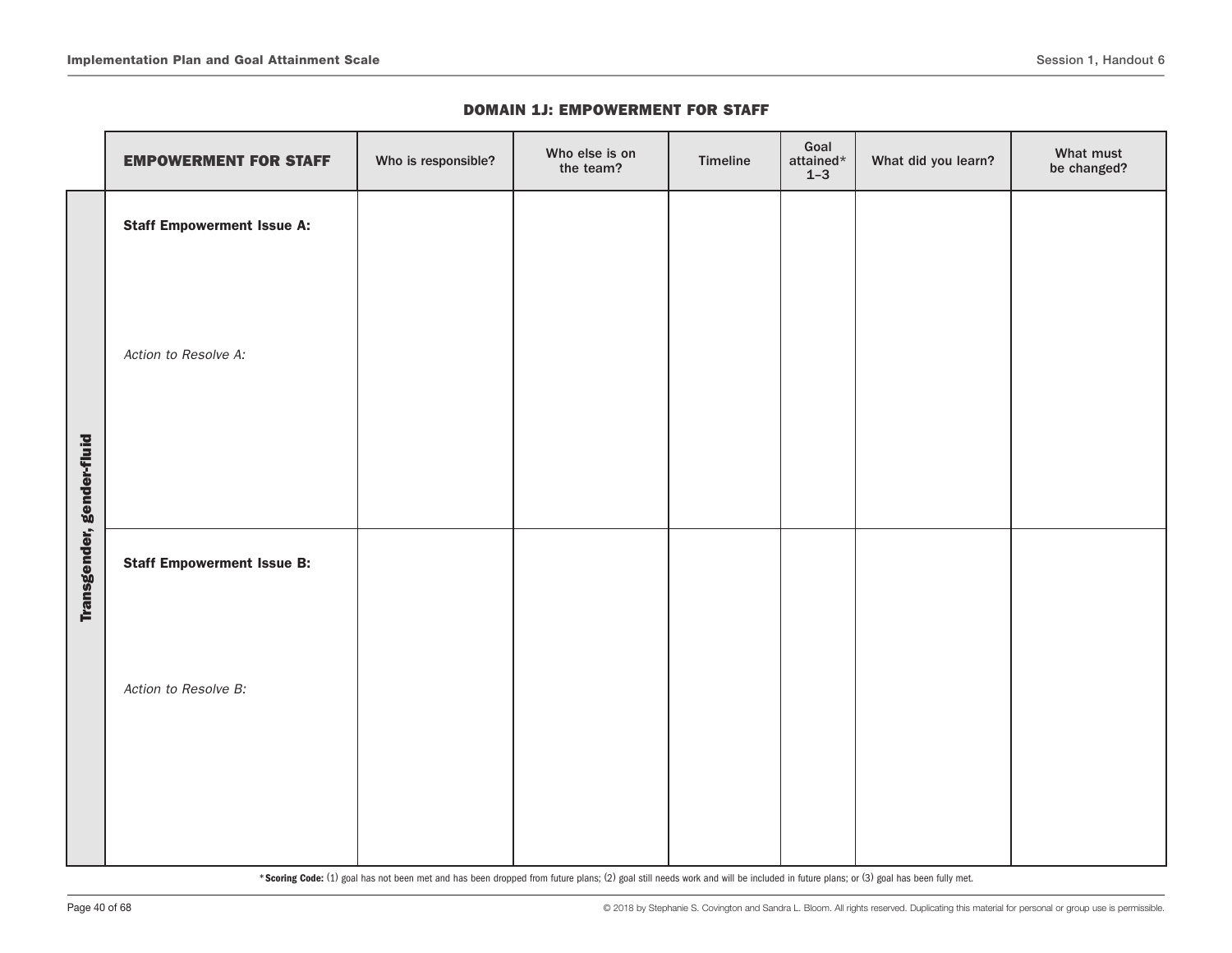

# DOMAIN 2: FORMAL SERVICE POLICIES

The formal policies of the organization/program reflect an understanding of female, male, and transgender or gender-fluid trauma survivors' needs, strengths, and challenges and reflect an understanding of gender differences.

To what extent do the formal policies of the organization/program reflect an understanding of the role of gender in the trauma survivors' needs, strengths, and challenges? Of staff needs? Are these policies monitored and implemented consistently? After implementing changes to address the identified issues, the organization can evaluate whether the goal was attained, reflect on what was learned, and determine what changes still need to be made.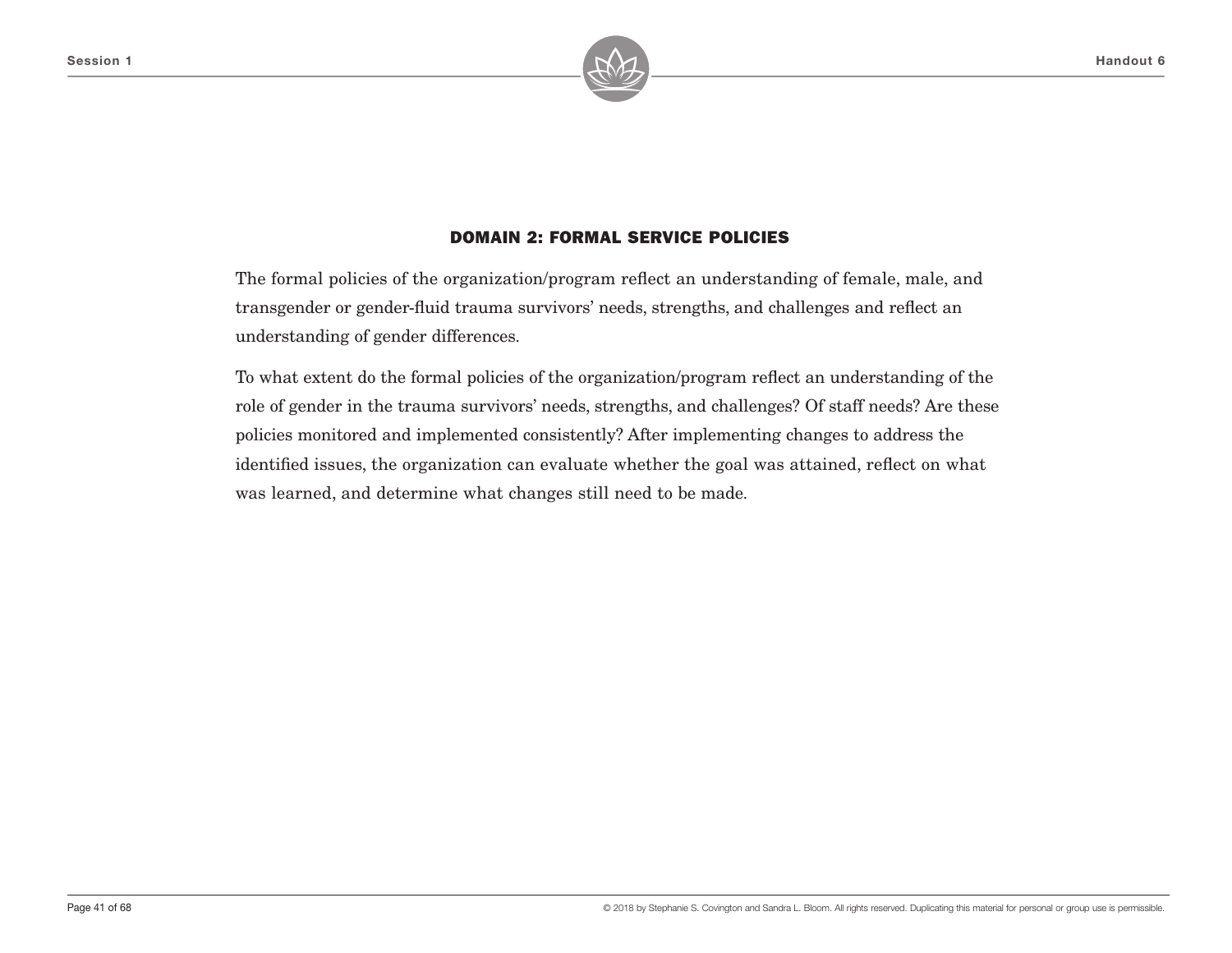#### DOMAIN 2: FORMAL SERVICE POLICIES

|       | <b>FORMAL SERVICE POLICIES</b>   | Who is responsible? | Who else is on<br>the team? | Timeline | Goal<br>attained $\star$<br>$1 - 3$ | What did you learn? | What must<br>be changed? |
|-------|----------------------------------|---------------------|-----------------------------|----------|-------------------------------------|---------------------|--------------------------|
|       | <b>Service Policies Issue A:</b> |                     |                             |          |                                     |                     |                          |
|       | Action to Resolve A:             |                     |                             |          |                                     |                     |                          |
| Women | <b>Service Policies Issue B:</b> |                     |                             |          |                                     |                     |                          |
|       | Action to Resolve B:             |                     |                             |          |                                     |                     |                          |
|       |                                  |                     |                             |          |                                     |                     |                          |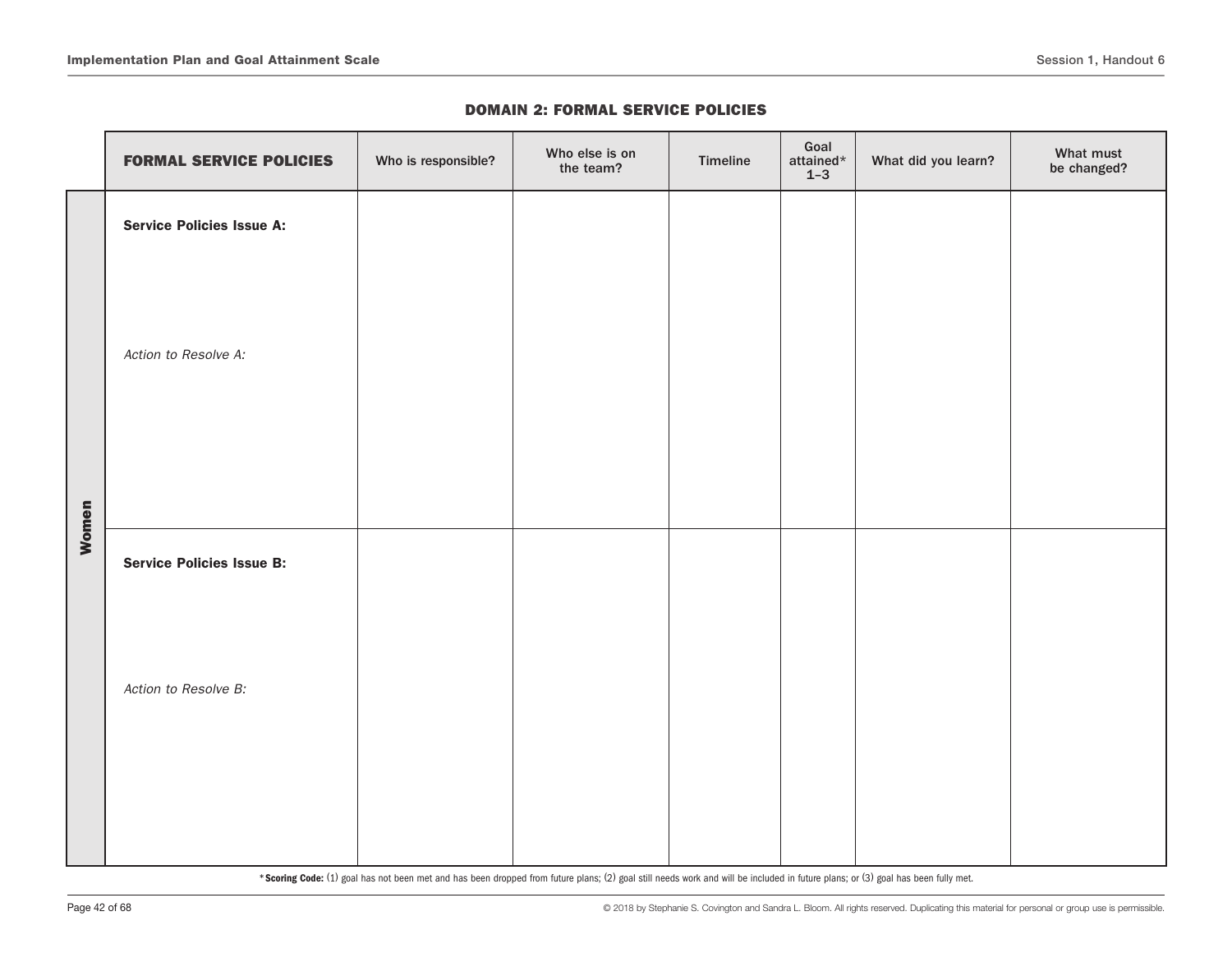#### DOMAIN 2: FORMAL SERVICE POLICIES

|     | <b>FORMAL SERVICE POLICIES</b>   | Who is responsible? | Who else is on<br>the team? | Timeline | Goal<br>attained $\star$<br>$1 - 3$ | What did you learn? | What must<br>be changed? |
|-----|----------------------------------|---------------------|-----------------------------|----------|-------------------------------------|---------------------|--------------------------|
|     | <b>Service Policies Issue A:</b> |                     |                             |          |                                     |                     |                          |
|     | Action to Resolve A:             |                     |                             |          |                                     |                     |                          |
| Men | <b>Service Policies Issue B:</b> |                     |                             |          |                                     |                     |                          |
|     | Action to Resolve B:             |                     |                             |          |                                     |                     |                          |
|     |                                  |                     |                             |          |                                     |                     |                          |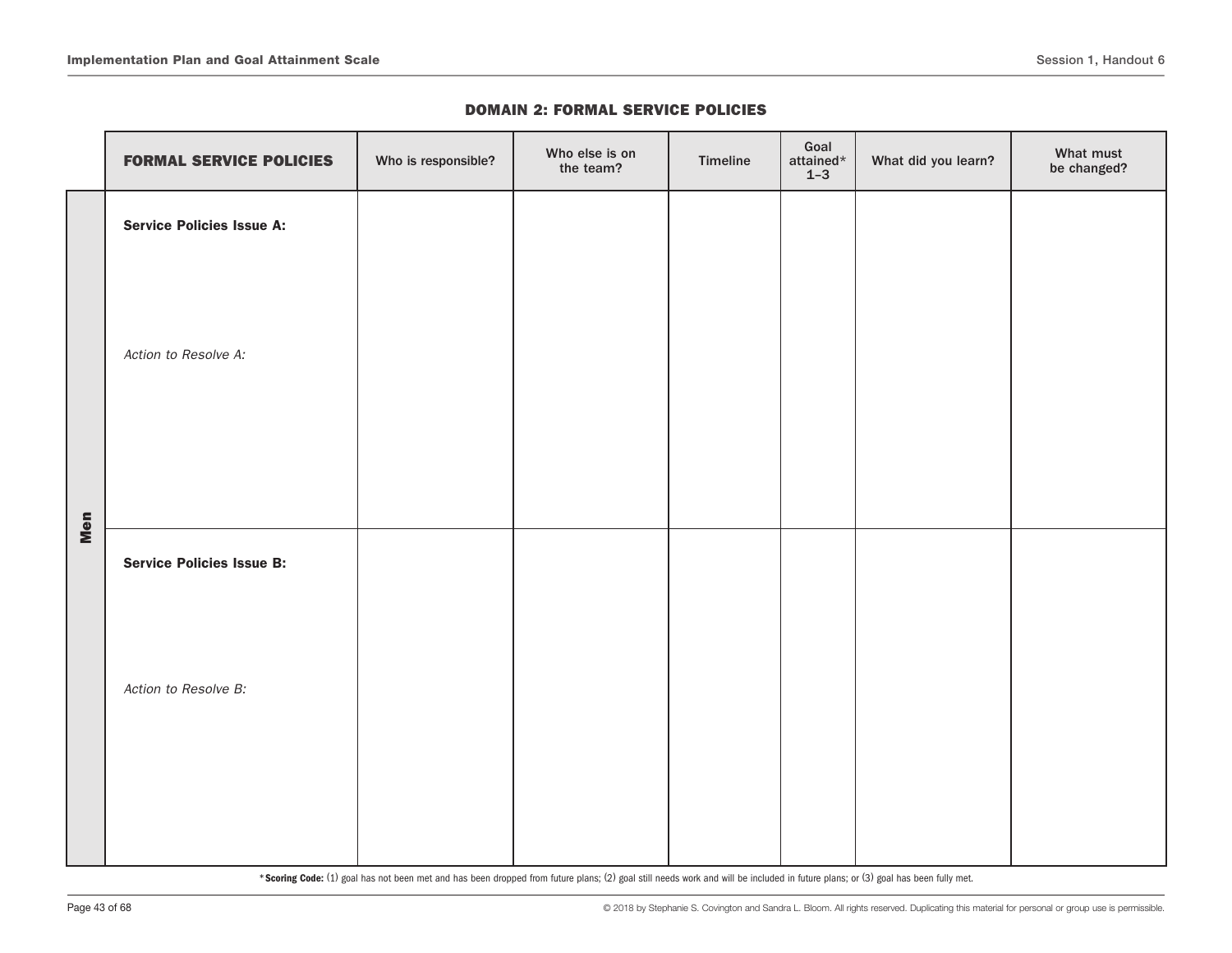|  |  |  |  | <b>DOMAIN 2: FORMAL SERVICE POLICIES</b> |
|--|--|--|--|------------------------------------------|
|--|--|--|--|------------------------------------------|

|                           | <b>FORMAL SERVICE POLICIES</b>   | Who is responsible? | Who else is on<br>the team? | Timeline | Goal<br>attained $*$<br>$1 - 3$ | What did you learn? | What must<br>be changed? |
|---------------------------|----------------------------------|---------------------|-----------------------------|----------|---------------------------------|---------------------|--------------------------|
|                           | <b>Service Policies Issue A:</b> |                     |                             |          |                                 |                     |                          |
|                           | Action to Resolve A:             |                     |                             |          |                                 |                     |                          |
| Transgender, gender-fluid | <b>Service Policies Issue B:</b> |                     |                             |          |                                 |                     |                          |
|                           | Action to Resolve B:             |                     |                             |          |                                 |                     |                          |
|                           |                                  |                     |                             |          |                                 |                     |                          |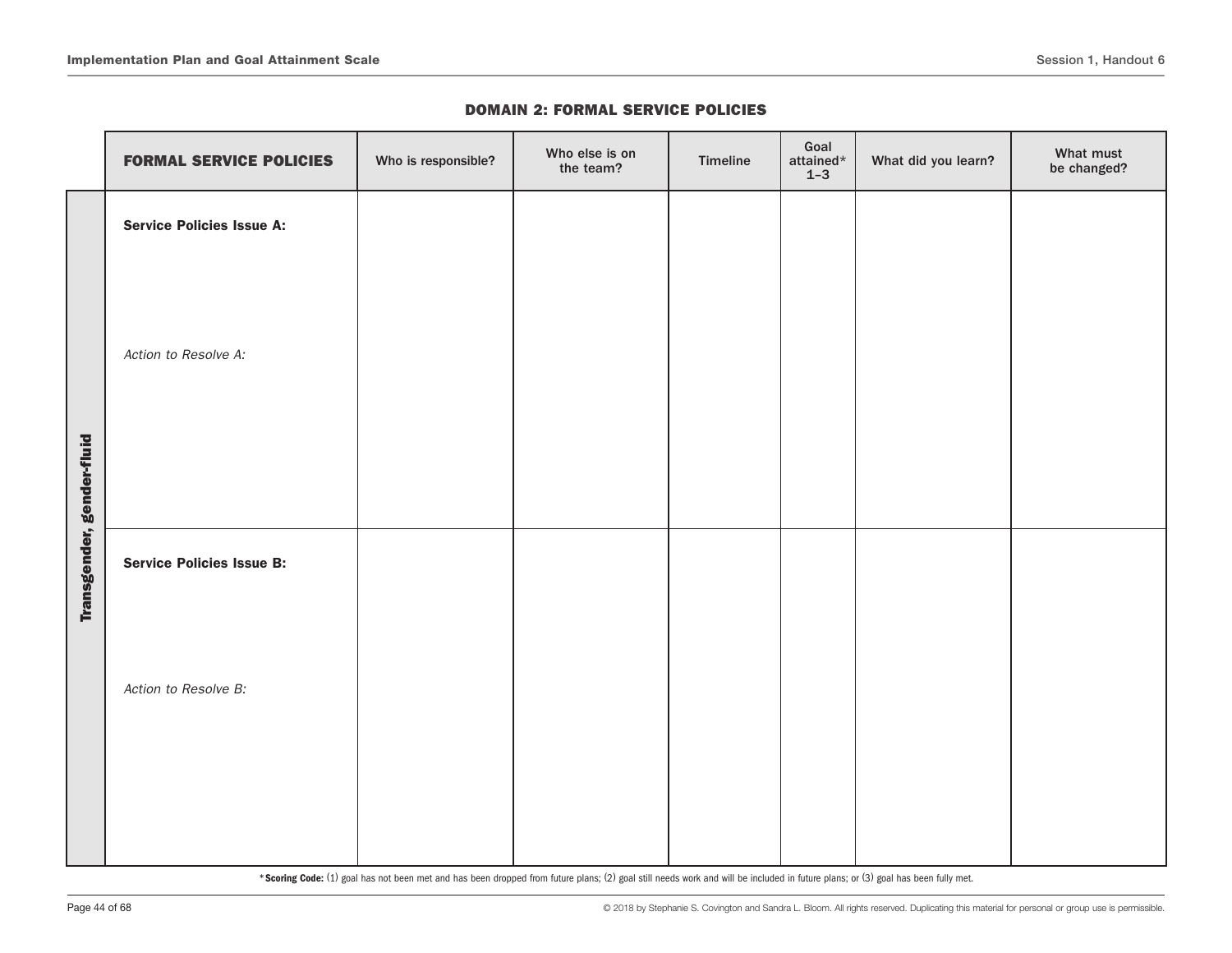

# DOMAIN 3A: THEORETICAL FOUNDATION AND PROGRAM DESIGN FOR WOMEN, MEN, AND TRANSGENDER OR GENDER-FLUID INDIVIDUALS

The program has a theoretical foundation and a program design that reflect an understanding of trauma and gender-responsive issues for women, men, and transgender or gender-fluid individuals.

To what extent is the program design and development based on a theoretical foundation (research and practice) that reflects the women, men, and transgender or gender-fluid individuals being served and their needs? After implementing changes to address the identified issues, the organization can evaluate whether the goal was attained, reflect on what was learned, and determine what changes still need to be made.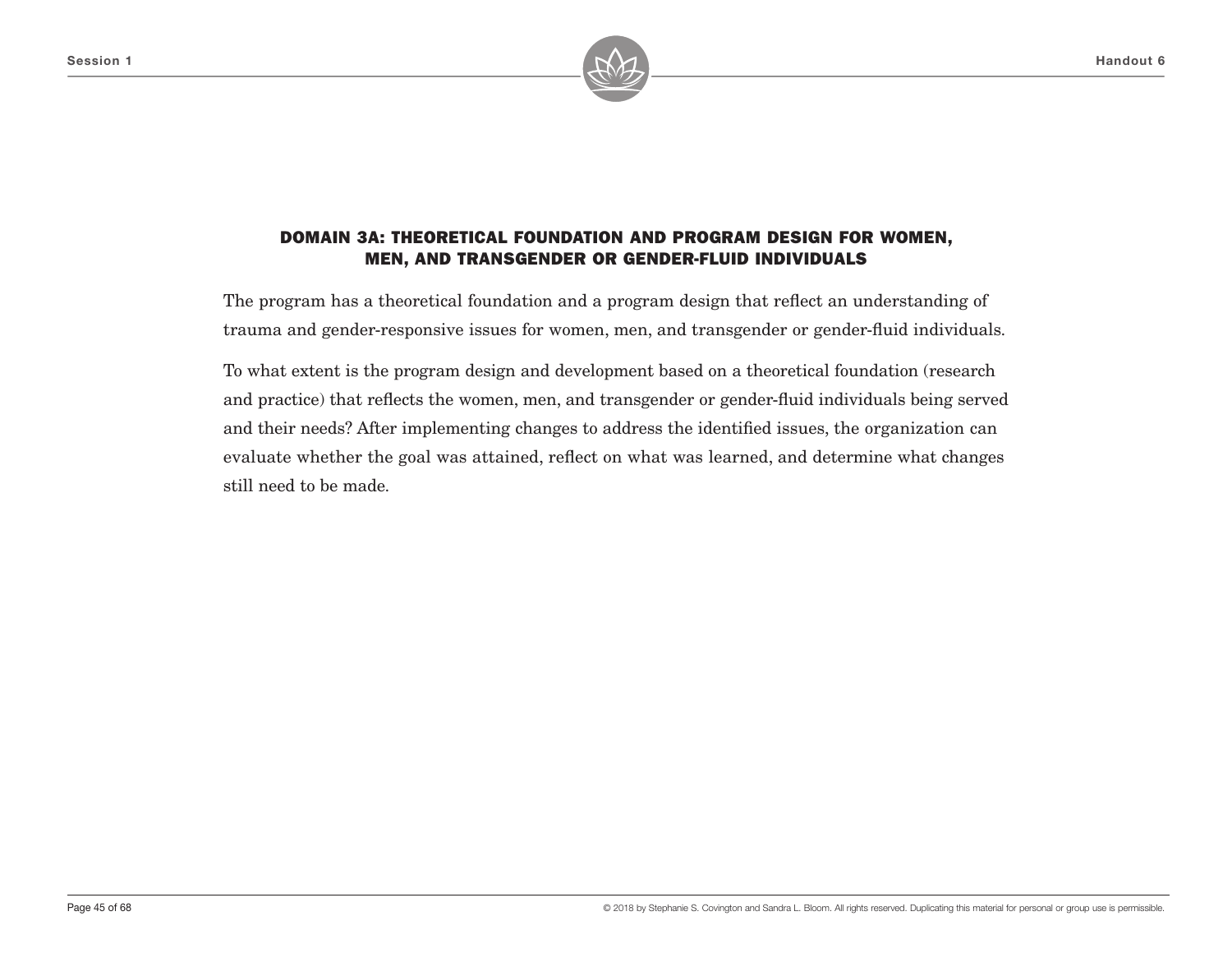|       | <b>THEORETICAL FOUNDATION</b><br><b>AND PROGRAM DESIGN</b> | Who is responsible? | Who else is on<br>the team? | Timeline | Goal<br>attained $\star$<br>$1-3$ | What did you learn? | What must<br>be changed? |
|-------|------------------------------------------------------------|---------------------|-----------------------------|----------|-----------------------------------|---------------------|--------------------------|
|       | Foundation/Design Issue A:                                 |                     |                             |          |                                   |                     |                          |
|       | Action to Resolve A:                                       |                     |                             |          |                                   |                     |                          |
| Women | Foundation/Design Issue B:                                 |                     |                             |          |                                   |                     |                          |
|       |                                                            |                     |                             |          |                                   |                     |                          |
|       | Action to Resolve B:                                       |                     |                             |          |                                   |                     |                          |
|       |                                                            |                     |                             |          |                                   |                     |                          |
|       |                                                            |                     |                             |          |                                   |                     |                          |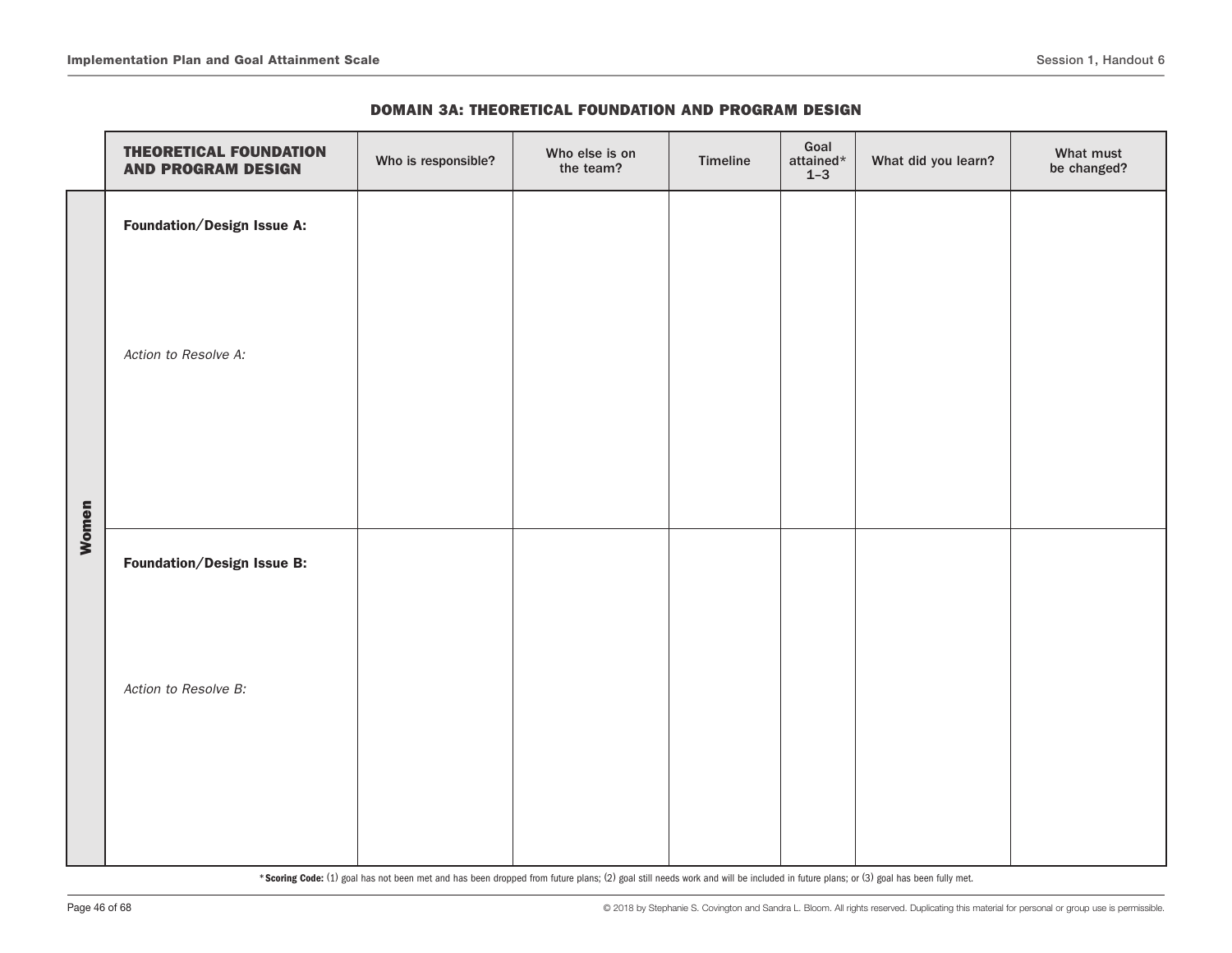| <b>DOMAIN 3A: THEORETICAL FOUNDATION AND PROGRAM DESIGN</b> |  |  |  |
|-------------------------------------------------------------|--|--|--|
|-------------------------------------------------------------|--|--|--|

|     | <b>THEORETICAL FOUNDATION</b><br><b>AND PROGRAM DESIGN</b> | Who is responsible? | Who else is on<br>the team? | Timeline | Goal<br>attained $\star$<br>$1-3$ | What did you learn? | What must<br>be changed? |
|-----|------------------------------------------------------------|---------------------|-----------------------------|----------|-----------------------------------|---------------------|--------------------------|
|     | <b>Foundation/Design Issue A:</b>                          |                     |                             |          |                                   |                     |                          |
|     | Action to Resolve A:                                       |                     |                             |          |                                   |                     |                          |
| Men | Foundation/Design Issue B:                                 |                     |                             |          |                                   |                     |                          |
|     | Action to Resolve B:                                       |                     |                             |          |                                   |                     |                          |
|     |                                                            |                     |                             |          |                                   |                     |                          |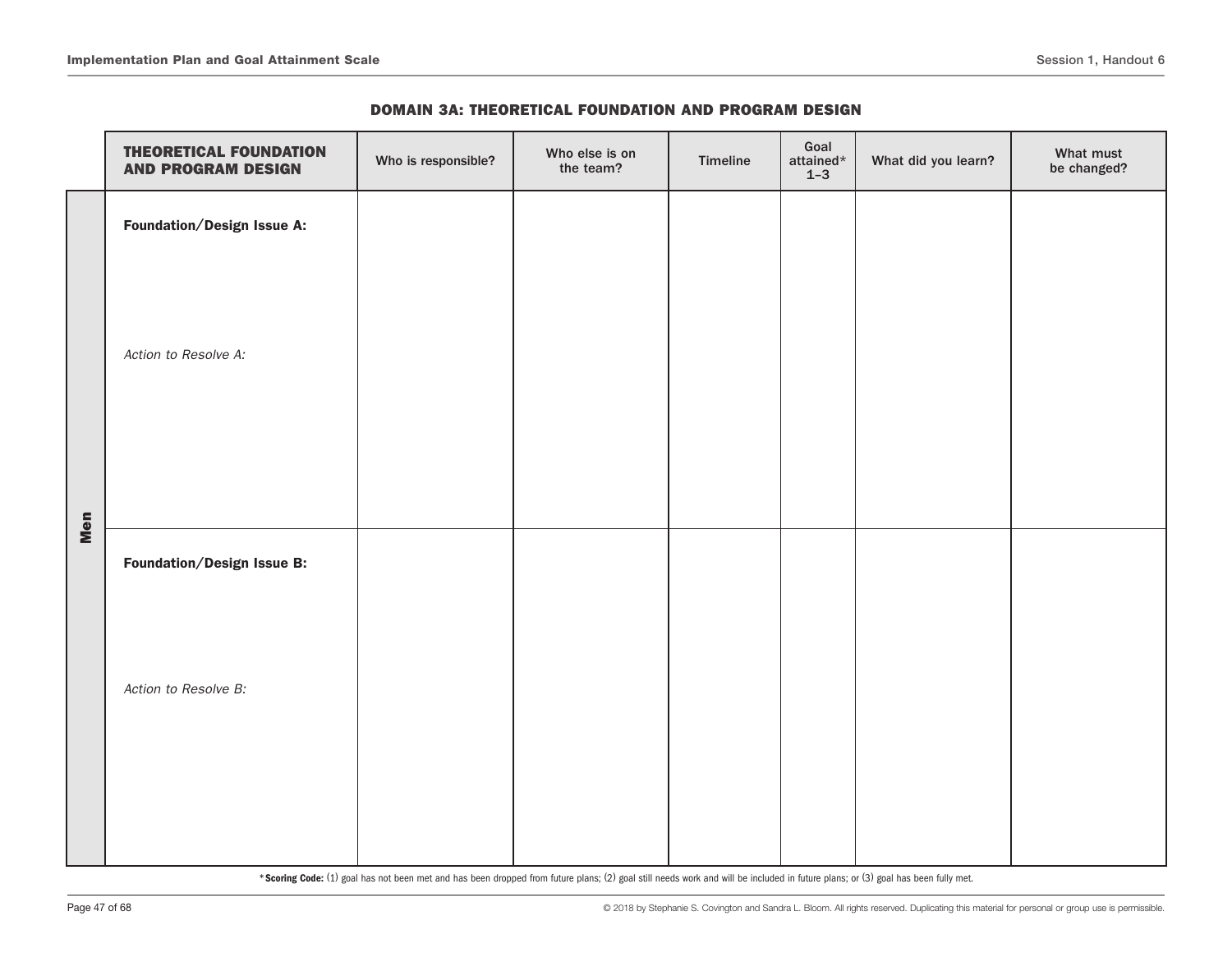|                           | <b>THEORETICAL FOUNDATION</b><br><b>AND PROGRAM DESIGN</b> | Who is responsible? | Who else is on<br>the team? | Timeline | Goal<br>attained*<br>$1-3$ | What did you learn? | What must<br>be changed? |
|---------------------------|------------------------------------------------------------|---------------------|-----------------------------|----------|----------------------------|---------------------|--------------------------|
|                           | Foundation/Design Issue A:                                 |                     |                             |          |                            |                     |                          |
|                           | Action to Resolve A:                                       |                     |                             |          |                            |                     |                          |
| Transgender, gender-fluid | Foundation/Design Issue B:                                 |                     |                             |          |                            |                     |                          |
|                           | Action to Resolve B:                                       |                     |                             |          |                            |                     |                          |
|                           |                                                            |                     |                             |          |                            |                     |                          |

#### DOMAIN 3A: THEORETICAL FOUNDATION AND PROGRAM DESIGN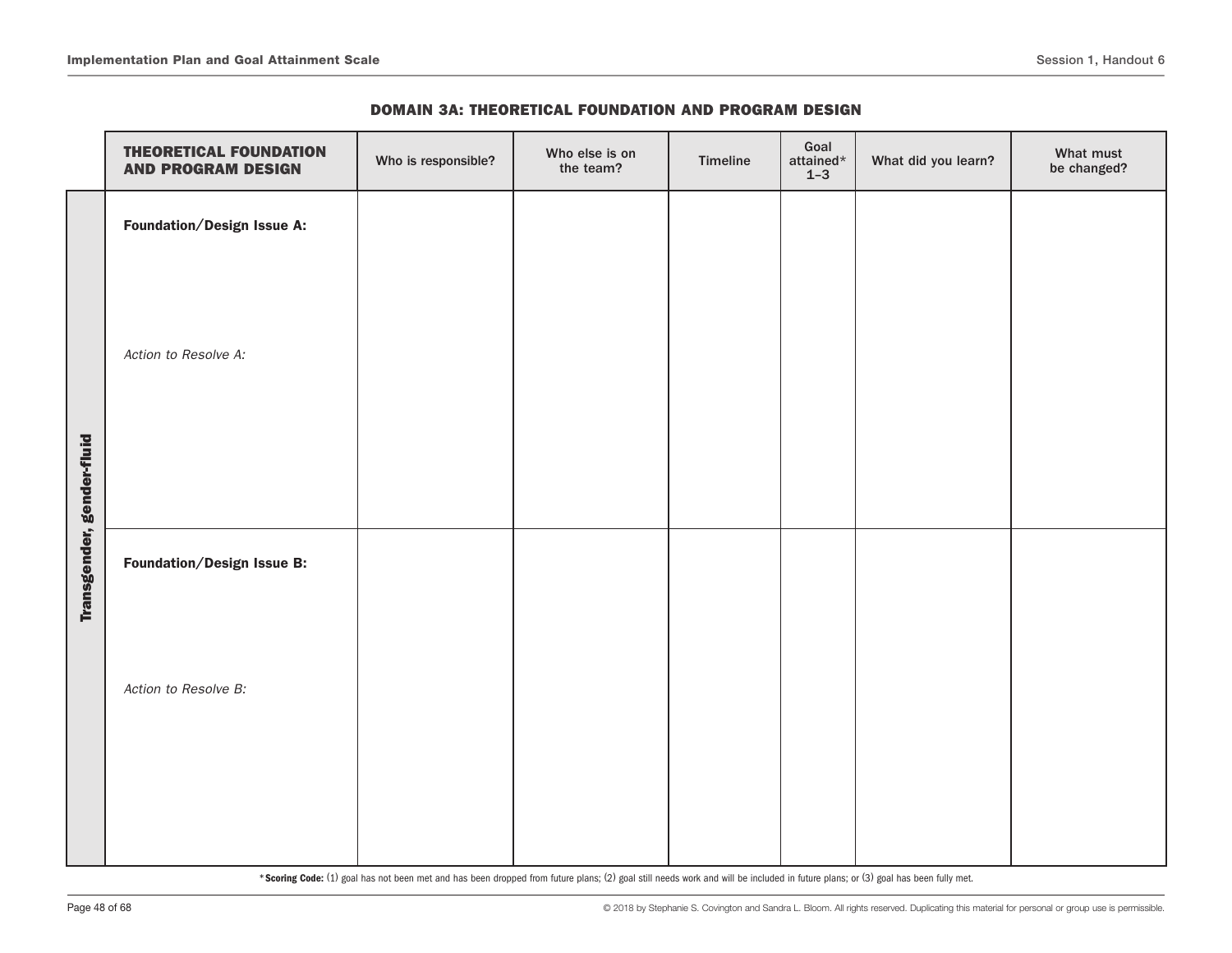

The organization/program has a consistent gender-specific way to identify women, men, and transgender or gender-fluid individuals who have been exposed to trauma and to include trauma-related information in planning services with the client.

To what extent does the organization/program have a consistent gender-responsive way to identify women, men, and transgender or gender-fluid individuals who have been exposed to trauma, to conduct appropriate follow-up assessments, to include trauma-related information in planning services with the client, and to provide access to effective and affordable trauma- and gender-specific services? After implementing changes to address the identified issues, the organization can evaluate whether the goal was attained, reflect on what was learned, and determine what changes still need to be made.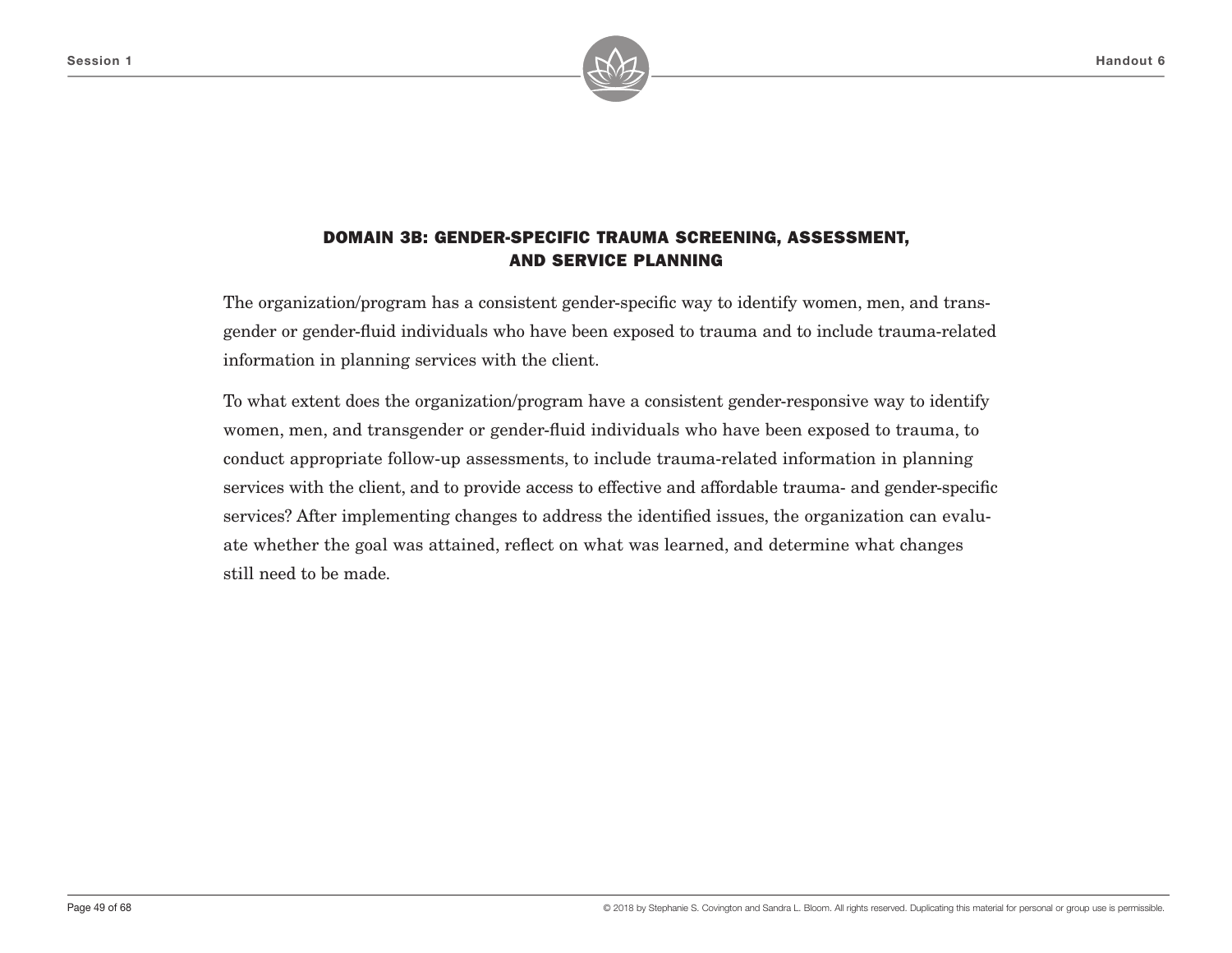|       | <b>GENDER-SPECIFIC TRAUMA</b><br><b>SCREENING, ASSESSMENT,<br/>AND SERVICE PLANNING</b> | Who is responsible? | Who else is on<br>the team? | Timeline | Goal<br>attained $\star$<br>$1-3$ | What did you learn? | What must<br>be changed? |
|-------|-----------------------------------------------------------------------------------------|---------------------|-----------------------------|----------|-----------------------------------|---------------------|--------------------------|
|       | <b>Planning Issue A:</b>                                                                |                     |                             |          |                                   |                     |                          |
|       |                                                                                         |                     |                             |          |                                   |                     |                          |
|       | Action to Resolve A:                                                                    |                     |                             |          |                                   |                     |                          |
|       |                                                                                         |                     |                             |          |                                   |                     |                          |
|       |                                                                                         |                     |                             |          |                                   |                     |                          |
| Women |                                                                                         |                     |                             |          |                                   |                     |                          |
|       | <b>Planning Issue B:</b>                                                                |                     |                             |          |                                   |                     |                          |
|       |                                                                                         |                     |                             |          |                                   |                     |                          |
|       | Action to Resolve B:                                                                    |                     |                             |          |                                   |                     |                          |
|       |                                                                                         |                     |                             |          |                                   |                     |                          |
|       |                                                                                         |                     |                             |          |                                   |                     |                          |
|       |                                                                                         |                     |                             |          |                                   |                     |                          |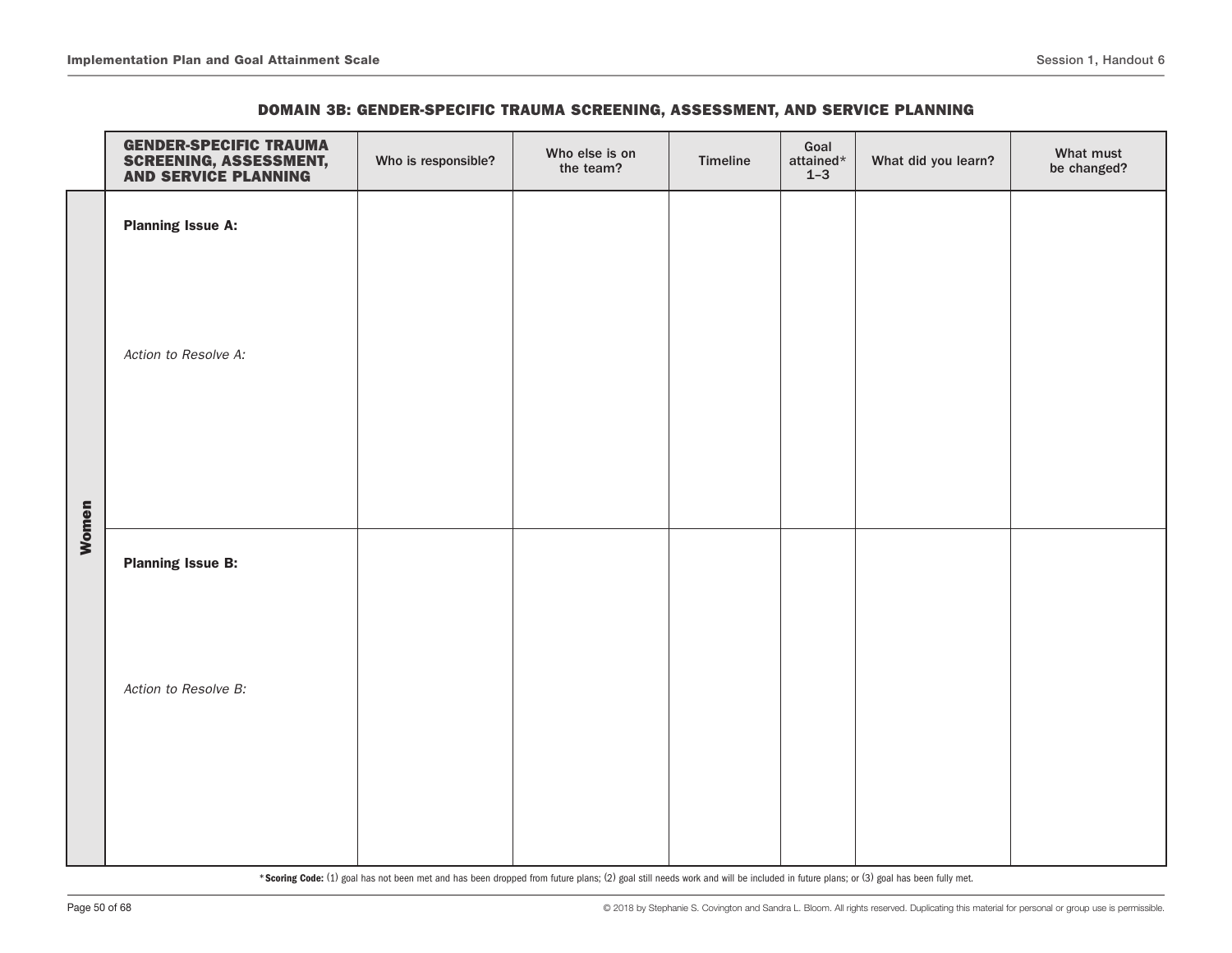|     | <b>GENDER-SPECIFIC TRAUMA</b><br><b>SCREENING, ASSESSMENT,<br/>AND SERVICE PLANNING</b> | Who is responsible? | Who else is on<br>the team? | Timeline | Goal<br>attained*<br>$1-3$ | What did you learn? | What must<br>be changed? |
|-----|-----------------------------------------------------------------------------------------|---------------------|-----------------------------|----------|----------------------------|---------------------|--------------------------|
|     | <b>Planning Issue A:</b>                                                                |                     |                             |          |                            |                     |                          |
|     |                                                                                         |                     |                             |          |                            |                     |                          |
|     | Action to Resolve A:                                                                    |                     |                             |          |                            |                     |                          |
|     |                                                                                         |                     |                             |          |                            |                     |                          |
| Men |                                                                                         |                     |                             |          |                            |                     |                          |
|     | <b>Planning Issue B:</b>                                                                |                     |                             |          |                            |                     |                          |
|     |                                                                                         |                     |                             |          |                            |                     |                          |
|     | Action to Resolve B:                                                                    |                     |                             |          |                            |                     |                          |
|     |                                                                                         |                     |                             |          |                            |                     |                          |
|     |                                                                                         |                     |                             |          |                            |                     |                          |
|     |                                                                                         |                     |                             |          |                            |                     |                          |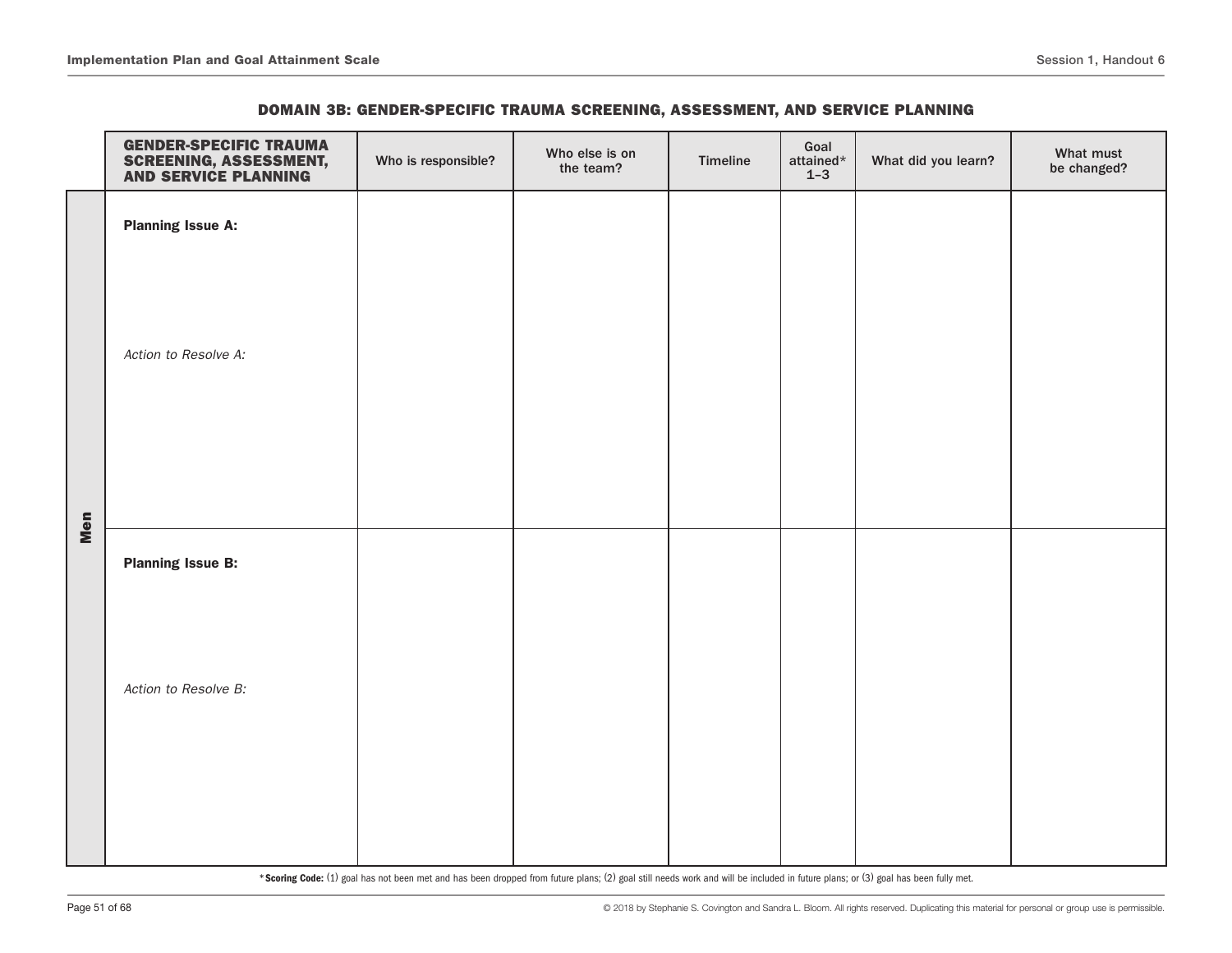|                           | <b>GENDER-SPECIFIC TRAUMA</b><br><b>SCREENING, ASSESSMENT,<br/>AND SERVICE PLANNING</b> | Who is responsible? | Who else is on<br>the team? | Timeline | Goal<br>attained*<br>$1 - 3$ | What did you learn? | What must<br>be changed? |
|---------------------------|-----------------------------------------------------------------------------------------|---------------------|-----------------------------|----------|------------------------------|---------------------|--------------------------|
|                           | <b>Planning Issue A:</b>                                                                |                     |                             |          |                              |                     |                          |
|                           |                                                                                         |                     |                             |          |                              |                     |                          |
|                           | Action to Resolve A:                                                                    |                     |                             |          |                              |                     |                          |
|                           |                                                                                         |                     |                             |          |                              |                     |                          |
|                           |                                                                                         |                     |                             |          |                              |                     |                          |
| Transgender, gender-fluid | <b>Planning Issue B:</b>                                                                |                     |                             |          |                              |                     |                          |
|                           |                                                                                         |                     |                             |          |                              |                     |                          |
|                           | Action to Resolve B:                                                                    |                     |                             |          |                              |                     |                          |
|                           |                                                                                         |                     |                             |          |                              |                     |                          |
|                           |                                                                                         |                     |                             |          |                              |                     |                          |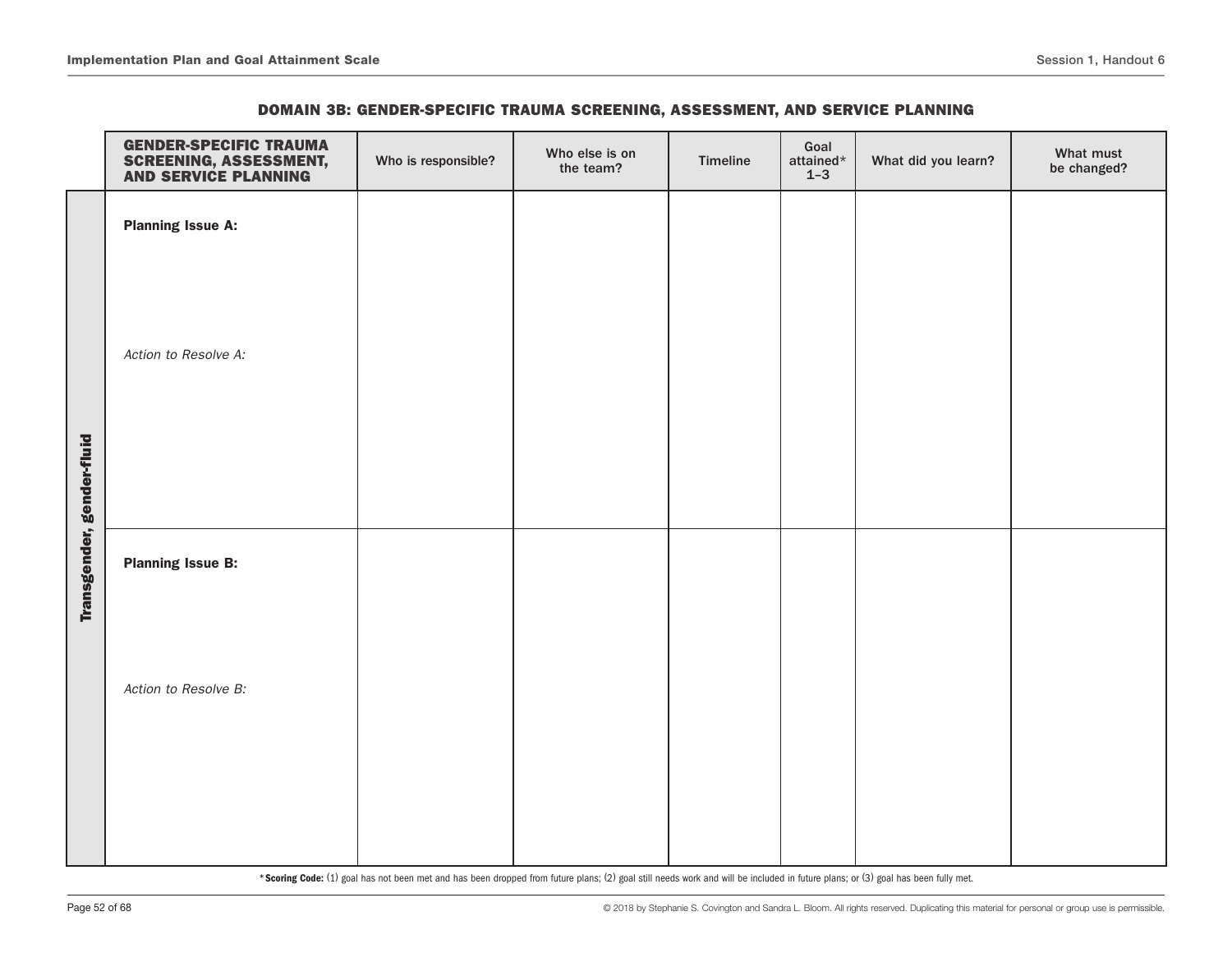

### DOMAIN 3C: GENDER-RESPONSIVE TRAUMA SERVICES

The organization/program provides gender-responsive trauma-specific services to women, men, and transgender or gender-fluid individuals.

To what extent are the organization's/program's content and materials gender-responsive? Do they utilize trauma materials that are specifically designed for women, for men, and for transgender or gender-fluid individuals? Do they provide separate groups? After implementing changes to address the identified issues, the organization can evaluate whether the goal was attained, reflect on what was learned, and determine what changes still need to be made.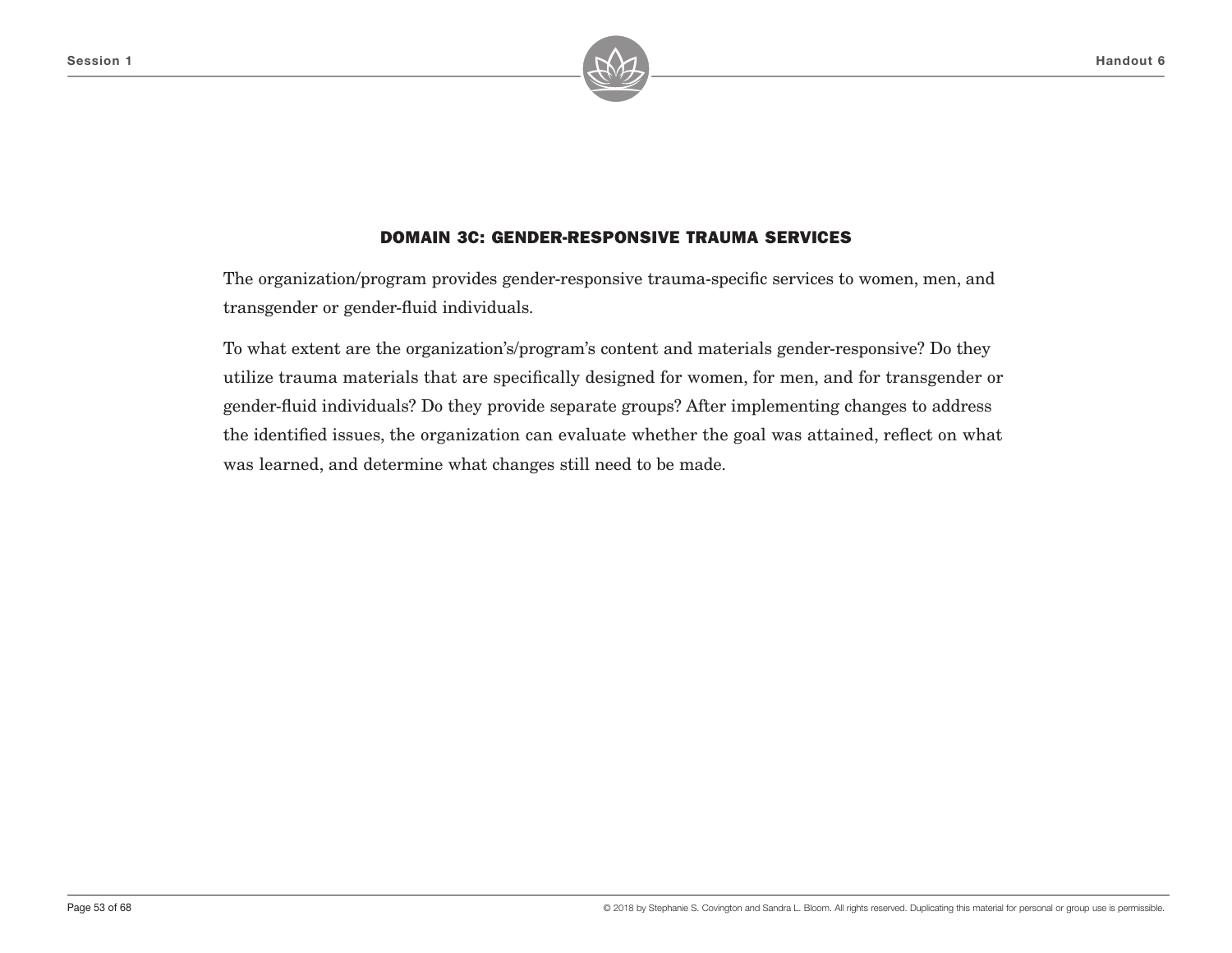|  | <b>DOMAIN 3C: GENDER-RESPONSIVE TRAUMA SERVICES</b> |  |  |  |
|--|-----------------------------------------------------|--|--|--|
|--|-----------------------------------------------------|--|--|--|

|       | <b>GENDER-RESPONSIVE</b><br><b>TRAUMA SERVICES</b> | Who is responsible? | Who else is on<br>the team? | Timeline | Goal<br>attained*<br>$1 - 3$ | What did you learn? | What must<br>be changed? |
|-------|----------------------------------------------------|---------------------|-----------------------------|----------|------------------------------|---------------------|--------------------------|
|       | <b>Services Issue A:</b>                           |                     |                             |          |                              |                     |                          |
|       | Action to Resolve A:                               |                     |                             |          |                              |                     |                          |
| Women | <b>Services Issue B:</b>                           |                     |                             |          |                              |                     |                          |
|       | Action to Resolve B:                               |                     |                             |          |                              |                     |                          |
|       |                                                    |                     |                             |          |                              |                     |                          |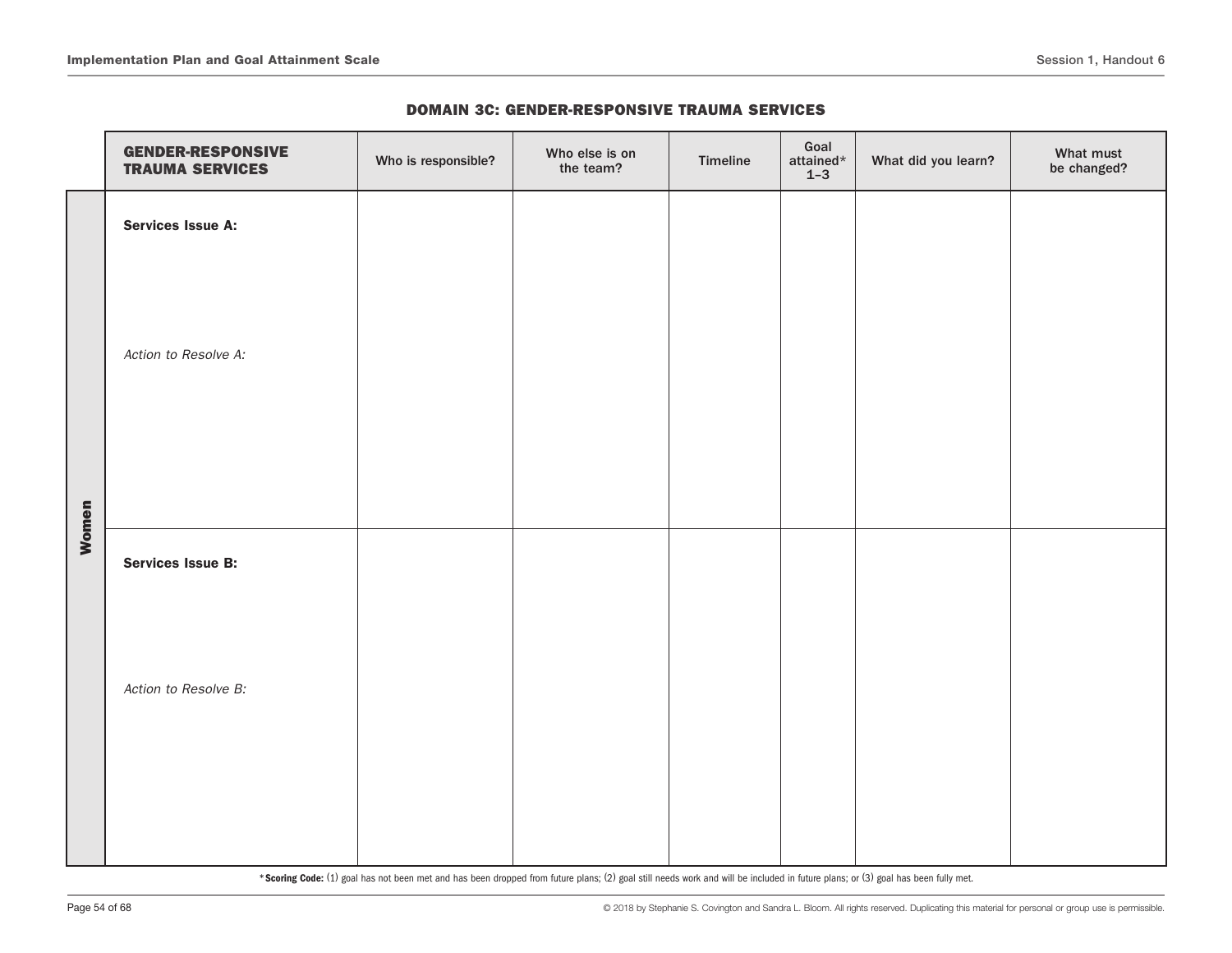|  | <b>DOMAIN 3C: GENDER-RESPONSIVE TRAUMA SERVICES</b> |  |  |  |
|--|-----------------------------------------------------|--|--|--|
|--|-----------------------------------------------------|--|--|--|

|     | <b>GENDER-RESPONSIVE</b><br><b>TRAUMA SERVICES</b> | Who is responsible? | Who else is on<br>the team? | Timeline | Goal<br>attained*<br>$1-3$ | What did you learn? | What must<br>be changed? |
|-----|----------------------------------------------------|---------------------|-----------------------------|----------|----------------------------|---------------------|--------------------------|
|     | Services Issue A:                                  |                     |                             |          |                            |                     |                          |
|     | Action to Resolve A:                               |                     |                             |          |                            |                     |                          |
| Men | <b>Services Issue B:</b>                           |                     |                             |          |                            |                     |                          |
|     | Action to Resolve B:                               |                     |                             |          |                            |                     |                          |
|     |                                                    |                     |                             |          |                            |                     |                          |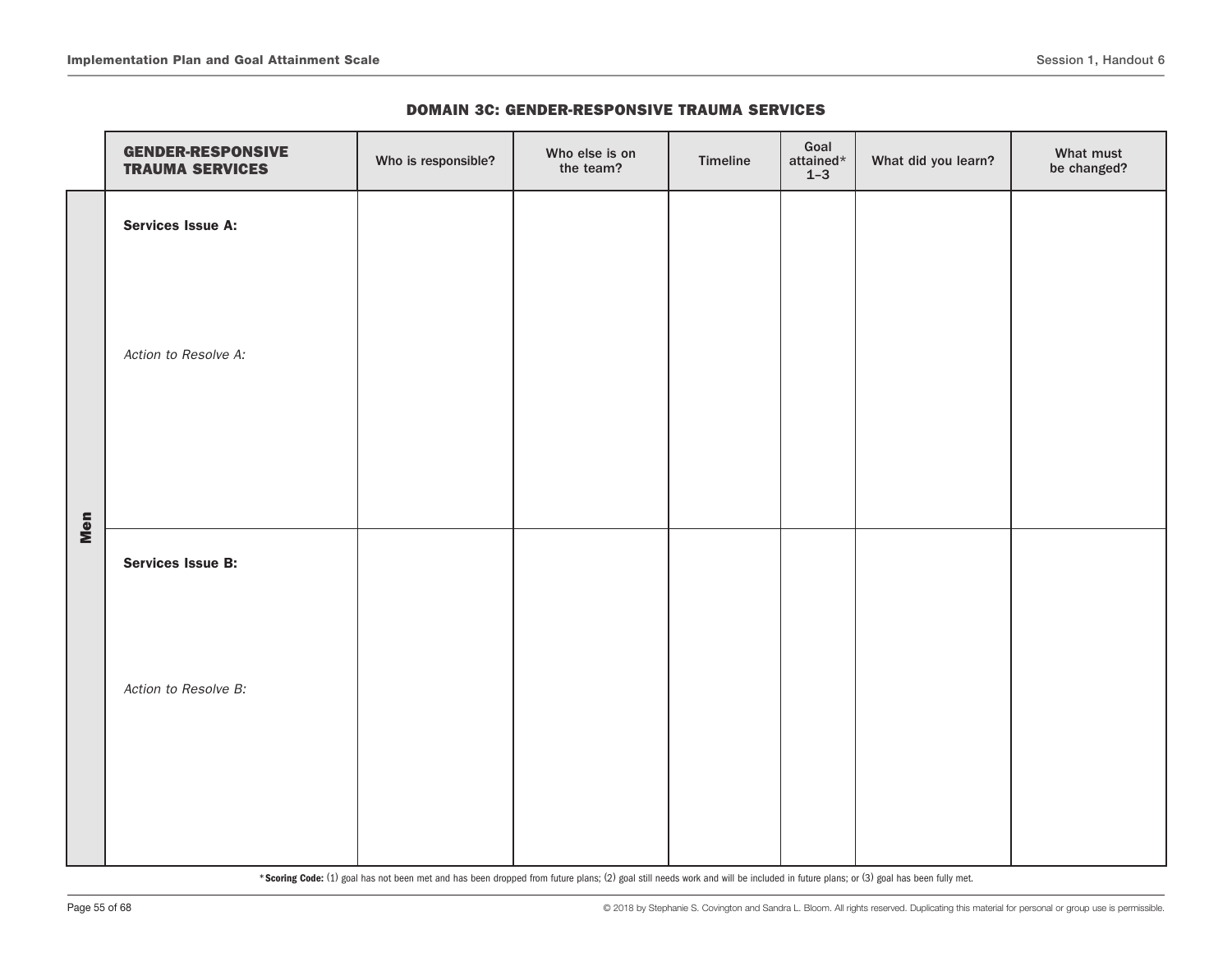|                           | <b>GENDER-RESPONSIVE</b><br><b>TRAUMA SERVICES</b> | Who is responsible? | Who else is on<br>the team? | Timeline | Goal<br>attained*<br>$1 - 3$ | What did you learn? | What must<br>be changed? |
|---------------------------|----------------------------------------------------|---------------------|-----------------------------|----------|------------------------------|---------------------|--------------------------|
|                           | Services Issue A:                                  |                     |                             |          |                              |                     |                          |
|                           | Action to Resolve A:                               |                     |                             |          |                              |                     |                          |
|                           |                                                    |                     |                             |          |                              |                     |                          |
| Transgender, gender-fluid | <b>Services Issue B:</b>                           |                     |                             |          |                              |                     |                          |
|                           | Action to Resolve B:                               |                     |                             |          |                              |                     |                          |
|                           |                                                    |                     |                             |          |                              |                     |                          |

#### DOMAIN 3C: GENDER-RESPONSIVE TRAUMA SERVICES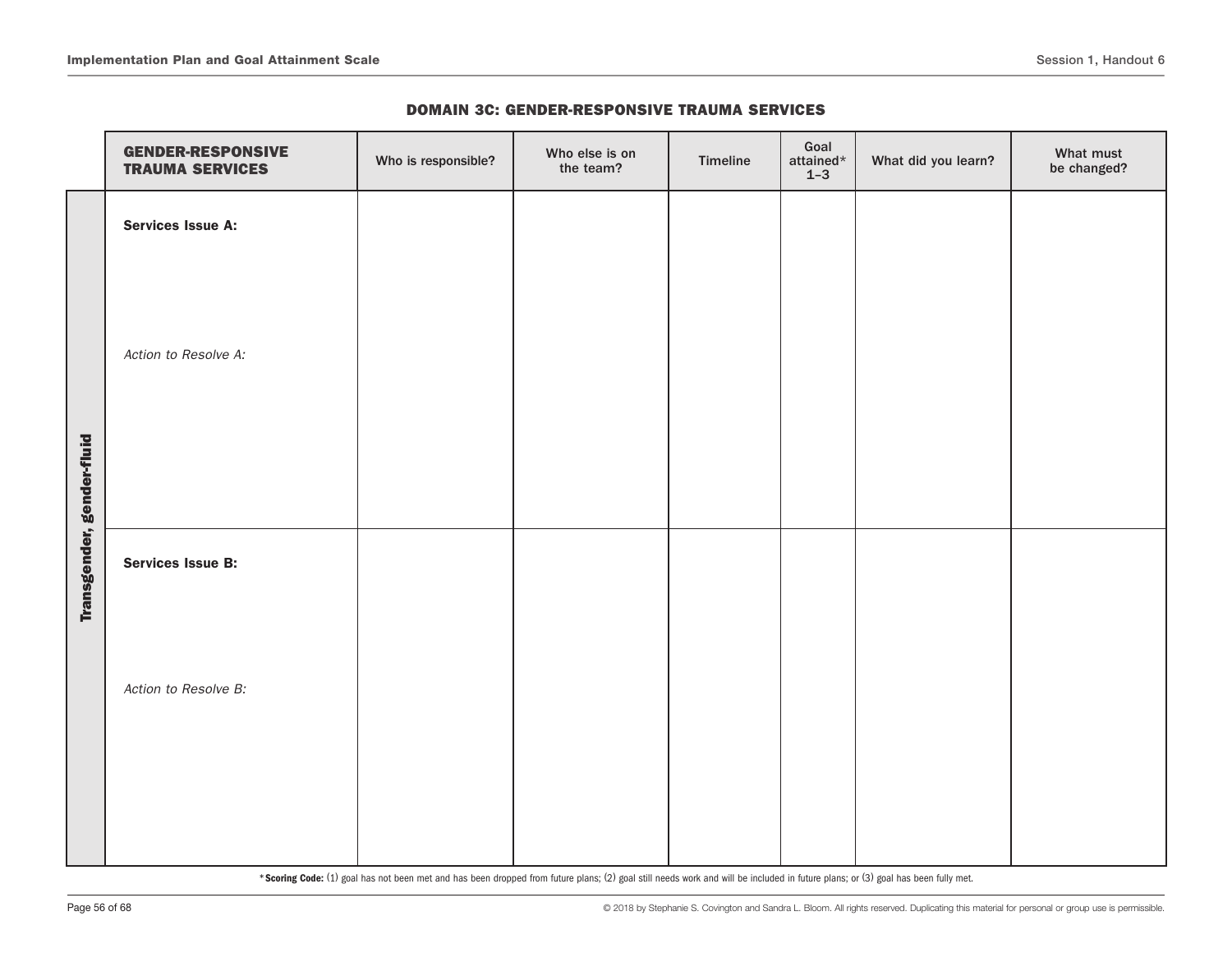

Organization/program administrators support the integration of knowledge about violence and abuse specific to women, men, and transgender or gender-fluid individuals into all practices.

To what extent do organization/program administrators support the integration of knowledge about gender and trauma into all practices? After implementing changes to address the identified issues, the organization can evaluate whether the goal was attained, reflect on what was learned, and determine what changes still need to be made.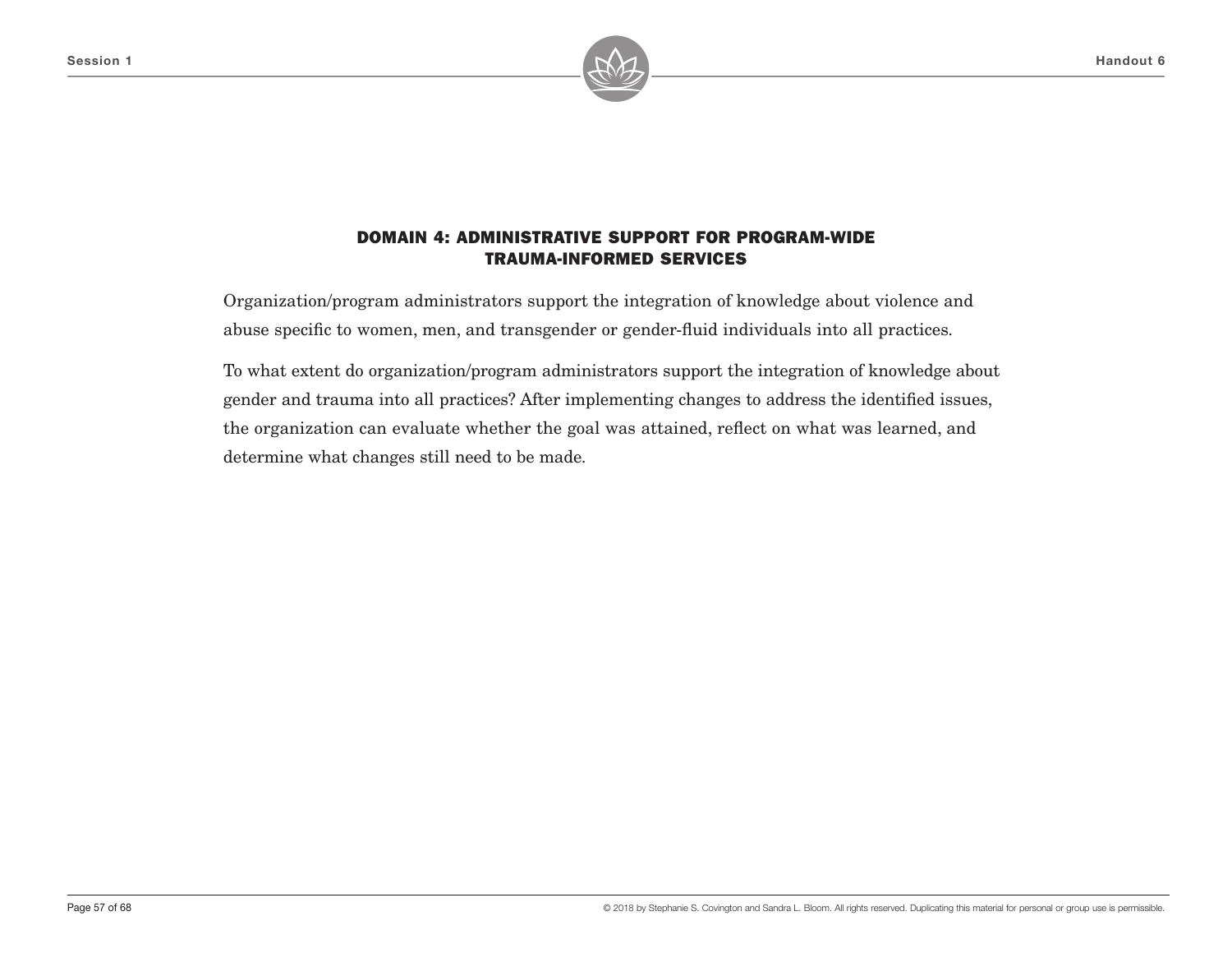|       | <b>ADMINISTRATIVE SUPPORT</b> | Who is responsible? | Who else is on<br>the team? | Timeline | Goal<br>attained $^{\star}$<br>$1-3$ | What did you learn? | What must<br>be changed? |
|-------|-------------------------------|---------------------|-----------------------------|----------|--------------------------------------|---------------------|--------------------------|
|       | <b>Admin Support Issue A:</b> |                     |                             |          |                                      |                     |                          |
|       | Action to Resolve A:          |                     |                             |          |                                      |                     |                          |
| Women | <b>Admin Support Issue B:</b> |                     |                             |          |                                      |                     |                          |
|       |                               |                     |                             |          |                                      |                     |                          |
|       | Action to Resolve B:          |                     |                             |          |                                      |                     |                          |
|       |                               |                     |                             |          |                                      |                     |                          |
|       |                               |                     |                             |          |                                      |                     |                          |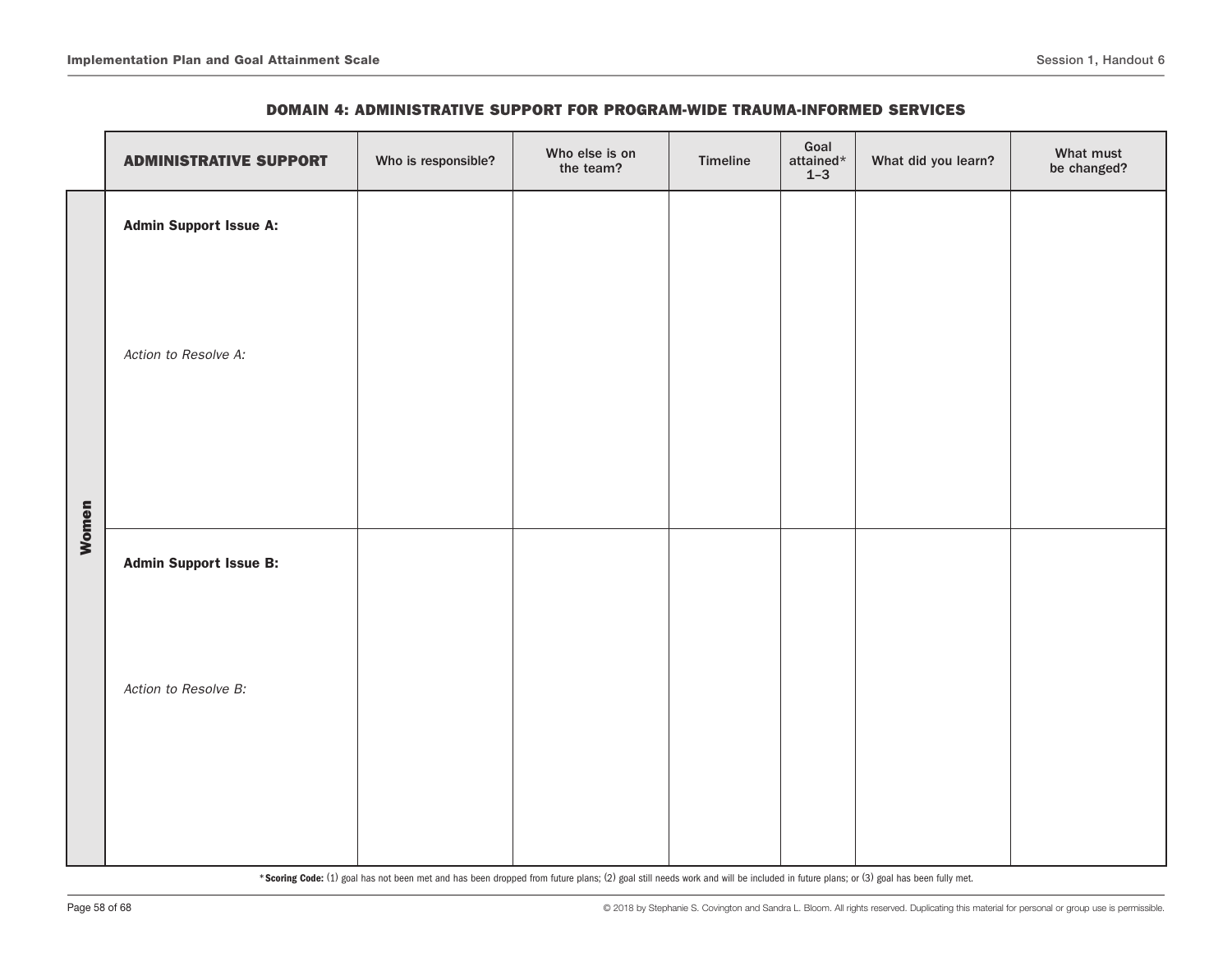|     | <b>ADMINISTRATIVE SUPPORT</b> | Who is responsible? | Who else is on<br>the team? | Timeline | Goal<br>attained*<br>$1-3$ | What did you learn? | What must<br>be changed? |
|-----|-------------------------------|---------------------|-----------------------------|----------|----------------------------|---------------------|--------------------------|
|     | <b>Admin Support Issue A:</b> |                     |                             |          |                            |                     |                          |
|     | Action to Resolve A:          |                     |                             |          |                            |                     |                          |
| Men | <b>Admin Support Issue B:</b> |                     |                             |          |                            |                     |                          |
|     | Action to Resolve B:          |                     |                             |          |                            |                     |                          |
|     |                               |                     |                             |          |                            |                     |                          |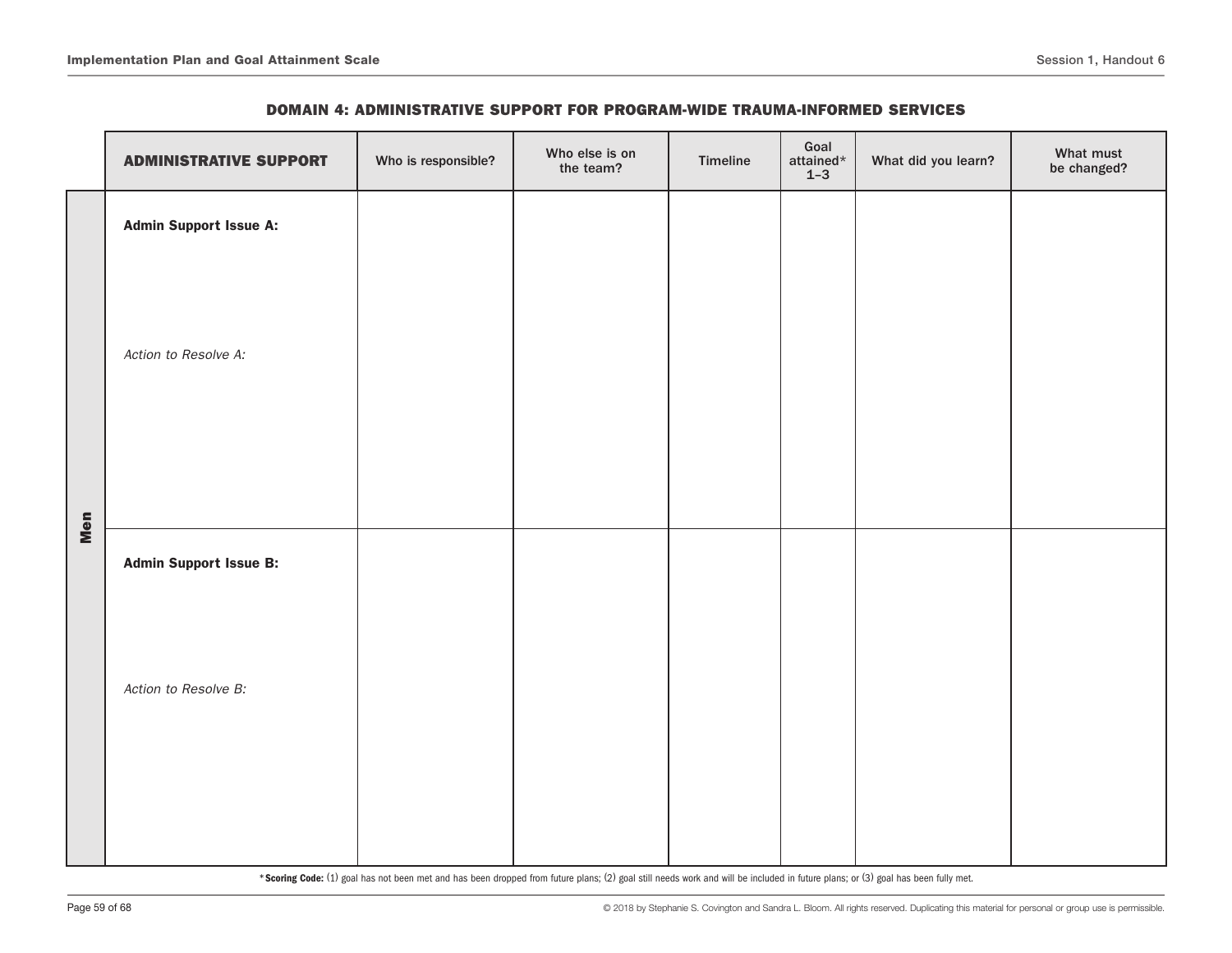|                           | <b>ADMINISTRATIVE SUPPORT</b> | Who is responsible? | Who else is on<br>the team? | Timeline | Goal<br>attained*<br>$1-3$ | What did you learn? | What must<br>be changed? |
|---------------------------|-------------------------------|---------------------|-----------------------------|----------|----------------------------|---------------------|--------------------------|
|                           | <b>Admin Support Issue A:</b> |                     |                             |          |                            |                     |                          |
|                           | Action to Resolve A:          |                     |                             |          |                            |                     |                          |
| Transgender, gender-fluid | <b>Admin Support Issue B:</b> |                     |                             |          |                            |                     |                          |
|                           | Action to Resolve B:          |                     |                             |          |                            |                     |                          |
|                           |                               |                     |                             |          |                            |                     |                          |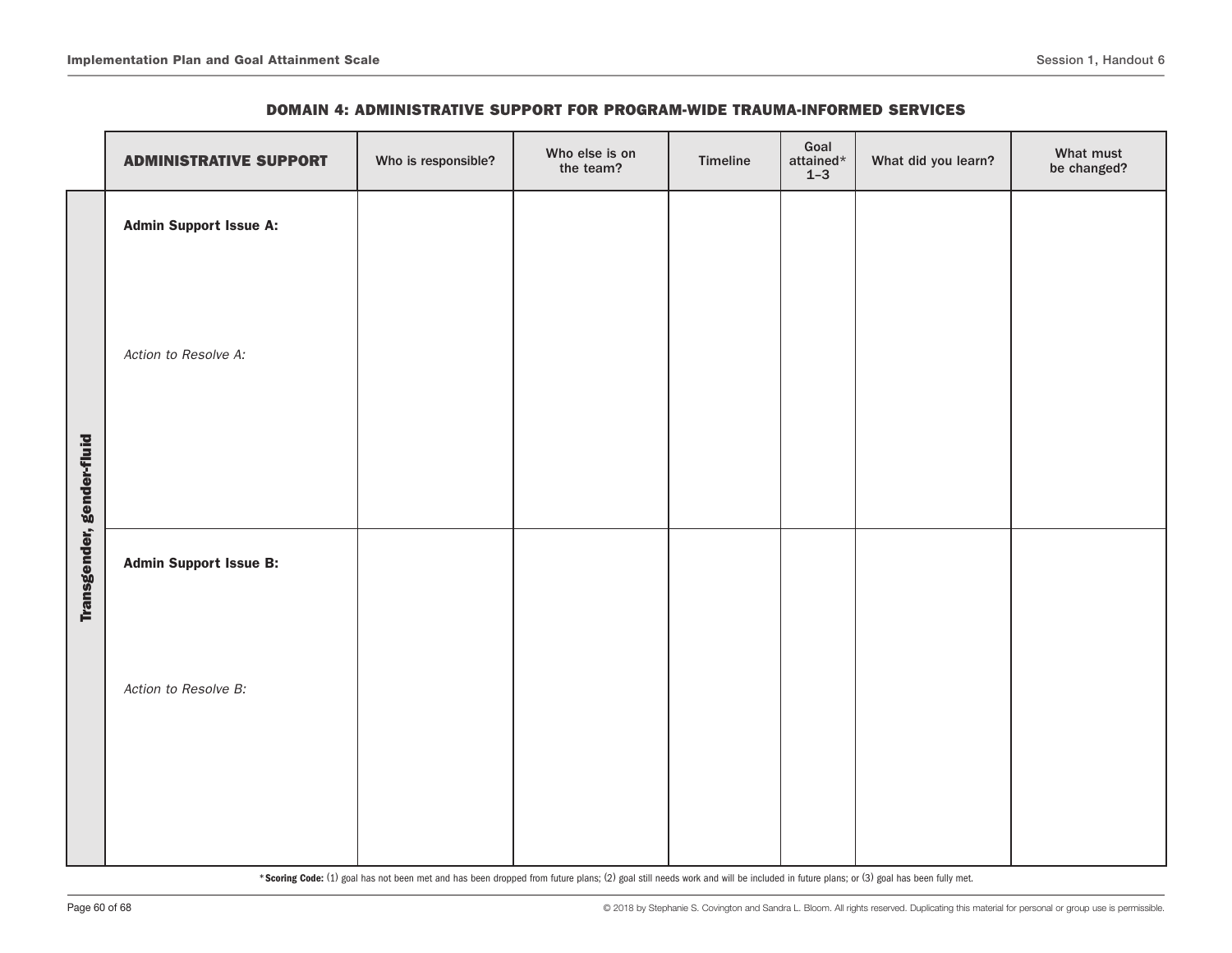

# DOMAIN 5: STAFF TRAUMA TRAINING AND EDUCATION

All staff members have received appropriate trauma training as well as gender-responsive training for women, men, and transgender or gender-fluid individuals and its implications for their work.

To what extent have all staff members received appropriate training in trauma, gender differences, and the implications for their work? After implementing changes to address the identified issues, the organization can evaluate whether the goal was attained, reflect on what was learned, and determine what changes still need to be made.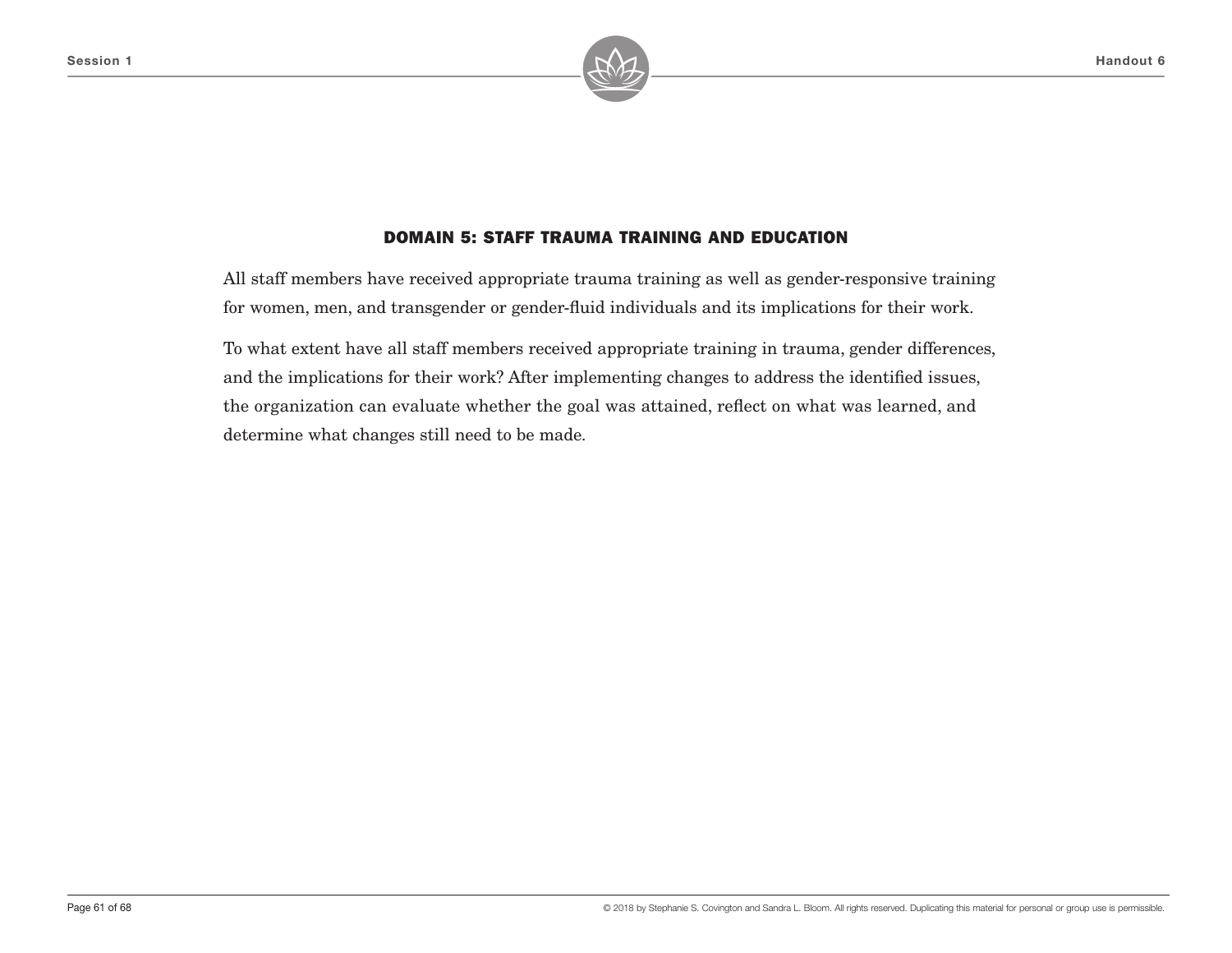|       | <b>STAFF TRAUMA TRAINING</b><br><b>AND EDUCATION</b> | Who is responsible? | Who else is on<br>the team? | Timeline | Goal<br>attained*<br>$1 - 3$ | What did you learn? | What must<br>be changed? |
|-------|------------------------------------------------------|---------------------|-----------------------------|----------|------------------------------|---------------------|--------------------------|
|       | Training/Education Issue A:                          |                     |                             |          |                              |                     |                          |
|       |                                                      |                     |                             |          |                              |                     |                          |
|       | Action to Resolve A:                                 |                     |                             |          |                              |                     |                          |
|       |                                                      |                     |                             |          |                              |                     |                          |
|       |                                                      |                     |                             |          |                              |                     |                          |
| Women |                                                      |                     |                             |          |                              |                     |                          |
|       | Training/Education Issue B:                          |                     |                             |          |                              |                     |                          |
|       |                                                      |                     |                             |          |                              |                     |                          |
|       | Action to Resolve B:                                 |                     |                             |          |                              |                     |                          |
|       |                                                      |                     |                             |          |                              |                     |                          |
|       |                                                      |                     |                             |          |                              |                     |                          |
|       |                                                      |                     |                             |          |                              |                     |                          |

#### DOMAIN 5: STAFF TRAUMA TRAINING AND EDUCATION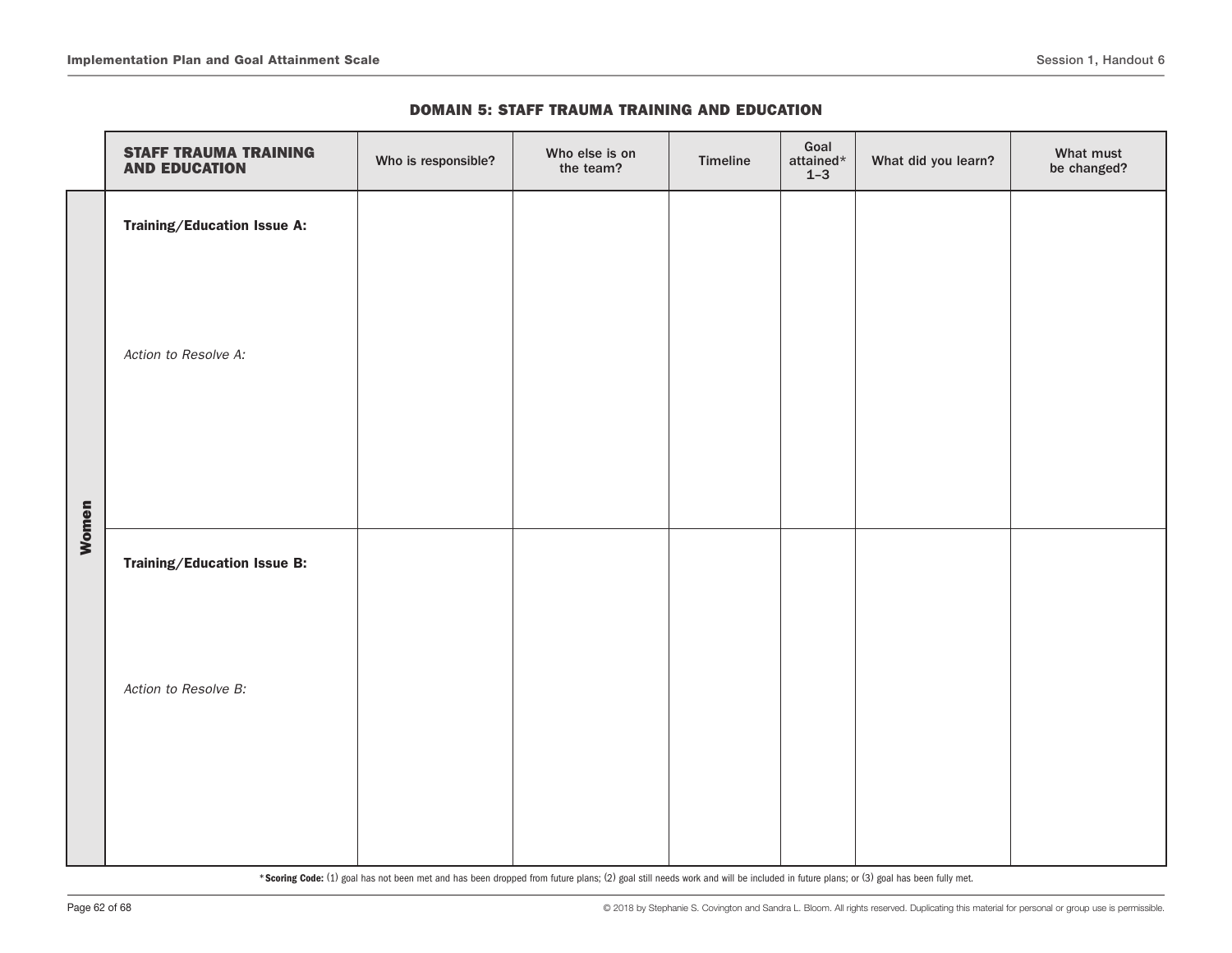|  |  | <b>DOMAIN 5: STAFF TRAUMA TRAINING AND EDUCATION</b> |  |  |
|--|--|------------------------------------------------------|--|--|
|--|--|------------------------------------------------------|--|--|

|     | <b>STAFF TRAUMA TRAINING</b><br><b>AND EDUCATION</b> | Who is responsible? | Who else is on<br>the team? | Timeline | Goal<br>attained*<br>$1 - 3$ | What did you learn? | What must<br>be changed? |
|-----|------------------------------------------------------|---------------------|-----------------------------|----------|------------------------------|---------------------|--------------------------|
|     | Training/Education Issue A:                          |                     |                             |          |                              |                     |                          |
|     | Action to Resolve A:                                 |                     |                             |          |                              |                     |                          |
| Men | Training/Education Issue B:                          |                     |                             |          |                              |                     |                          |
|     | Action to Resolve B:                                 |                     |                             |          |                              |                     |                          |
|     |                                                      |                     |                             |          |                              |                     |                          |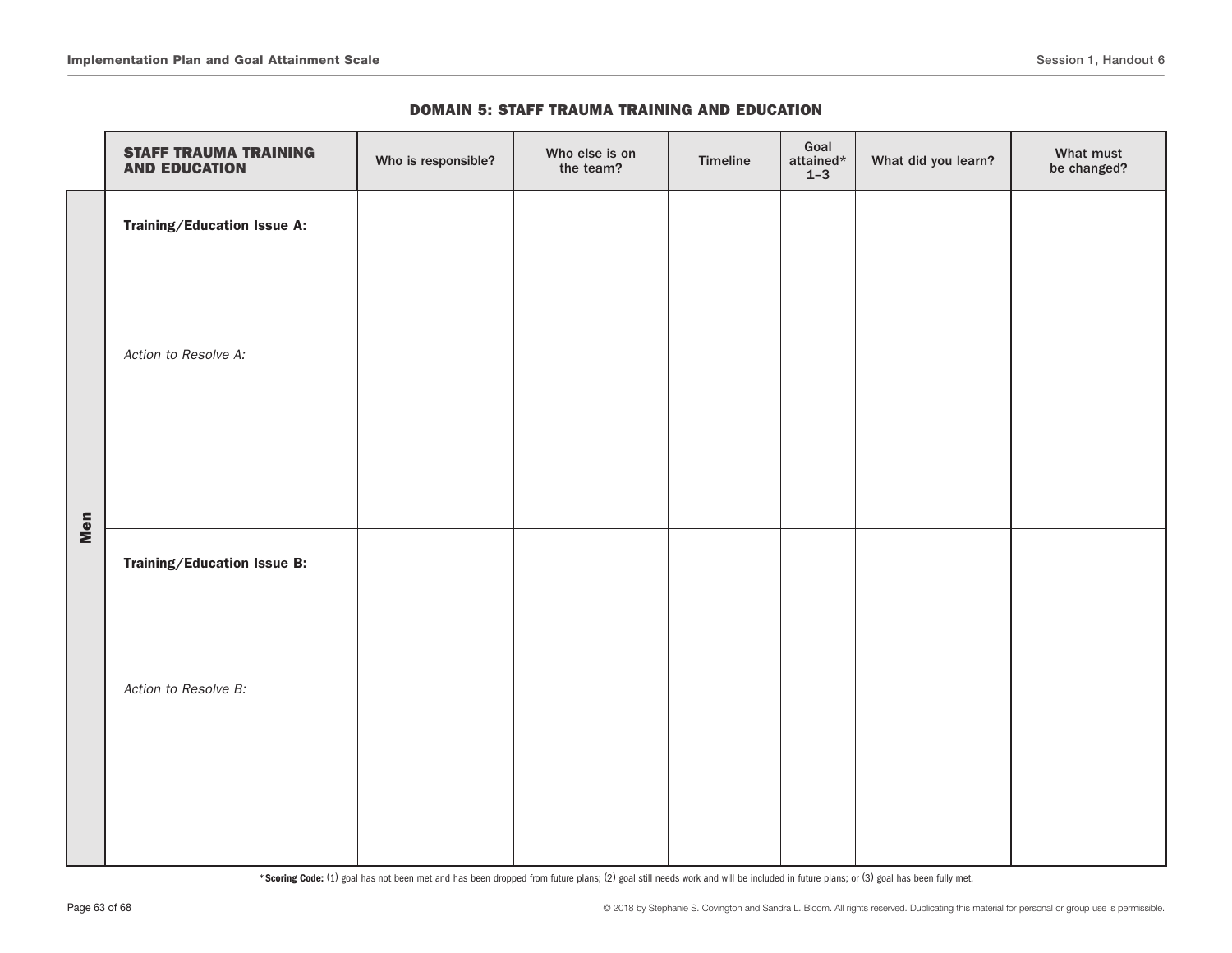|                           | <b>STAFF TRAUMA TRAINING</b><br><b>AND EDUCATION</b> | Who is responsible? | Who else is on<br>the team? | Timeline | Goal<br>attained*<br>$1 - 3$ | What did you learn? | What must<br>be changed? |
|---------------------------|------------------------------------------------------|---------------------|-----------------------------|----------|------------------------------|---------------------|--------------------------|
|                           | Training/Education Issue A:                          |                     |                             |          |                              |                     |                          |
|                           | Action to Resolve A:                                 |                     |                             |          |                              |                     |                          |
| Transgender, gender-fluid | Training/Education Issue B:                          |                     |                             |          |                              |                     |                          |
|                           | Action to Resolve B:                                 |                     |                             |          |                              |                     |                          |
|                           |                                                      |                     |                             |          |                              |                     |                          |

#### DOMAIN 5: STAFF TRAUMA TRAINING AND EDUCATION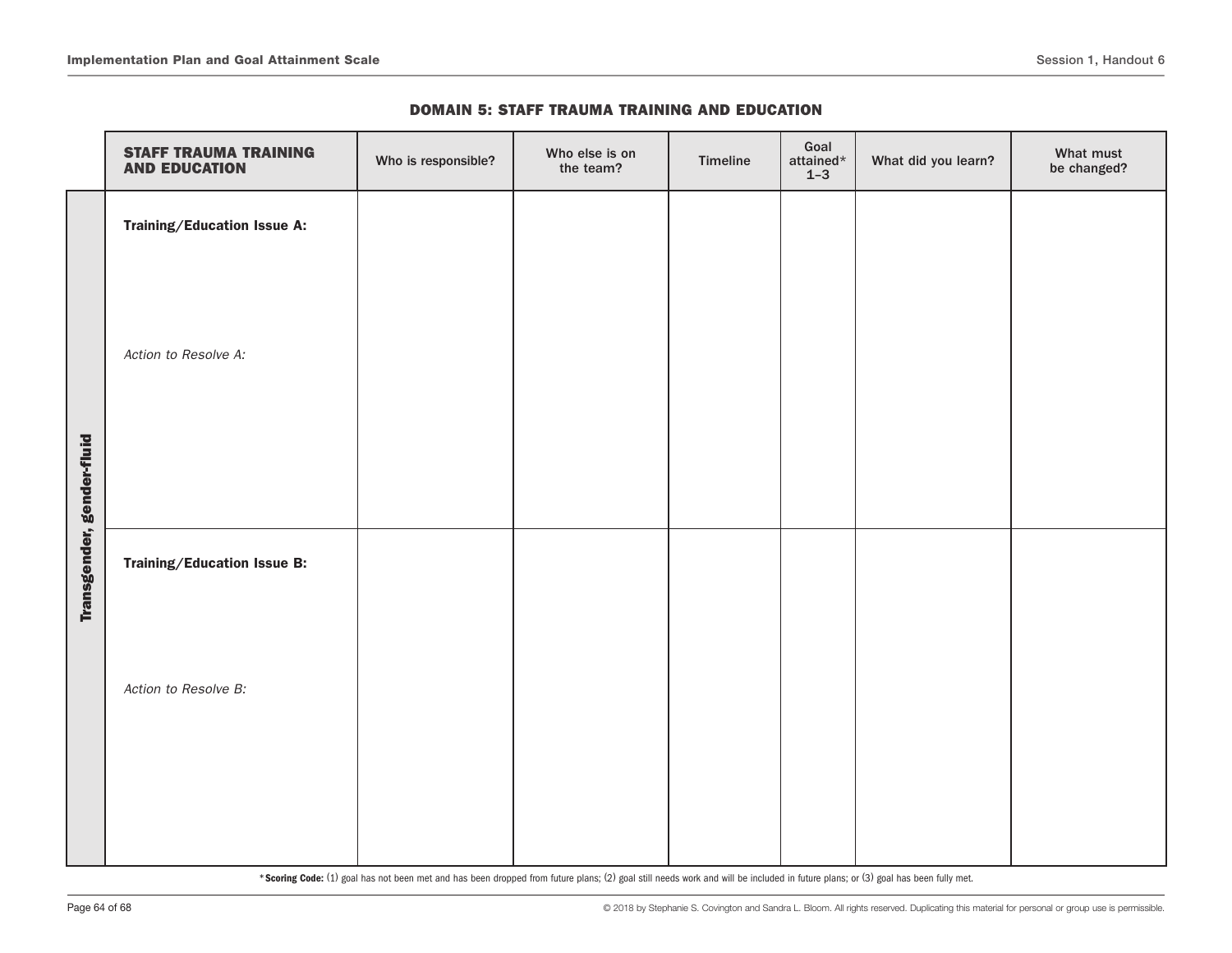

Trauma- and gender-related concerns are part of the hiring and performance review process.

To what extent are trauma- and gender-related concerns part of the hiring and performance review process? After implementing changes to address the identified issues, the organization can evaluate whether the goal was attained, reflect on what was learned, and determine what changes still need to be made.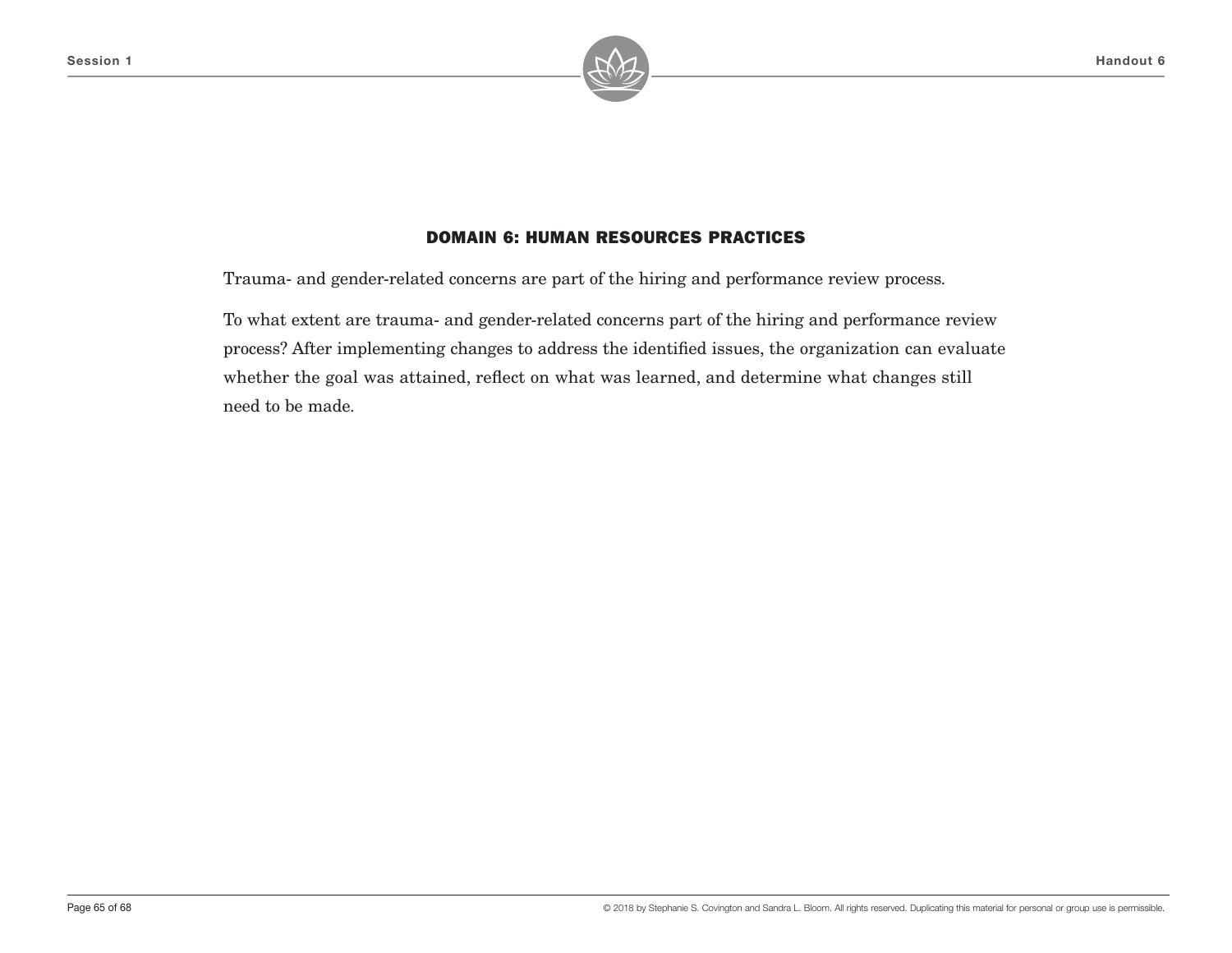|       | <b>HUMAN RESOURCES</b><br><b>PRACTICES</b> | Who is responsible? | Who else is on<br>the team? | Timeline | Goal<br>attained*<br>$1-3$ | What did you learn? | What must<br>be changed? |
|-------|--------------------------------------------|---------------------|-----------------------------|----------|----------------------------|---------------------|--------------------------|
|       | <b>Human Resources Issue A:</b>            |                     |                             |          |                            |                     |                          |
|       |                                            |                     |                             |          |                            |                     |                          |
|       | Action to Resolve A:                       |                     |                             |          |                            |                     |                          |
|       |                                            |                     |                             |          |                            |                     |                          |
|       |                                            |                     |                             |          |                            |                     |                          |
|       |                                            |                     |                             |          |                            |                     |                          |
| Women | <b>Human Resources Issue B:</b>            |                     |                             |          |                            |                     |                          |
|       |                                            |                     |                             |          |                            |                     |                          |
|       | Action to Resolve B:                       |                     |                             |          |                            |                     |                          |
|       |                                            |                     |                             |          |                            |                     |                          |
|       |                                            |                     |                             |          |                            |                     |                          |
|       |                                            |                     |                             |          |                            |                     |                          |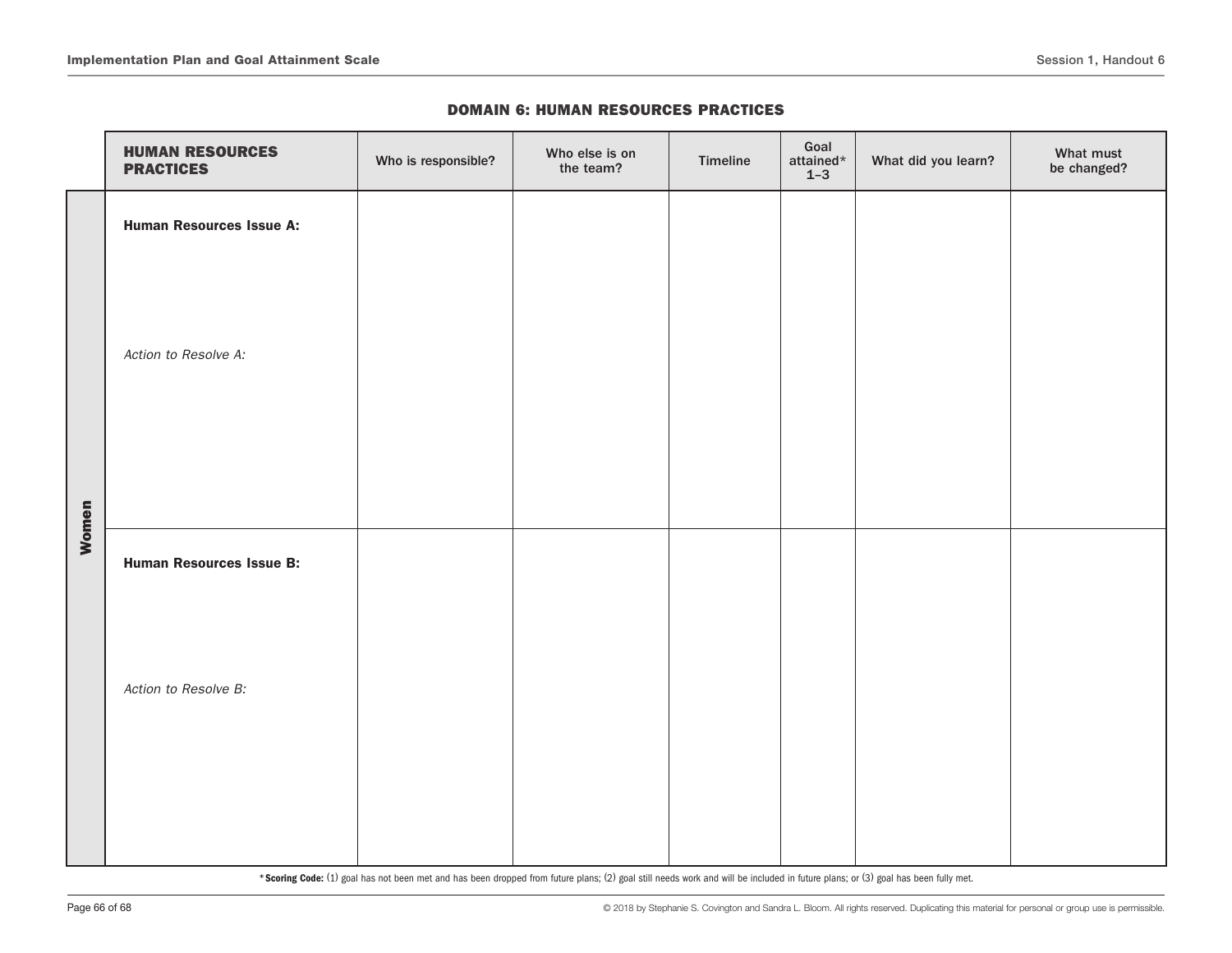|     | <b>HUMAN RESOURCES</b><br><b>PRACTICES</b> | Who is responsible? | Who else is on<br>the team? | Timeline | Goal<br>attained $\star$<br>$1 - 3$ | What did you learn? | What must<br>be changed? |
|-----|--------------------------------------------|---------------------|-----------------------------|----------|-------------------------------------|---------------------|--------------------------|
|     | <b>Human Resources Issue A:</b>            |                     |                             |          |                                     |                     |                          |
|     | Action to Resolve A:                       |                     |                             |          |                                     |                     |                          |
| Men | <b>Human Resources Issue B:</b>            |                     |                             |          |                                     |                     |                          |
|     | Action to Resolve B:                       |                     |                             |          |                                     |                     |                          |
|     |                                            |                     |                             |          |                                     |                     |                          |